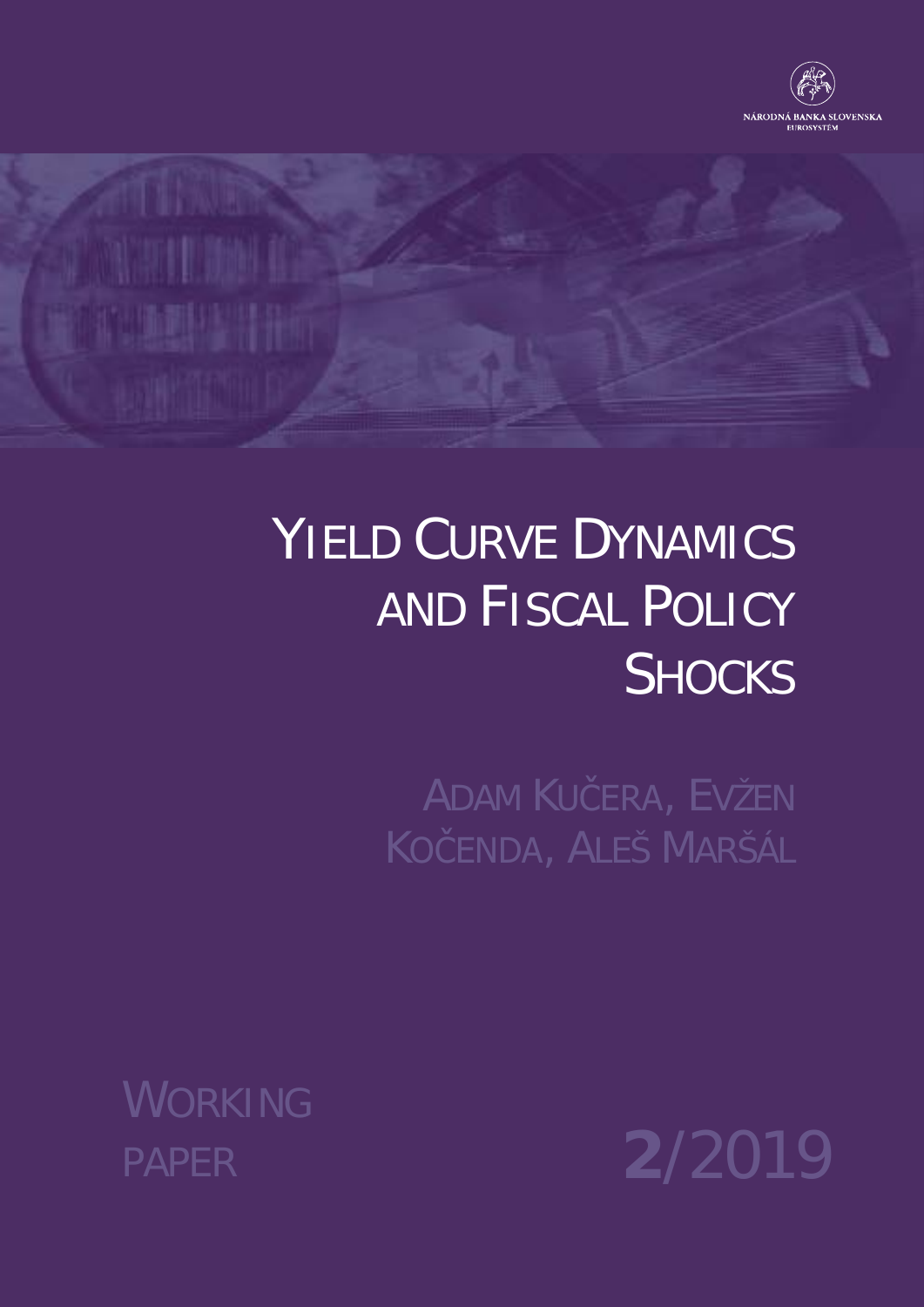

© National Bank of Slovakia www.nbs.sk Imricha Karvaša 1 813 25 Bratislva

research@nbs.sk

March 2019

ISSN 2585-9269

The views and results presented in this paper are those of the authors and do not necessarily represent the official opinions of the National Bank of Slovakia or Czech National Bank.

All rights reserved.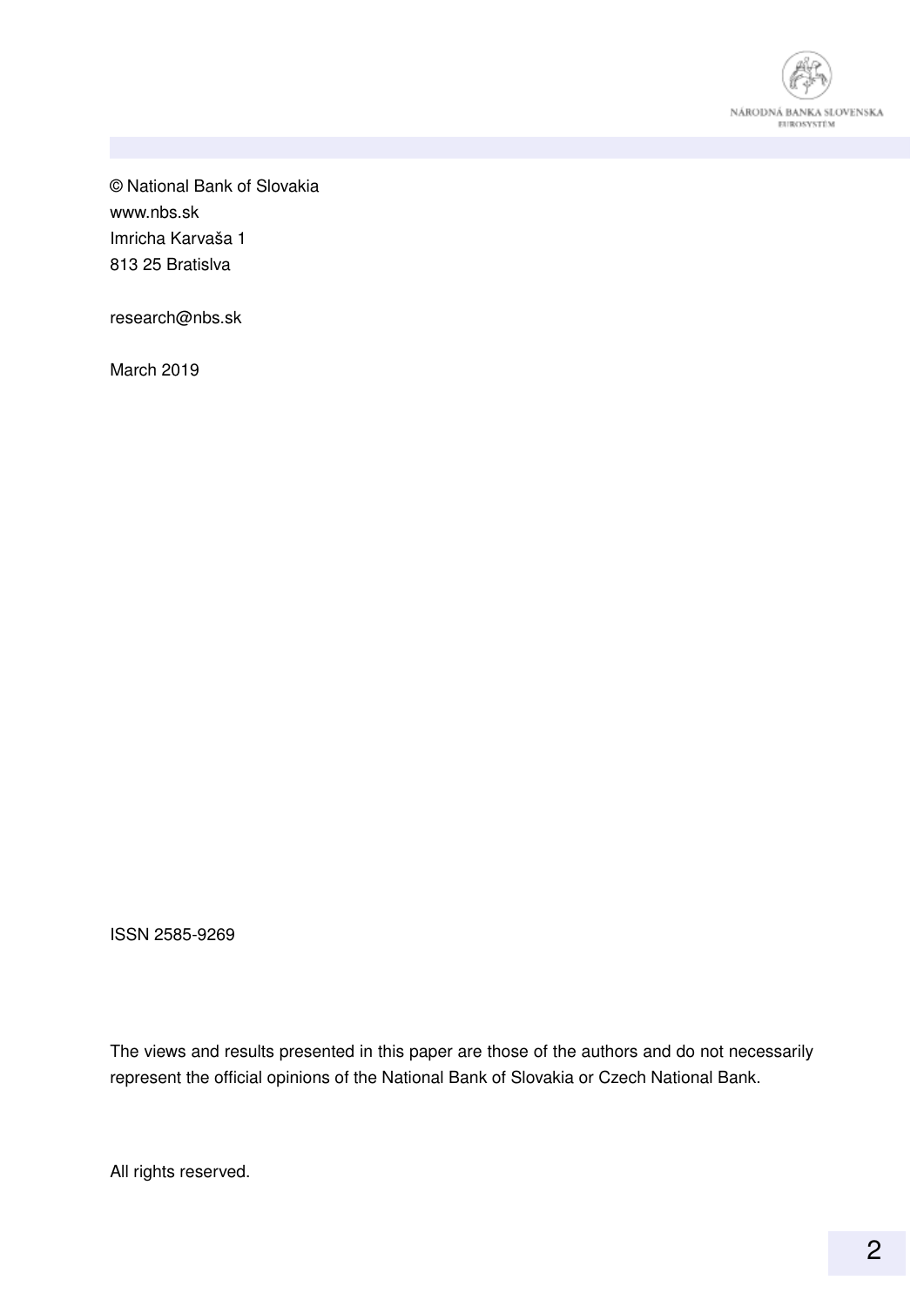

#### Yield Curve Dynamics and Fiscal Policy Shocks<sup>[1](#page-2-0)</sup>

Working paper NBS

Adam Kučera, Evžen Kočenda, Aleš Maršál<sup>[2](#page-2-1)</sup>

#### **Abstract**

We use an affine term structure model with time-varying macro trends and a vector autoregression model to investigate the response of the US Treasury yield curve to changes in fiscal policy. By accounting for the timing of the fiscal policy in the shock identification we can separate the effect of news about future increases in government spending from the effect of innovations in changes of current government expenditures. Further, we use the [Baker,](#page-28-0) [Bloom, and Davis](#page-28-0) [\(2016\)](#page-28-0) uncertainty index dataset to explain the flight to quality type of events. By controlling for the low frequency movement in yields and the decomposition of yield to risk neutral rates and term premia we show that the news channel is driven by a cautious response of agents to an increase in projected future government spending and leads to a drop in yields. This result contrasts with shock into contemporaneous spending which has no significant impact on bond yields.

JEL classification: C12; C22; C52.

Key words: Government Expenditures, Affine Term Structure Model, Time-varying Macro Trends.

Downloadable at http://www.nbs.sk

<span id="page-2-0"></span> $1$ We have greatly benefitted from the comments made by Pavol Povala and Patrick Grüning. Adam Kučera acknowledges research support by the Grant Agency of Charles University, project no. 728016. Evžen Kočenda acknowledges support from the GACR grant 19-15650S.

<span id="page-2-1"></span><sup>&</sup>lt;sup>2</sup> Adam Kučera, Financial Stability Department of the CNB; Evžen Kočenda, Institute of Economic Studies, Faculty of Social Sciences, Charles University; Aleš Maršál, Research Department of the NBS;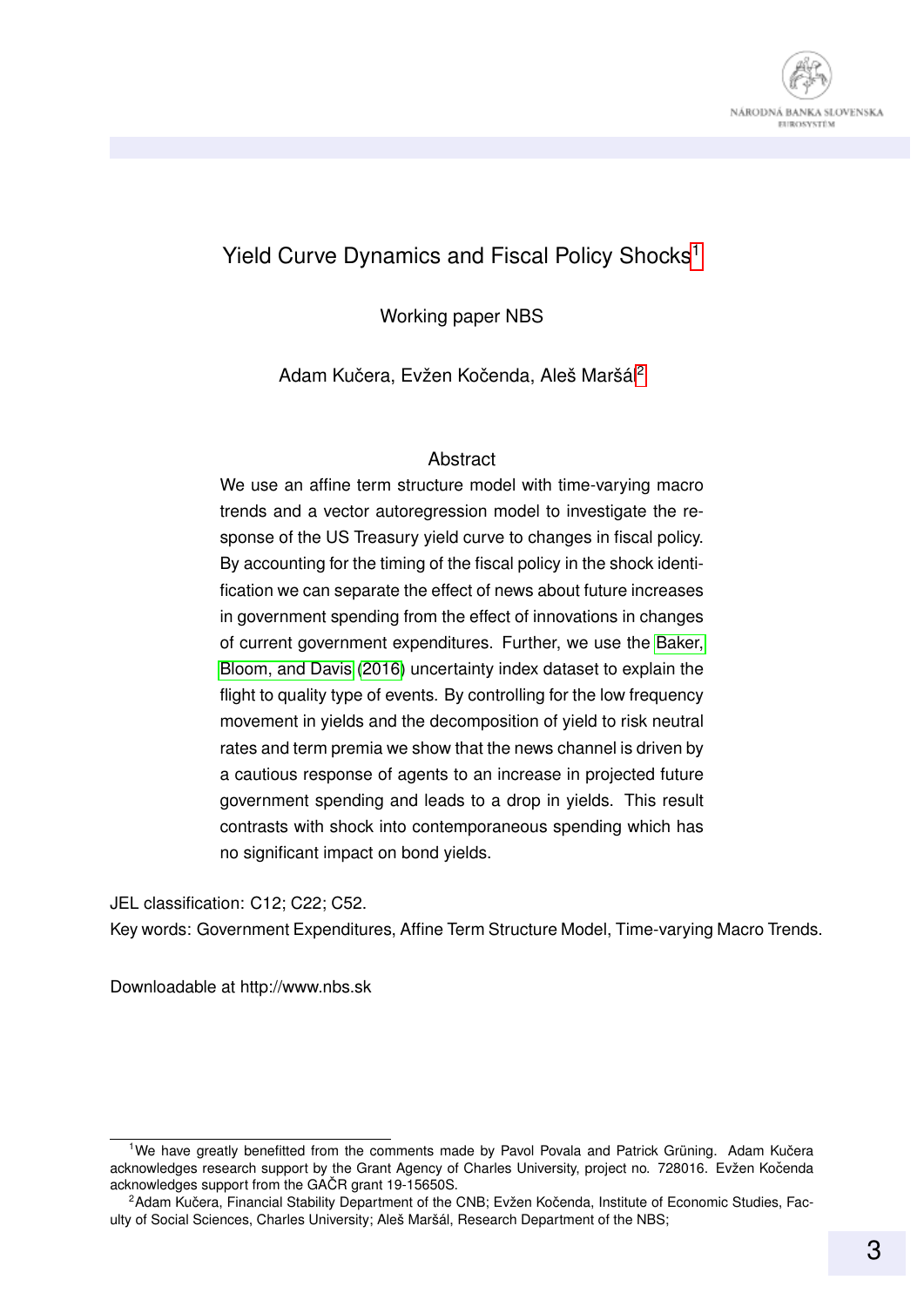### **NON-TECHNICAL SUMMARY**

The term structure of interest rates is the key source of information in macroeconomics and finance. The yield curve has been established as an essential tool in predicting the business cycle; it is a fundamental input in asset pricing and debt management and plays crucial role in financial stability assessment. The yield curve serves as a core input for the macroprudential policy to test the financial stability of banking and insurance sector. The health of the financial institutions is assessed by testing their balance sheet sensitivity with respect to movements in the yield curve implied by a set of scenarios of possible future economic outcomes.

It has been long known that government policy through its monetary policy conduct is the key element determining the level and shape of the yield curve. This is because the short rate is essentially a regulated price by the monetary policy authority and long rates are nothing else than risk adjusted expectations about future short rates.

In this paper we argue that not just a monetary policy but also the fiscal policy plays important role in shaping the yield curve. Hence, fiscal policy impact on yield curve constitutes yet another, important, channel through which fiscal policy impacts the real economy and asset prices.

More specifically, our work contributes to the no-arbitrage dynamic term structure literature by introducing government spending variable and showing that it is an important driver of bond prices across maturities. The importance of fiscal variables has been documented in this literature by Dai and Philippon (2005) who point to the fact that government deficits can temporarily affect long term interest rates. The impact of changes in government expenditures received however much less attention and it has been believed that government spending has marginal impact on the yield curve. This is a surprising result as the textbook economic theory predicts that an exogenous increase in public spending should lead to a rise in aggregate demand driving interest rates up. In addition, if the rise in expenditures is financed by debt the bond supply literature documents the positive relationship between supply of outstanding government bonds and interest rates.

We build upon the fiscal foresight literature which argues that economy responds primarily to shocks to agents' expectations about fundamentals and future policy. The relevance of this type of shocks (news shocks) for the yield curve has been demonstrated by Kurmann and Otrok (2013). They show that the news about future total factor productivity can explain more than 50 of the unpredictable movements in the slope of the yield curve.

We show that the shock identification that accounts for anticipation results in precautionary responses of economic agents to the changes in fiscal policy. This means that bonds provide an insurance vehicle against future risks and hence yields decrease in response to news about the change in government expenditures. On the other hand, the response of yields to positive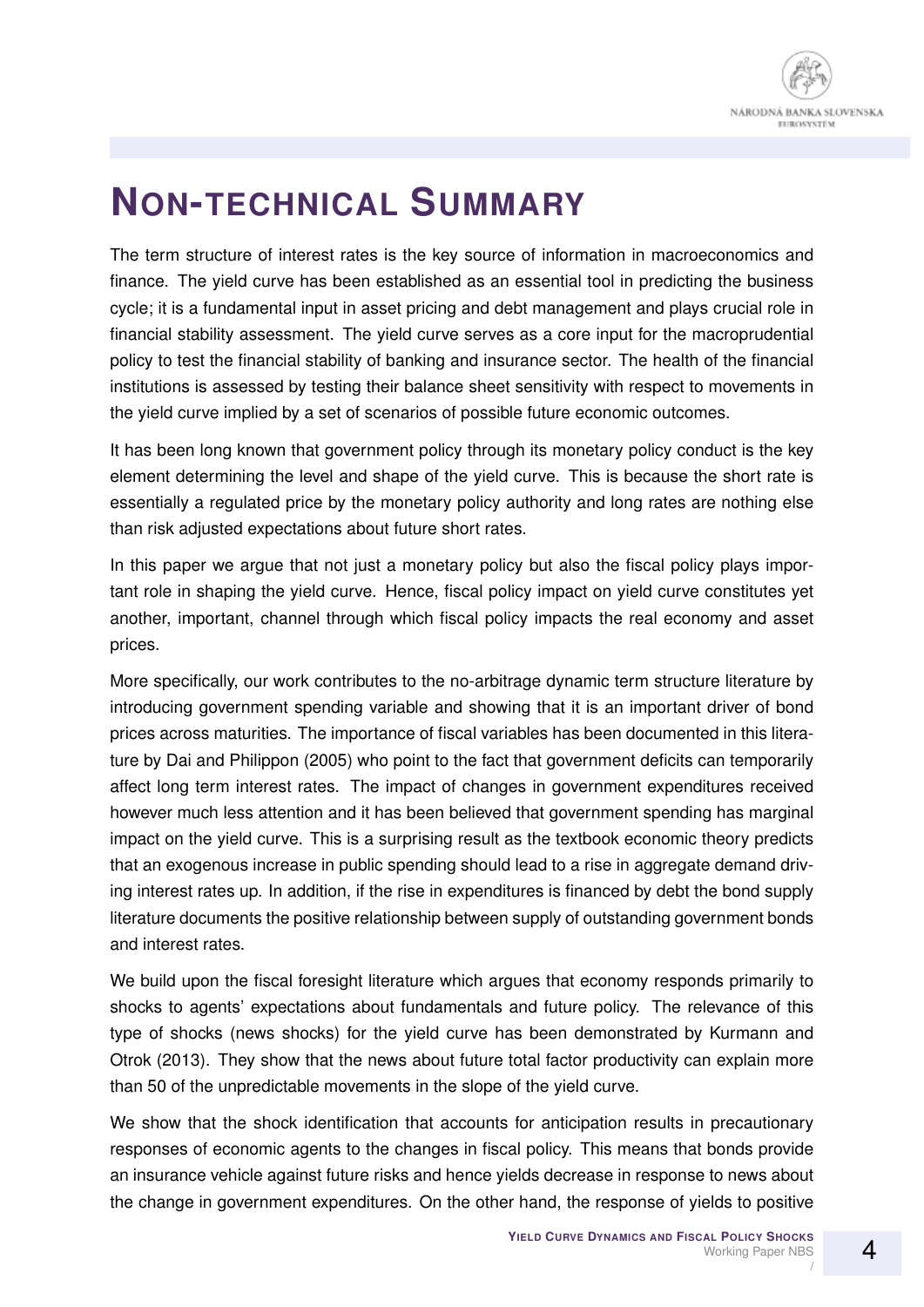

surprise spending shock increases yields. However, the response of yields is weak and with low statistical significance. We also confirm the result of Gale and Orszag (2003) and others that contemporaneous shocks into debt to GDP ratio increase the yields across the maturity profile.

Further, we show that fiscal and geopolitical uncertainty can account for a large part of variance at the long end of the yield curve. Bauer (2017) attributes the flattening to the drop in expected future returns due to changes in inflation premium. Our result highlights yet another channel, we argue similarly to Duffee (2018) that uncertainty about the future short real rates plays an important role. To study the role of uncertainty we replace the news shock by a measure of fiscal policy uncertainty. The response of yields to the rise in uncertainty remains identical for the short yields, but not for the long yields. This finding suggests that treasuries are no longer viewed as a safe haven asset if the rise in uncertainty is generated by U.S. fiscal policy. This result contrasts with our other finding showing that increase in the global uncertainty (for which treasuries do serve as a safe haven), triggers a drop in long yields.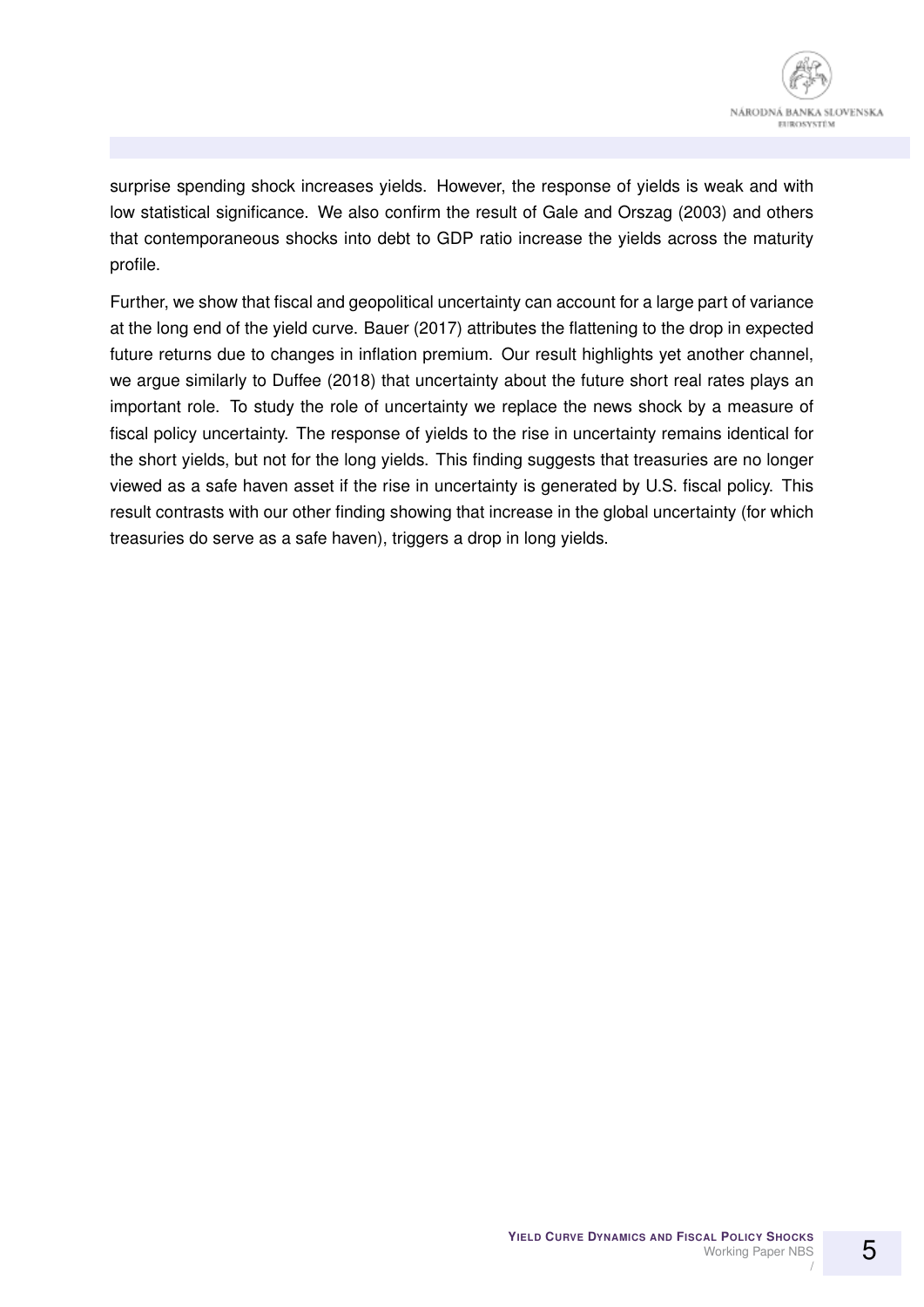

### **1. INTRODUCTION**

What is the impact of government spending on the term structure of interest rates? The existing literature provides little guidance as it is either predominantly focused on studying implications of fiscal policy for the real economy or the reverse - impact of changes in bond prices on the real economy<sup>[3](#page-5-0)</sup>. Empirical research studying directly the link between fiscal policy and the yield relies mainly on the simple least-squares estimates reduced to single bond maturity (see [Evans](#page-29-0) [and Marshall](#page-29-0) [\(2007\)](#page-29-0) or [Laubach](#page-31-0) [\(2009\)](#page-31-0) [Gale and Orszag](#page-30-0) [\(2003\)](#page-30-0)). We bridge these literature streams and study the effect of government spending on the yield curve in a unified framework allowing for the bi-directional relationship between the real economy and the whole maturity spectrum of bond prices. We estimate the affine term structure macro-finance model where we account for the small sample biases as in [Bauer and Rudebusch](#page-28-1) [\(2017\)](#page-28-1) and for the role of timing in the impact of fiscal policy on the dynamics of U.S Treasury yields curve by following the news literature [\(Ramey](#page-31-1) [\(2011\)](#page-31-1), [Kurmann and Otrok](#page-31-2) [\(2013\)](#page-31-2) ). We show that fiscal policy can explain much of the dynamics in term structure of interest rates once we properly account for shock timing.

Our work contributes to the no-arbitrage dynamic term structure literature by introducing government spending variable and showing that it is an important driver of bond prices across maturities. [Dai and Philippon](#page-29-1) [\(2005\)](#page-29-1) points to the fact that government deficits can temporarily affect long term interest rates. The impact of changes in government expenditures received however much less attention and it has been believed that government spending has marginal impact on the yield curve (see for instance, [Evans and Marshall](#page-29-0) [\(2007\)](#page-29-0). This is a surprising result as the textbook economic theory predicts that an exogenous increase in public spending should lead to a rise in aggregate demand (i.e. [Baxter and King](#page-28-2) [\(1993\)](#page-28-2)) driving interest rates up (i.e. [Fisher and Turnovsky](#page-30-1) [\(1992\)](#page-30-1)). In addition, if the rise in expenditures is financed by debt the bond supply literature documents the positive relationship between supply of outstanding government bonds and interest rates (see [Krishnamurthy and Vissing-Jorgensen](#page-30-2) [\(2007\)](#page-30-2) for literature review).

[Ramey](#page-31-1) [\(2011\)](#page-31-1) is among the first to forcefully document in empirical study the importance of fiscal foresight in the response of the economy to rises in public expenditures<sup>[4](#page-5-1)</sup>. The fiscal

<span id="page-5-0"></span><sup>&</sup>lt;sup>3</sup>Impact of fiscal policy for the real economy has been extensively covered in the literature on fiscal multipliers (see e.g. [Christiano, Eichenbaum, and Rebelo, 2011](#page-29-2) for a survey). Research studying impact of bond prices for real economy is dominated by financial frictions literature see e.g. [Brunnermeier, Eisenbach, and Sannikov, 2013](#page-29-3) for a survey)

<span id="page-5-1"></span><sup>4</sup>Gale and Orsag (2003) provide extensive literature review on how the timing of fiscal policy in case of deficit and debt matters for the response of the yields. For instance, Barth (1991) surveys 42 studies and finds: from 19 studies with projected deficits 13 have positive, 5 mixed effects, 1 no effect. Gale and Orsag (2003) redo Barth (1991) and find: 18 studies have positive effect, 6 mixed effects, 19 not significant or negative. Similar conclusion found by Mankiw (1999). Often cited papers by Evans (1987) or Plosser (1982) find no effect. [Ardagna, Caselli,](#page-28-3) [and Lane](#page-28-3) [\(2007\)](#page-28-3) use both a simple static estimation and a vector autoregression model for a panel of countries and show that an increase in the primary government deficit increases the long-term yields. However, in the case of an increase of the government debt, the yields are affected only for the above-averagely indebted countries. [Laubach](#page-31-0)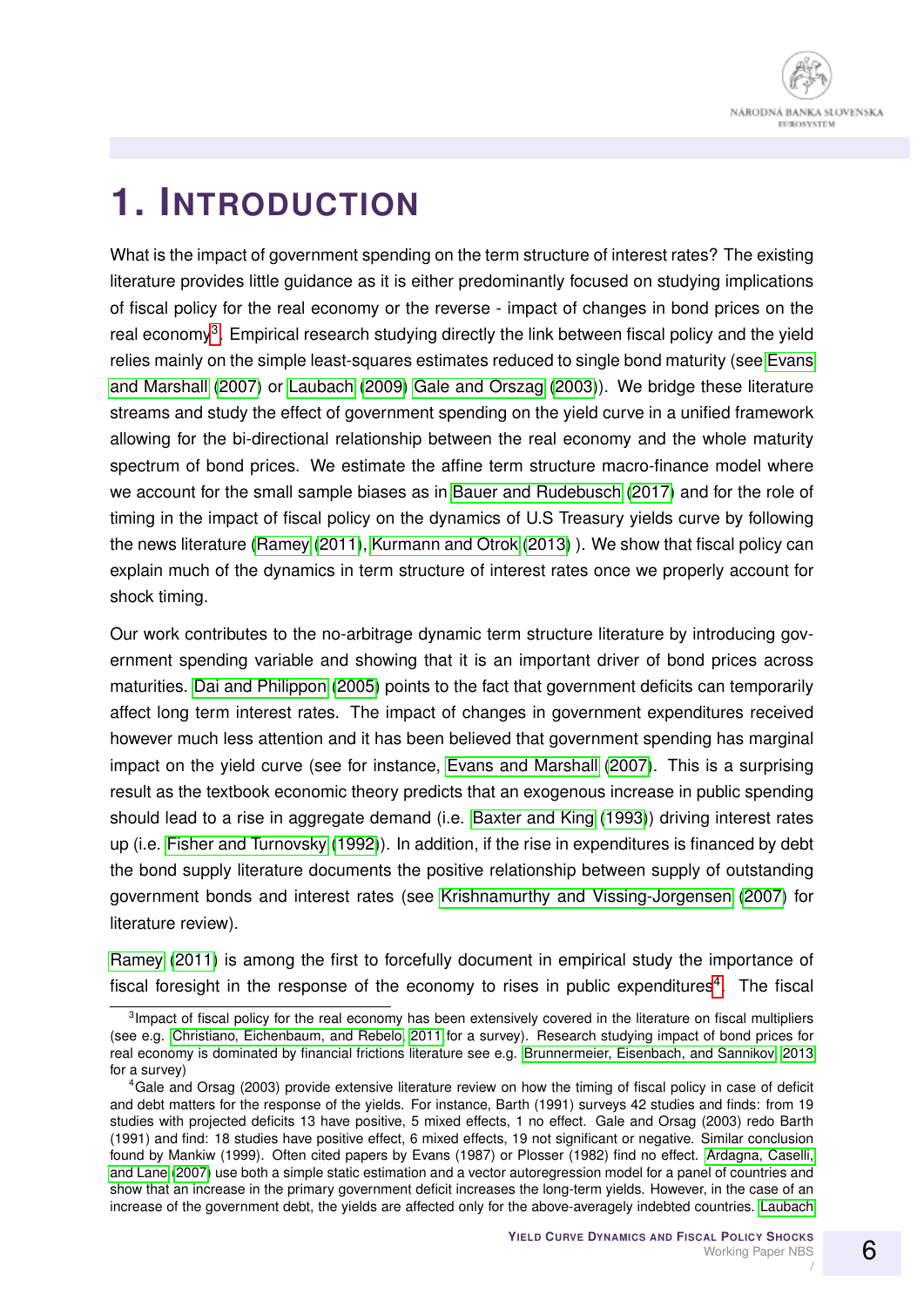

foresight literature (see [Leeper, Richter, and Walker](#page-31-3) [\(2012\)](#page-31-3)) complements the 'news' literature [\(Beaudry and Portier](#page-28-4) [\(2006\)](#page-28-4) and [Barsky and Sims](#page-28-5) [\(2011\)](#page-28-5)) which posits that business cycles arise on the basis of expectations of future fundamentals rather than on the impact of shock. The importance of news shocks for yield curve has been established in [Kurmann and Otrok](#page-31-2) [\(2013\)](#page-31-2); they show that it is the news about future total factor productivity which explains more than 50% of the unpredictable movements in the slope of the yield curve. The effect of news about government spending on the yield curve has not however been studied in the literature. Yet intuitively many fiscal policy measures are known well in advance. The lags in decision and implementation can be demonstrated by many examples. Trump's fiscal package to boost infrastructure spending has been debated since he won the election. Obamacare<sup>[5](#page-6-0)</sup> was discussed for more than a year before coming into force a the implementation was only gradual. [Ramey](#page-31-1) [\(2011\)](#page-31-1) lists other examples related to defense spending as the aftermath of 9/11 or Soviet invasion of Afghanistan, where the rise in defense spending was anticipated in advance.

[Leeper, Richter, and Walker](#page-31-3) [\(2012\)](#page-31-3) documents that non-negligible portion expenditures are only foreseen imperfectly. Building on the fiscal foresight literature, we distinguish between the: *i)* news shock, which is the shocks to agents' expectations about future policy, *ii)* the surprise shock, which results from the revision in expectations at the time the expenditures are realized, and the *iii)* uncertainty shock which reflects the changes in the level of insecurity in forming the expectations about future public expenditures. Accounting for timing allows us to better disentangle the channels of transmission between fiscal policy shocks and yields.

We show that the shock identification that accounts for anticipation results in precautionary responses of economic agents to the changes in fiscal policy. This means that bonds provide an insurance vehicle against future risks and hence yields decrease in response to news about the change in government expenditures. On the other hand, the response of yields to positive surprise spending shock increases yields. However, the response of yields is weak and with low statistical significance. We also confirm the result of [Gale and Orszag](#page-30-0) [\(2003\)](#page-30-0) and others that contemporaneous shocks into debt to GDP ratio increases the yields across the maturity profile.

Further, we show that fiscal and geopolitical uncertainty can account for a large part of variance at the long-end of the yield curve. [Bauer](#page-28-6) [\(2017\)](#page-28-6) attributes the flattening to the drop in expected future returns due to changes in inflation premium. Our result highlights yet another channel, we argue similarly to [Duffee](#page-29-4) [\(2018\)](#page-29-4) that uncertainty about future short real rates plays an important role. To study the role of uncertainty we replace the news shock by the measure of fiscal policy uncertainty. The response of yields to the rise in uncertainty remains identical for the short yields, but not for the long yields. This finding suggests that Treasuries are no longer viewed as a safe haven asset if the rise in uncertainty is generated by U.S. fiscal policy. This

[<sup>\(2009\)</sup>](#page-31-0) shows the upward effect of fiscal expansion on the long-term yields by comparing the budget deficit forecasts with the long-horizon forward rates.

<span id="page-6-0"></span><sup>5</sup>Patient Protection and Affordable Care Act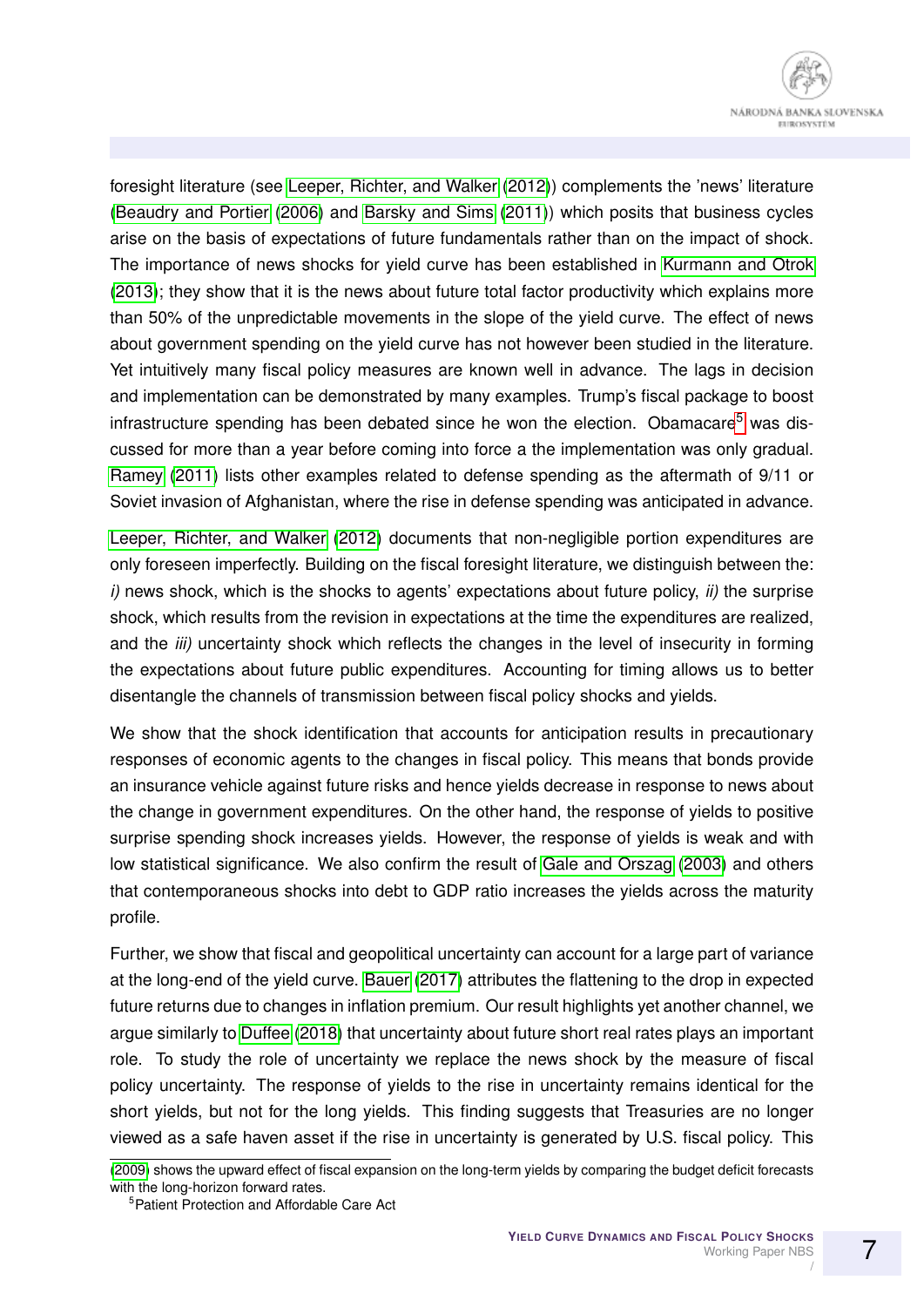result contrasts with our other finding showing that increase in the global uncertainty (for which Treasuries do serve as a safe haven), triggers a drop in long yields.

The important novelty of our approach is that we follow [Bauer and Rudebusch](#page-28-1) [\(2017\)](#page-28-1) and attribute the transmission channels to either a nominal component of the yields (expected inflation), real rate component or the term premia. The model by [Bauer and Rudebusch](#page-28-1) [\(2017\)](#page-28-1) allows for persistent trends in the yields, which allows us to avoid the small sample bias issue when decomposing the yield curve into the components (see [Bauer, Rudebusch, and Wu](#page-28-7) [\(2012\)](#page-28-7)). Additionally, we check robustness of our results with respect to the lower bound environment. We reevaluate the responses using the shadow-rate affine macro-finance model building on the methodology from [Krippner](#page-30-3) [\(2013\)](#page-30-3) and [Christensen and Rudebusch](#page-29-5) [\(2014\)](#page-29-5). This framework incorporates the zero lower bound (ZLB) constraint and thus allows us to extend the sample period of the aftermath of financial crises $6$ .

The rest of the paper is organized as follows. The second section introduces the term structure model and the methodology to estimate the linkages between the fiscal policy and the yield curve. Section 3 shows the results of estimated term structure models, extracted factors and yield components. In section 4, we describe the data used in the vector autoregression analysis and discuss the model identification. In section 5, we evaluate and discuss the responses of yields to the fiscal policy impulses within our baseline model. Section 6 offers additional views on mechanisms of the transition of the shocks. Section 7 shows robustness checks, whereas section 8 checks the validity of the results under the lower bound. Finally, section 9 concludes. An appendix offers detailed descriptions of the term structure model, lag selection and the robustness checks.

### **2. EMPIRICAL APPROACH**

To analyze the effect of the fiscal policy shocks on the yield curve, we adopt the following strategy. The first step involves yield modeling. The yield curve comprises multiple maturities. To reduce its dimensionality, we follow an approach commonly used in the literature since the pivotal work of [\(Ang and Piazzesi, 2003\)](#page-28-8): we use an affine term structure model that imposes structural relations among yields of various maturities. This allows us to model the whole yield curve using only several factors. The no-arbitrage conditions imbedded in the model specification allow us to obtain yield components: the risk-neutral yield and the term premium. Both components may react differently to the macroeconomic developments, which has been ob-served historically, for example, in connection with so-called Greenspan's conundrum.<sup>[7](#page-7-1)</sup> The

<span id="page-7-0"></span> $6$ The Fed exercised a policy of its key interest rate at or below 0.5% from December 2008 to December 2016. A discussion of monetary policy at the lower bound can be found in [Buiter, 2009](#page-29-6) or [Swanson and Williams, 2014.](#page-31-4)

<span id="page-7-1"></span><sup>&</sup>lt;sup>7</sup>The conundrum was related to the inability of the U.S. Federal Reserve Board to influence the longer yields, despite significant adjustments of the Fed funds rate over the 2005–2007 period [\(FRB, 2017\)](#page-30-4). [Backus and Wright](#page-28-9) [\(2007\)](#page-28-9) later explained that this result was caused by the decreasing term premium, which offset the increase of the risk-neutral yields.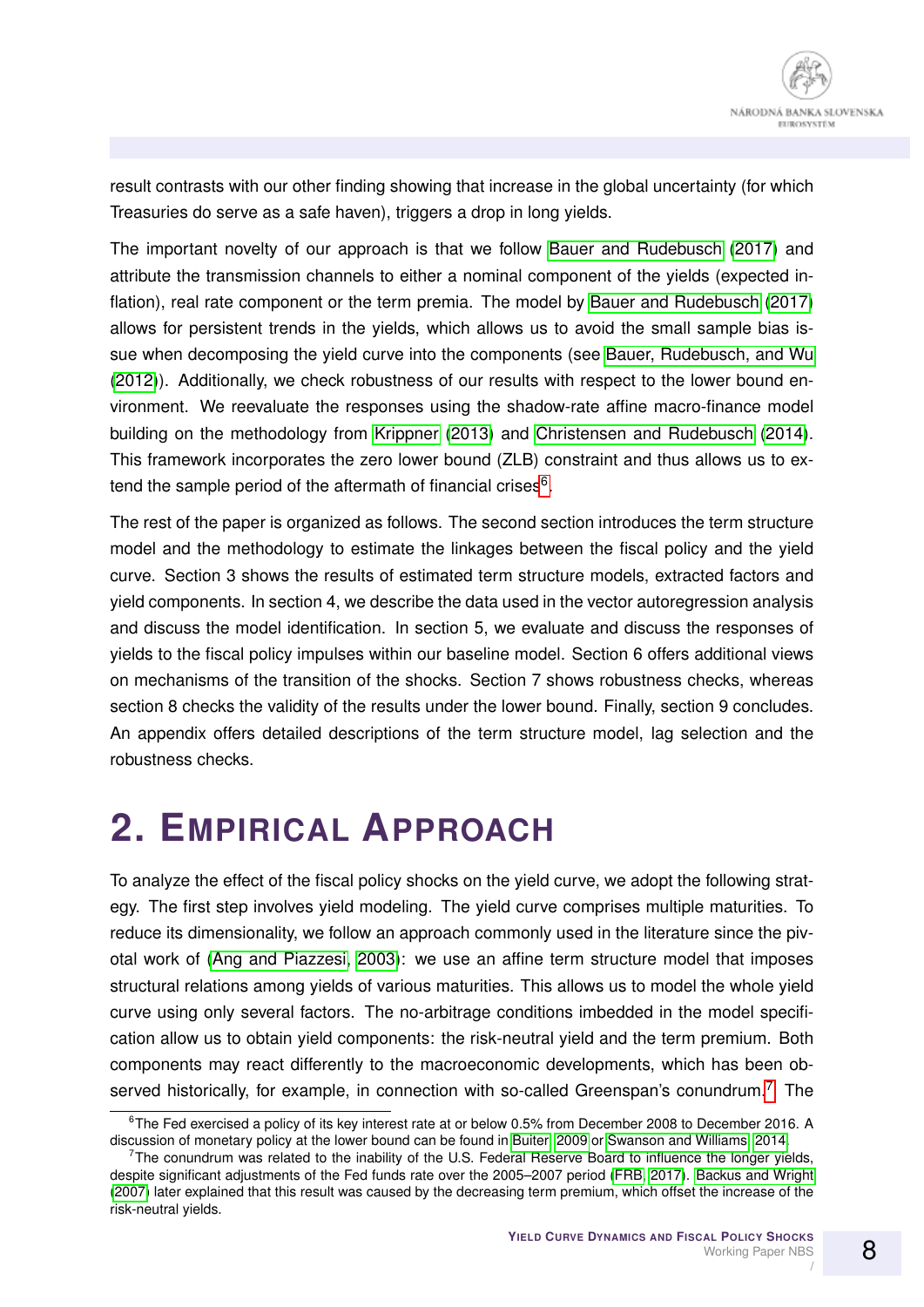ability of the yield model to decompose the yields (and the estimated yield responses) is therefore crucial for a qualified assessment of the effects of shocks on the yield curve.

We use the methodology of [Bauer and Rudebusch](#page-28-1) [\(2017\)](#page-28-1) to find the yield factors. The factors thus represent cyclical and trend components of both inflation and real rate plus a latent variable governing the price of risk. Such representation is plausible, since it provides direct motivation to link these macro-financial factors with a set of other variables, including measures for fiscal policy. Therefore, in the second step, we evaluate the responses of the yield factors (and therefore the yields and the yield components) to a set of macroeconomic and fiscal policy shocks using a vector autoregression (VAR) model. Calculated impulse response functions and decomposition of forecast error and historical variances are used as the main tool to infer the linkages.

#### **2.1TERM STRUCTURE MODEL**

To characterize the yield curve by several factors, we use the affine term-structure model by [Bauer and Rudebusch](#page-28-1) [\(2017\)](#page-28-1). This model imposes multiple restrictions on both the transition of shocks under the data-generating measure and the specification of the price of risk. Most importantly, it assumes that the yield factors include an equilibrium inflation  $\pi^*$  and an equilibrium real rate  $r^*$ , which follow a random walk process. Such assumption is crucial since it allows the abandonment of the mean-reverting nature of the yield factor processes implicitly imposed by the canonical term structure model, which leads to imprecise identification of the yield components.

The model by [Bauer and Rudebusch](#page-28-1) [\(2017\)](#page-28-1) results in a representation of yields  $y_t(\tau)$  with maturity  $\tau$  as an affine function of the five factors plus the convexity component  $conv(\tau)$ :

<span id="page-8-0"></span>
$$
y_{t}(\tau) = \pi_{t}^{*} + b_{\pi}(\tau) \pi_{t}^{c} + r_{t}^{*} + b_{r}(\tau) r_{t}^{c} + b_{f}(\tau) f_{t} + conv(\tau)
$$
 (1)

where  $b_{\pi},$   $b_{r}$  and  $b_{f}$  are the factor loadings related to the inflation cycle  $\pi^c_t$ , the real rate cycle  $r_t^c$  and the term premium-governing latent factor  $f_t$ . The factor loadings and the convexity component are dependent on maturity. Detailed derivation, which follows directly from [Bauer](#page-28-1) [and Rudebusch](#page-28-1) [\(2017\)](#page-28-1), is shown in [Appendix I.](#page-25-0)

The estimated value of the factor loadings for various maturities is shown in [Figure 1.](#page-9-0) It illustrates the core implications of the model. The term premium is equal to zero for the short rate, which is therefore defined as a sum of the inflation and real rate trends and cycles. On the contrary, the long yields are relatively less affected by the cyclical components and their dynamics are therefore mainly driven by the inflation and real rate trends and the term premia. Such setup allows for joint modeling of the long-yield trends in yields represented by the trend factors, but at the same time it allows for the situation where long and short yields decouple due to divergent evolution of macroeconomic cycles and the term premia.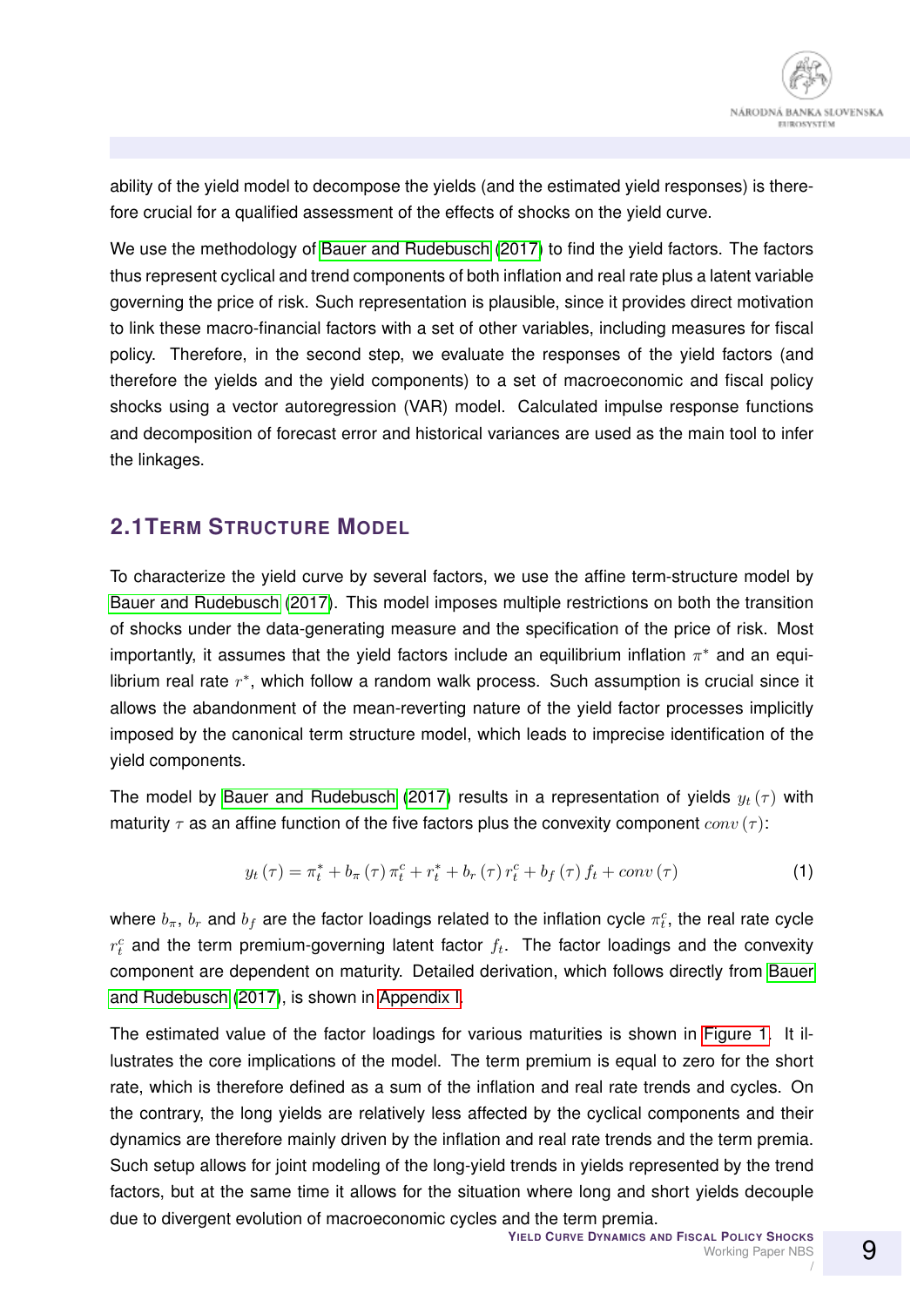<span id="page-9-0"></span>

To estimate the model, we use a state-space representation of the yield factors dynamics, which is completed by defining the transition equation as first-order vector autoregression process:

$$
X_t = \Phi X_{t-1} + \Sigma \epsilon_t \tag{2}
$$

where  ${\bf X_t}=[\pi^*_t,\pi^c_t,r^*_t,r^c_t,f_t]^\prime$  is the vector of the yield factors,  $\boldsymbol{\Phi}=diag([1,\phi_\pi,1,\phi_r,\phi_f]^\prime)$  is the VAR(1) transition matrix with non-unit diagonal elements assumed to be less than one in the absolute value,  $\epsilon_{\bf t}=[\epsilon_{t,\pi^*},\epsilon_{t,\pi^c},\epsilon_{t,r^*},\epsilon_{t,r^c},\epsilon_{t,f}]'\sim N\left({\bf 0},{\bf I_5}\right)$  are *iid* random disturbances and  ${\bf \Sigma}$ is a diagonal matrix of standard deviations of the random disturbances.

We employ maximum likelihood with Kalman filter for filtering the factors. To do so, however, it is necessary to impose several restrictions so that the model is identified. Following [Bauer](#page-28-1) [and Rudebusch](#page-28-1) [\(2017\)](#page-28-1), we consider the trend variables  $\pi^*$  and  $r^*$  as observed. We use the estimations of  $r^*$  from [Laubach and Williams](#page-31-5) [\(2003\)](#page-31-5) and a measure for perceived inflation target rate of FED for  $\pi^*$ .<sup>[8](#page-9-1)</sup> Additionally, to help the model to distinguish between the inflation cycle and the real rate cycle, we enrich the model by a proxy for the real short rate, which we obtain as a difference of the Fed Funds Rate from [FED](#page-30-5) [\(2018a\)](#page-30-5) and the short-term inflation expectations from [FRB](#page-30-6) [\(2018\)](#page-30-6). Other factors are inferred from the model.

#### **2.2MEASURING THE IMPACT OF SHOCKS**

The presented model falls into the category of macro-finance models, as it links the yields to evolution of macroeconomic factors. However, for the purposes of our analysis, fiscal policy as a source of yield variation needs to be introduced as well.

The first option would be to extend the set of yield factor of the affine model by the additional

<span id="page-9-1"></span><sup>8</sup>See discussion in [Bauer and Rudebusch](#page-28-1) [\(2017\)](#page-28-1) on source and nature of the perceived inflation target rate.

**YIELD CURVE DYNAMICS AND FISCAL POLICY SHOCKS**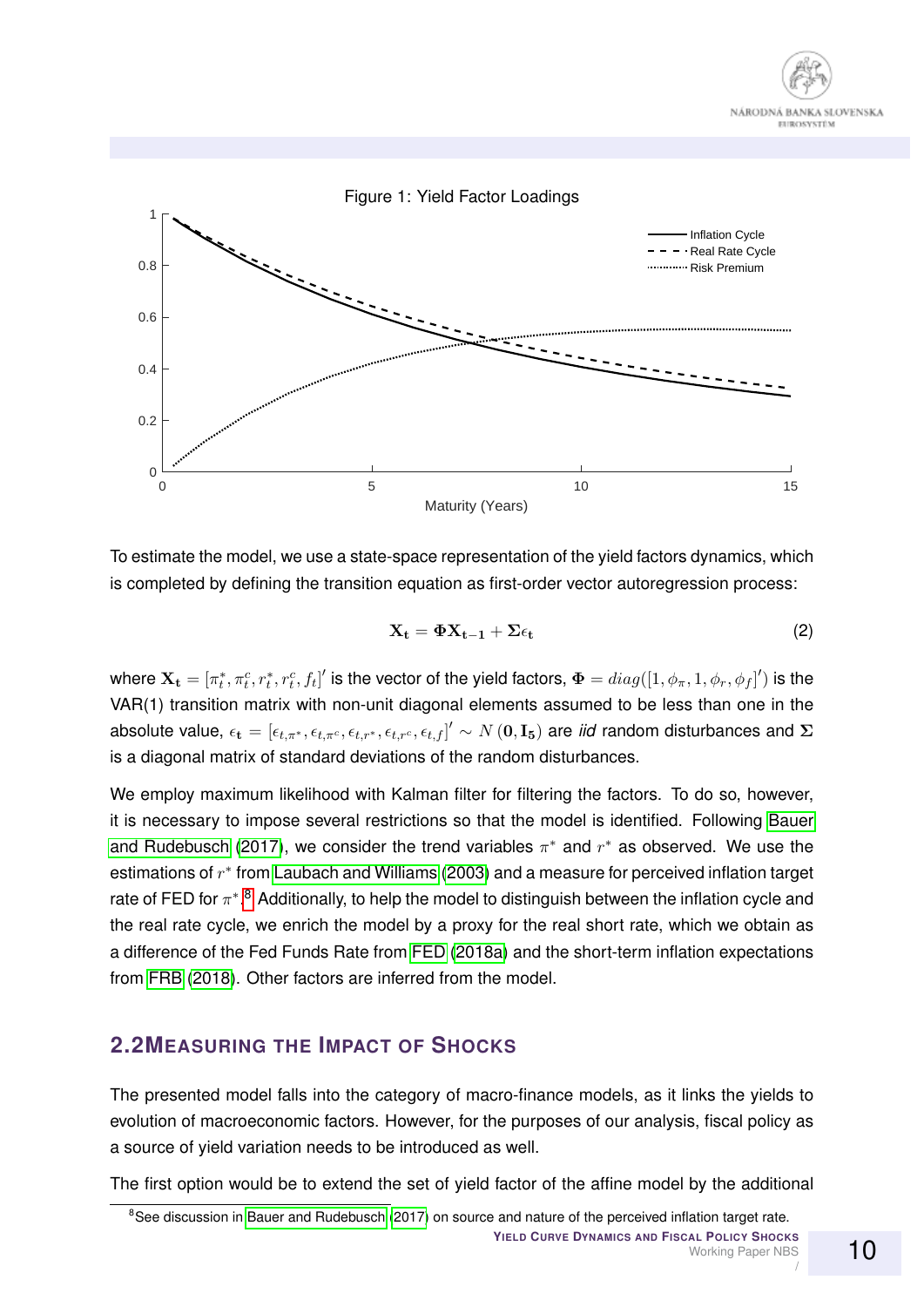variables directly. Such an approach has been used in the literature since the pivotal work of [Ang and Piazzesi](#page-28-8) [\(2003\)](#page-28-8). However, introducing the fiscal factors into the model by [Bauer](#page-28-1) [and Rudebusch](#page-28-1) [\(2017\)](#page-28-1), already rich in the assumptions on its structure, would require imposing additional assumptions on the fiscal factors in relation to the other macro-variables and simultaneously could result in a worsened convergence of the model.

Therefore, we instead use a two-step approach. First, we estimate the [Bauer and Rudebusch](#page-28-1) [\(2017\)](#page-28-1) model *per se* and then use the obtained yield factor as one of the inputs into a vector autoregression model (VAR). As shown by [De Pooter, Ravazzolo, and Van Dijk](#page-29-7) [\(2010\)](#page-29-7) and further supported by [Joslin, Singleton, and Zhu](#page-30-7) [\(2011\)](#page-30-7), the results of two-step and one-step approach are usually not significantly different, while the two-step approach is generally more robust.

The two-step approach also allows us to exclude the inflation trend and equilibrium real rate from the VAR analysis. By excluding the trend components of yields we assume that the fiscal policy affects the yields only on the business cycle frequency. We thus follow much of the literature on public capital where government expenditures are seen as wasteful expenditures $9$ . The omission of the trend variables significantly improves robustness of the results, since the clearly non-stationary trends in yields are excluded from the analysis.[10](#page-10-1)

We calculate the responses of the yield factors to the impulses of observable variables from the VAR model. Next, using the interest rate model loadings from [Equation 1,](#page-8-0) we obtain the responses of the yields. The nature of the yield factors in the term structure model allows us to directly interpret, whether the impact of the the macro-financial shocks to yields is transmitted through the risk-neutral components or the term premium.

We proceed with the identification of the model. In the first step of the two-step approach, the variance in yields is attributed to the yield factor only. The variance unexplained by inflation and real rate trend and cycle is attributed to the variance of the latent factor. Therefore, in the VAR analysis utilizing Cholseki decomposition of the shocks, it is meaningful to order the latent factor at the end of the set of VAR variables. That ensures that the shocks from the fiscal and control variables in the VAR model are correctly attributed to the changes in the latent factors (Kilian and Lütkepohl, 2017). The macroeconomic factors are included in the beginning of the set of variables.

The Choleski decomposition could appear too simple to identify the fiscal policy shocks as long

<span id="page-10-0"></span><sup>&</sup>lt;sup>9</sup>For instance, Barro (1990), [Baxter and King](#page-28-2) [\(1993\)](#page-28-2), Gramlich (1994) provides literature survey. We are aware of the literature on productive government spending, for instance Turnovsky (1997) or Agenor (2013). This type of expenditure consists however of less than 15% of total government expenditures and there is no evidence in the literature that it affects inflation trend and real interest rate

<span id="page-10-1"></span> $10$ In case the trend variables were included into the VAR model, all the eigenvalues of the companion matrix are smaller than 1 in modulus. However, the largest eigenvalue in modulus exceeds 0.99. Therefore, the responses of the variables to shocks are nearly persistent, which contradicts the cycle-smoothing nature of monetary and fiscal policies.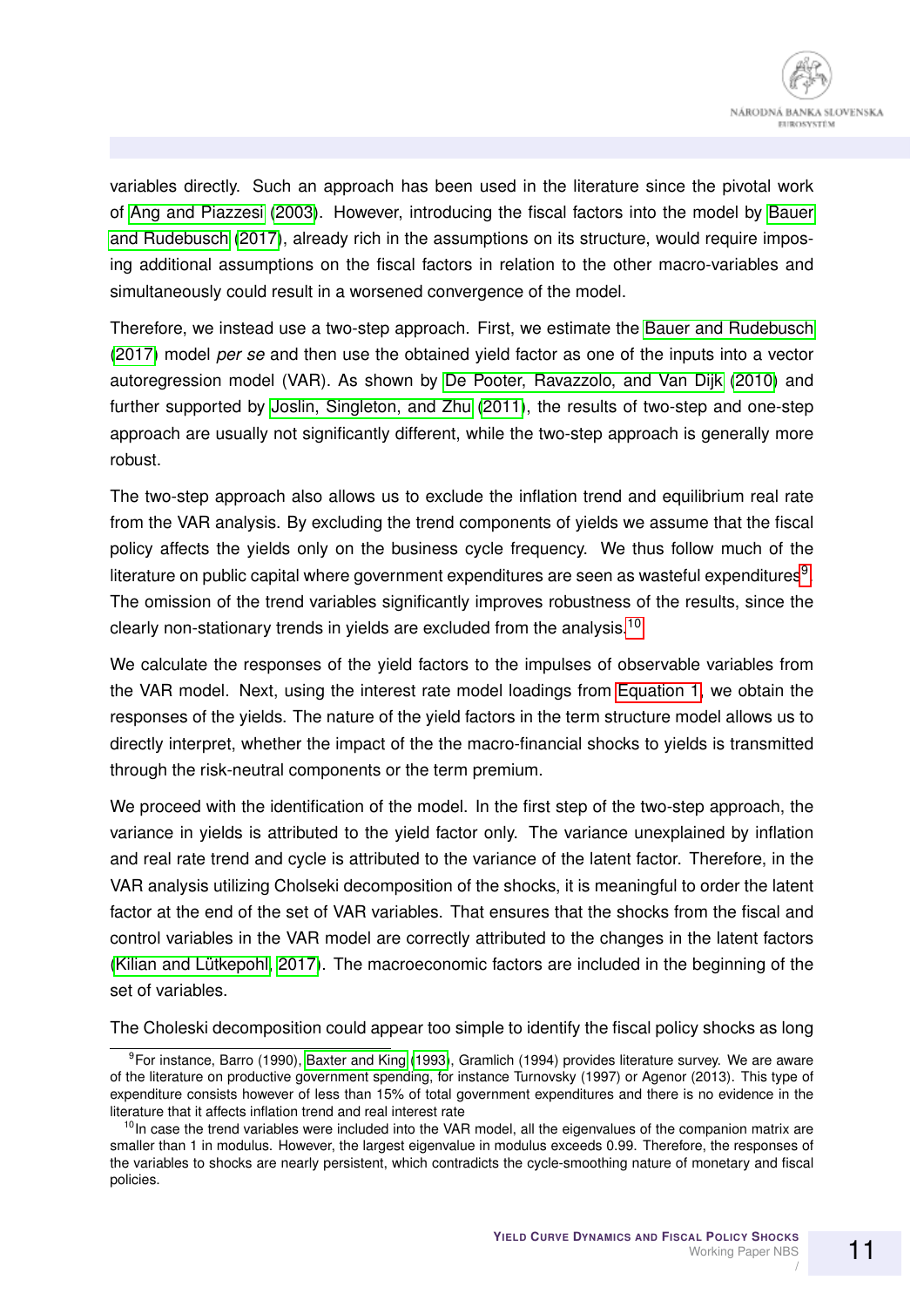as these would be represented by the historical series of the government spending.<sup>[11](#page-11-0)</sup>

Therefore, we build on the narrative approach, in the spirit of [Ramey](#page-31-1) [\(2011\)](#page-31-1), to identify the government spending shocks (see [section 5](#page-16-0) for details). In our case, the narrative approach centers on identifying the shocks in the fiscal policy projections rather than the realized budgetary series, which allows us to identify the shocks at the moment the future changes in the fiscal policy become expected by the economic agents. In the light of this approach, we consider the Choleski decomposition as sufficient, since the shocks are identified by the selected time series rather than the model restrictions. We also support the robustness of our results by robustness checks. We use bootstrapping to construct confidence intervals for our results. More specifically, to construct the confidence intervals, we employ the Bonferroni band adjusted to avoid excessive conservatism, following Lütkepohl, Staszewska-Bystrova, and Winker [\(2015\)](#page-31-6).

## **3. YIELD FACTORS AND COMPONENTS: EMPIRICAL RESULTS**

In this section, we illustrate the results of the interest rate model applied to the recent U.S. data. We use zero-coupon Treasury yields from [Gurkaynak and Wright](#page-30-9) [\(2007\)](#page-30-9). We include maturities 1–15 years in our sample, which we further extend by 3-month and 6-month Treasury bill yields from [FED](#page-30-5) [\(2018a\)](#page-30-5). Since we use macroeconomic variables observed at a monthly frequency in [section 5,](#page-16-0) we gather the end-of-month yields. The sample period ranges from November 1985 to August 2018. The beginning of the sample is constrained by the availability of the data (especially fiscal projections data and uncertainty indices – see [section 5\)](#page-16-0). The start of the sample also ensures the period of very high monetary policy rate from the first half of the 80's is not included in the sample, and thus we may assume a relative homogeneity of the U.S. monetary policy conduct over the whole sample.

We present the evolution of U.S. government bond yields over the selected period in [Figure 2.](#page-12-0) In this period, the yield curve was mostly upward-sloping, with few exceptions prior to the 1990, 2001 and 2008 crises. Since the end of 2008, the lower bound proximity has apparently been effective, as the short end of the yield curve fluctuated around the zero level with a limited volatility. At the end of 2015, the lift-off of the short yields began to take place. However, the long end of the yield curve gradually decreased over the whole period. Since the model of [Bauer and Rudebusch](#page-28-1) [\(2017\)](#page-28-1) includes factors that follow random walk, the zero lower bound has lower impact on the validity of the term structure model than in the case of the Gaussian stationary models (see [Krippner, 2015](#page-30-10) for discussion). However, still, to support the validity

<span id="page-11-0"></span><sup>11</sup> For example, [Dai and Philippon](#page-29-1) [\(2005\)](#page-29-1) instead use the [Blanchard and Perotti](#page-29-8) [\(2002\)](#page-29-8) approach to identify the fiscal policy shocks. However, as [Ramey](#page-31-1) [\(2011\)](#page-31-1) shows, the [Blanchard and Perotti](#page-29-8) [\(2002\)](#page-29-8) identification is still not able to identify the shocks correctly and a narrative approach is needed instead.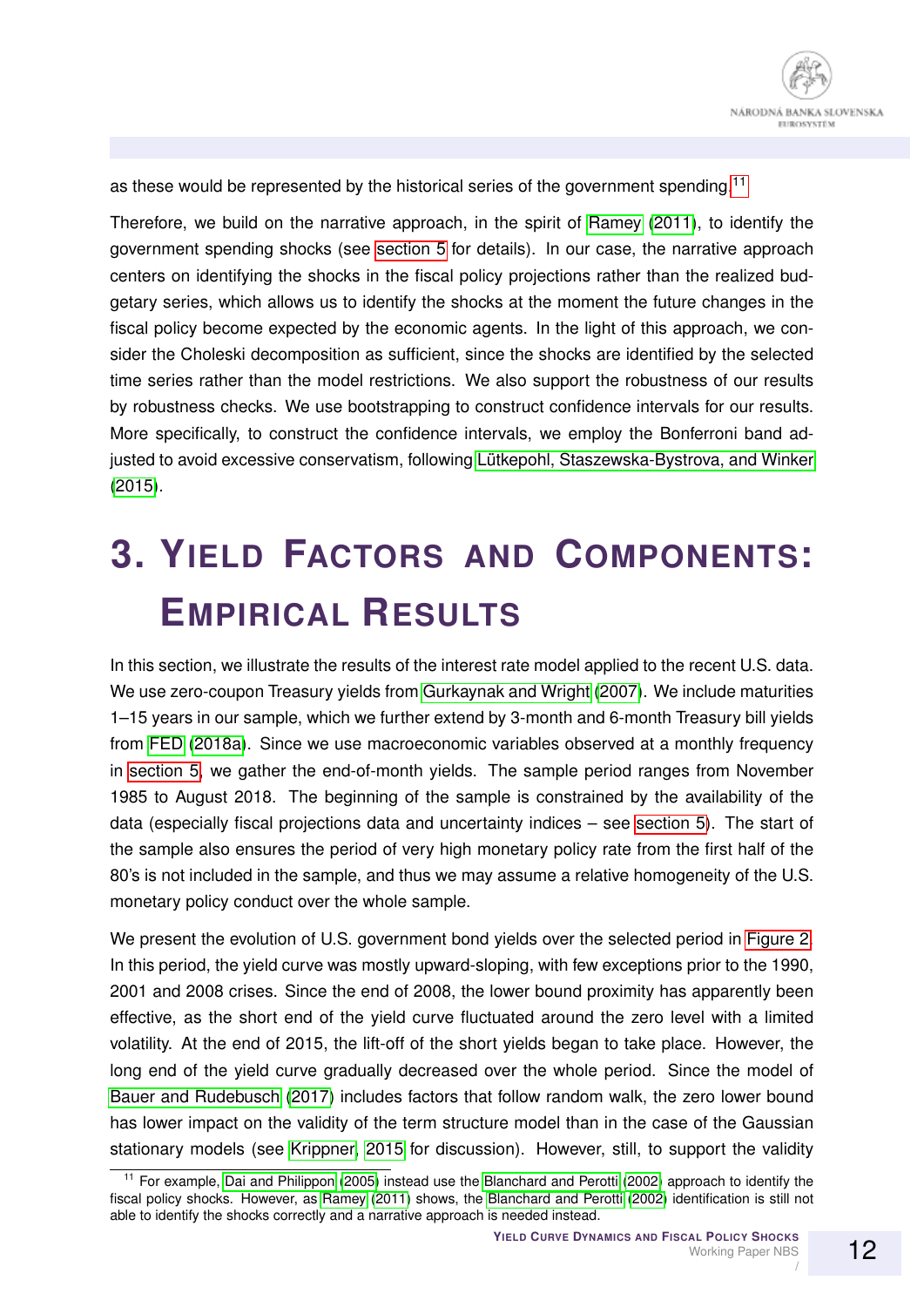of our results, we re-estimate our results using a shadow-rate model by [Krippner](#page-30-3) [\(2013\)](#page-30-3) in [section 8](#page-23-0) to demonstrate that the conclusions made in the text below are robust to the lower bound proximity.

<span id="page-12-0"></span>

Note: The shaded areas show the NBER-defined crises.

The obtained yield factors are shown in [Figure 3.](#page-13-0) The perceived inflation target rate representing  $\pi^*$  and the  $r^*$  are gradually decreasing over the sample period, which well explains the long-term decreasing trend in yields. The inflation cycle and real rate cycle are responsible for the fluctuation of the short yields around the trend. The latent factor is, equivalently, the source of variability in long yields around the long-term trends. Most importantly, the latent factor  $f$ , which governs the term premia, is countercyclical.

Given the factor and estimated parameters, the yields can be decomposed into the components [\(Figure 4\)](#page-14-0). We calculate the inflation component for each maturity  $\tau$  as a sum of the trend and cyclical component  $\pi^*_t+b_\pi\left(\tau\right)\pi^c_t$ . Equivalently, the real rate component is given as  $r^*_t+b_r\left(\tau\right)r^c_t$ . Finally, the residual component is formed by the term premium and the time-invariant convexity (which is constant over the time)  $b_f(\tau) f_t + conv(\tau)$ . For the short maturity, the inflation and real rate components dominate the yield. In contrast, in the case of yields of bonds with a longer maturity, the importance of the term premium proportionally increases.

Further, we compare our term structure factor estimates with related studies. Our term premium is counter-cyclical and growing in crises periods (shaded areas). The counter-cyclicality is an important argument raised in the discussion of [Bauer, Rudebusch, and Wu](#page-28-10) [\(2014\)](#page-28-10). The behavior of term premia is in line with similar studies which control for small sample bias and use the affine term structure models (as in [Christensen and Rudebusch](#page-29-9) [\(2016\)](#page-29-9) and [Bauer and](#page-28-1) [Rudebusch](#page-28-1) [\(2017\)](#page-28-1)). In the [Figure 4](#page-14-0) (bottom panels), we compare our estimates with the [Adrian,](#page-28-11) [Crump, and Moench](#page-28-11) [\(2013\)](#page-28-11) term premia (henceforth ACM), which are publicly available at [FED](#page-30-11)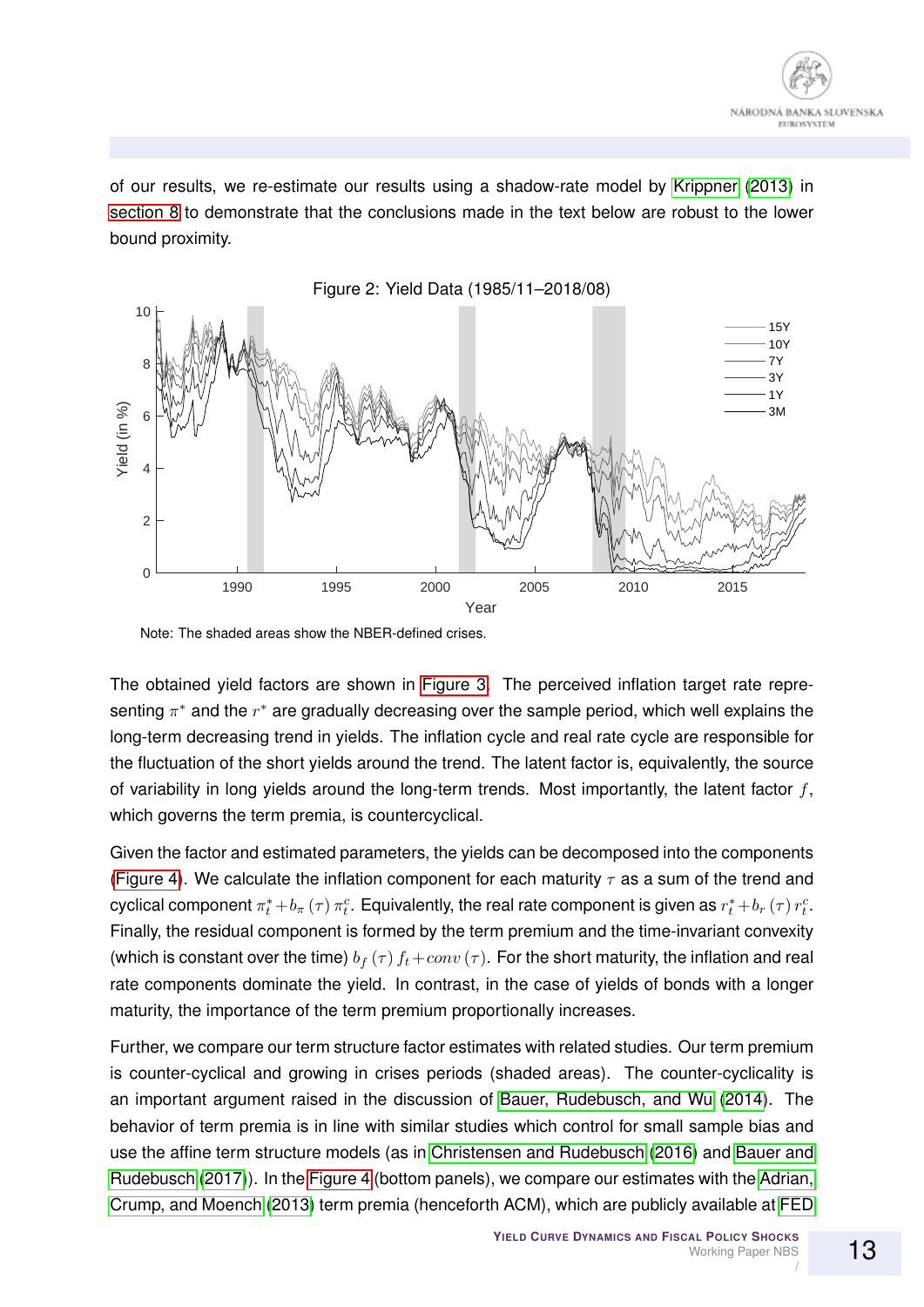<span id="page-13-0"></span>



Note: The shaded areas show the NBER-defined crises.

[\(2018b\)](#page-30-11). The cyclicality for both our and ACM term premia are similar. ACM term premia, on the other hand, follow a downward trend, whereas our term premia are oscillating within a stable range. This is the consequence of the random-walk variables  $\pi^*$  and  $r^*$  in [Bauer and](#page-28-1) [Rudebusch](#page-28-1) [\(2017\)](#page-28-1) that absorb the trend in yields.

# **4. VAR MODEL VARIABLES AND SPECI-FICATION**

The core part of the analysis is linking the dynamics of the yield factors to fiscal variables. To do so, we use a set of fiscal variables accompanied by control variables which jointly enter the VAR model.

Fiscal policy impacts yields in response to: *i)* news about future policy, *ii)* revisions in expectations at the time the expenditures are realized, *iii)* changes in the uncertainty surrounding the future expenditures. News shocks reflect the fact that economic agents adjust their behavior when the fiscal policy step is introduced (becomes anticipated). For example, an anticipated fiscal stimulus may improve agents expectation about future economic situations and therefore drive yields upwards. This situation was observed after the 2016 presidential election [\(Bauer,](#page-28-6) [2017\)](#page-28-6). However, this channel can be viewed in terms of Ricardian equivalence [\(Barro, 1974\)](#page-28-12), which suggests that economic agents will increase savings after an expansionary fiscal policy shock, which will drive the yields downward. [Ramey](#page-31-1) [\(2011\)](#page-31-1) shows that the response depends on the shock identification. As [Ramey](#page-31-1) [\(2011\)](#page-31-1) shows, standard VAR identification implies a growth of consumption after a positive government spending shock. In contrast, if the adjust-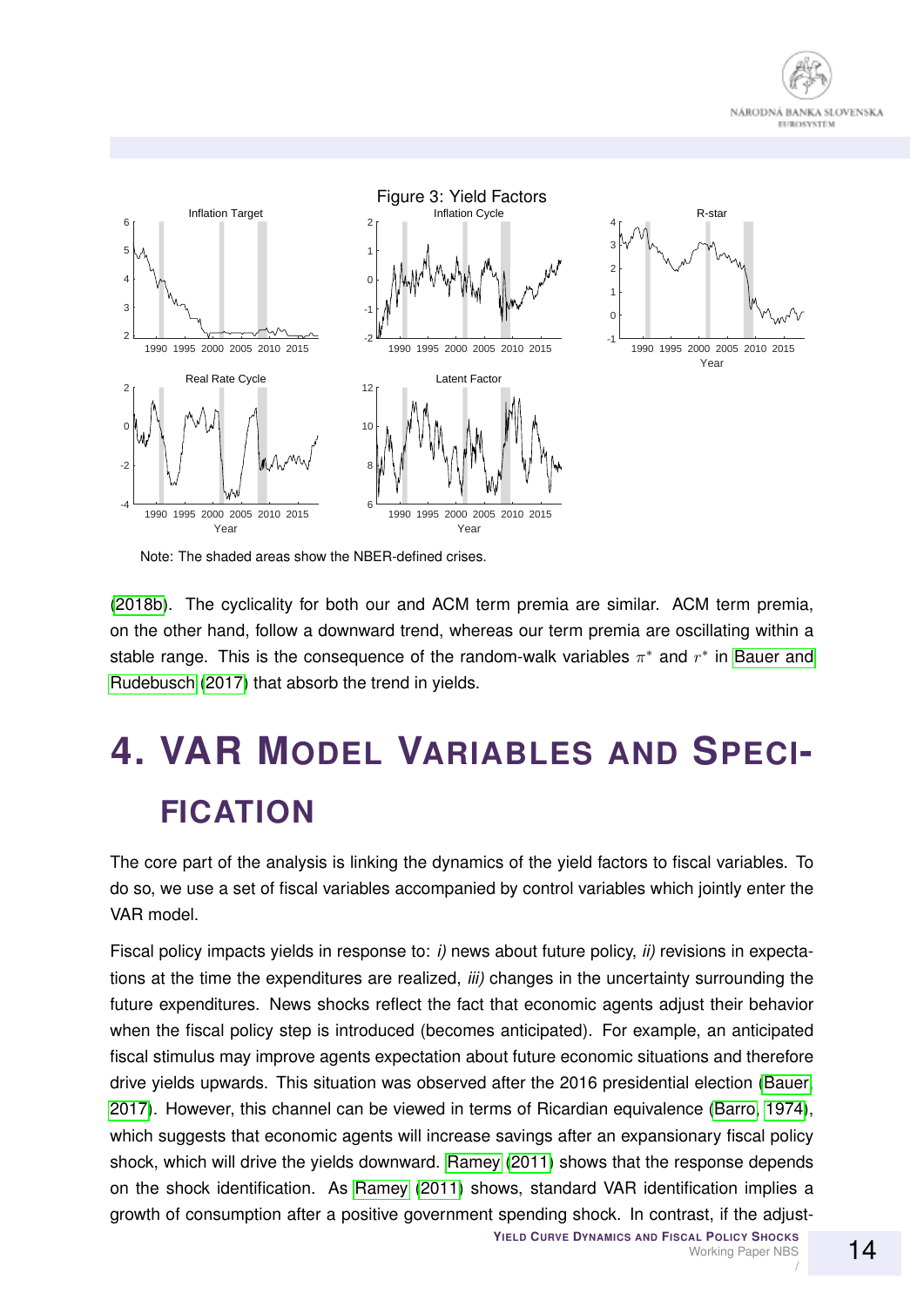

<span id="page-14-0"></span>

Note: The shaded areas show the NBER-defined crises. ACM TP denote term premia estimated from [Adrian,](#page-28-11) [Crump, and Moench](#page-28-11) [\(2013\)](#page-28-11).

ments in government spending are allowed to be anticipated several quarters ahead, their effect is opposite, i.e. consumption lowers. Therefore, in our analysis, we similarly aim at properly identifying the fiscal policy shocks.

We read the impulse response function from the estimation as follows: The news shocks affect the government bond demand as a consequence of the shifts in agents' decisions regarding both their portfolio allocation and their economic behavior. The government spending, on the other hand, affects also the government bond market through the governmental financing. As long as the government needs to finance the additional spending, for instance, it increases the bond supply, which can be expected to drive the yields upwards, ceteris paribus. The increased need for financing may also increase uncertainty of economic agents regarding longer-term fiscal policy, which further affects the bond demand. We measure these effects by including a government debt variable in the model.

We also document the effect of fiscal policy uncertainty. We replace the anticipated fiscal policy shocks by a proxy for fiscal policy uncertainty. As we show in [section 6,](#page-20-0) both fiscal policy spending shocks and fiscal uncertainty shocks have a similar effect, which further promotes the importance of the saving motives within the agents' responses to the fiscal policy shocks.

[Table 1](#page-15-0) includes the set of variables, which we use in our baseline model. When identifying the fiscal policy shocks, we aim at identifying the government spending shocks before they appear in the government balances. [Ramey](#page-31-1) [\(2011\)](#page-31-1) uses a news-based narrative approach to identify the shocks. We stick to the forward-looking approach but calculate the shocks differently in order to obtain a larger number of shocks.<sup>[12](#page-14-1)</sup> To obtain monthly data, we use fiscal projections

<span id="page-14-1"></span><sup>&</sup>lt;sup>12</sup> [Ramey](#page-31-1) [\(2011\)](#page-31-1) focuses on the defense spending over a long period. Since our sample period is shorter and at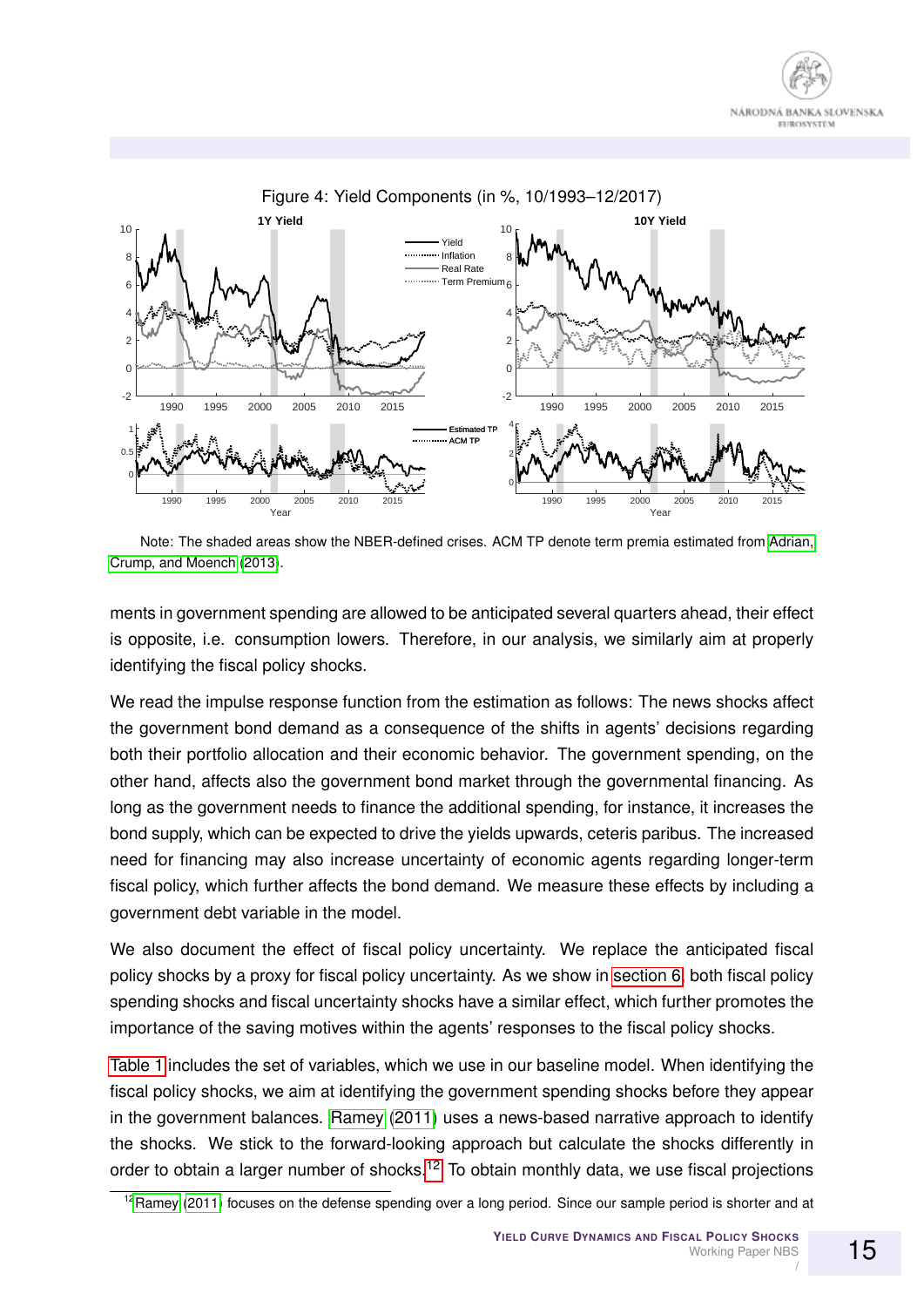from [CBO](#page-29-10) [\(2018\)](#page-29-10). The data show projected government outlays, receipts and budgets over a long-term horizon.

We infer the shocks from observed changes in the projections up to 5 years ahead. We define these changes in real terms and further discount them to the moment when the change was published – for discounting, we use the government nominal yields in the particular moment adjusted to real terms by the projected inflation, which is part of the [CBO](#page-29-10) [\(2018\)](#page-29-10) data. Finally, we express the shocks as a relative monthly change in these projected outlays. The obtained government spending shocks are shown in [Figure 5](#page-17-0) As the figure shows, the largest shock is observed in 2009, when the consequences of the financial crisis caused significant fiscal policy costs. In the baseline estimation, we identify the shocks as changes in projected government outlays; in sensitivity testing, we evaluate the effects of using a monthly difference in relative budget balance instead.

The fiscal projections from the Congressional Budget Office were similarly used by [Laubach](#page-31-5) [and Williams](#page-31-5) [\(2003\)](#page-31-5), who focused on measuring the relationship between the change in projected deficit and long-horizon forecasts of government yields (unlike our focus on the relationship between the outlays and the contemporary adjustment in yields). Related approaches using a forward-looking view on the government spending shocks also include already mentioned news-based evidence [Ramey](#page-31-1) [\(2011\)](#page-31-1) and the usage of the Survey of Professional Forecasters by [Leeper, Richter, and Walker](#page-31-3) [\(2012\)](#page-31-3).

| Variable                                                                                                  | Category                                       | Description                                                          | Source                                                                                              |
|-----------------------------------------------------------------------------------------------------------|------------------------------------------------|----------------------------------------------------------------------|-----------------------------------------------------------------------------------------------------|
| Industrial Production Index<br><b>CPI Cycle</b><br>Real Rate Cycle<br>Economic Policy<br>Uncer-<br>tainty | Macro<br>Yield+Macro<br>Yield+Macro<br>Control | annual log-difference<br>estimated<br>estimated<br>annual difference | FRED (2018)<br>Term structure model<br>Term structure model<br>Baker, Bloom,<br>and<br>Davis (2016) |
| Government Spending                                                                                       | Fiscal                                         | changes in fiscal<br>projec-<br>tions                                | CBO (2018)                                                                                          |
| Government Debt Change<br>Latent Factor                                                                   | Fiscal<br>Yield                                | annual growth in gov. debt<br>estimated                              | Treasury (2018)<br>Term structure model                                                             |

<span id="page-15-0"></span>

The effects of government financing on the yields through bond supply are measured using the outstanding amount of government debt from [Treasury](#page-31-7) [\(2018\)](#page-31-7). We measure the debt in relative terms, related to GDP. The final series are specified as year-over-year difference in the ratio. As [Figure 5](#page-17-0) shows, the largest increase in the ratio appeared over 2009-10, slightly lagged compared to the peak in the forward-looking government spending variable.

It must be noted that unlike [Ramey](#page-31-1) [\(2011\)](#page-31-1), we use all U.S. budget income and outlay categories, i.e., we do not restrict the sample to defense spending only. To ensure that the fiscal policy shocks are correctly identified (orthogonal to business cycle), we use control variables. The

a monthly frequency, the number of narrative-based defense spending shocks would be too low to allow for robust results.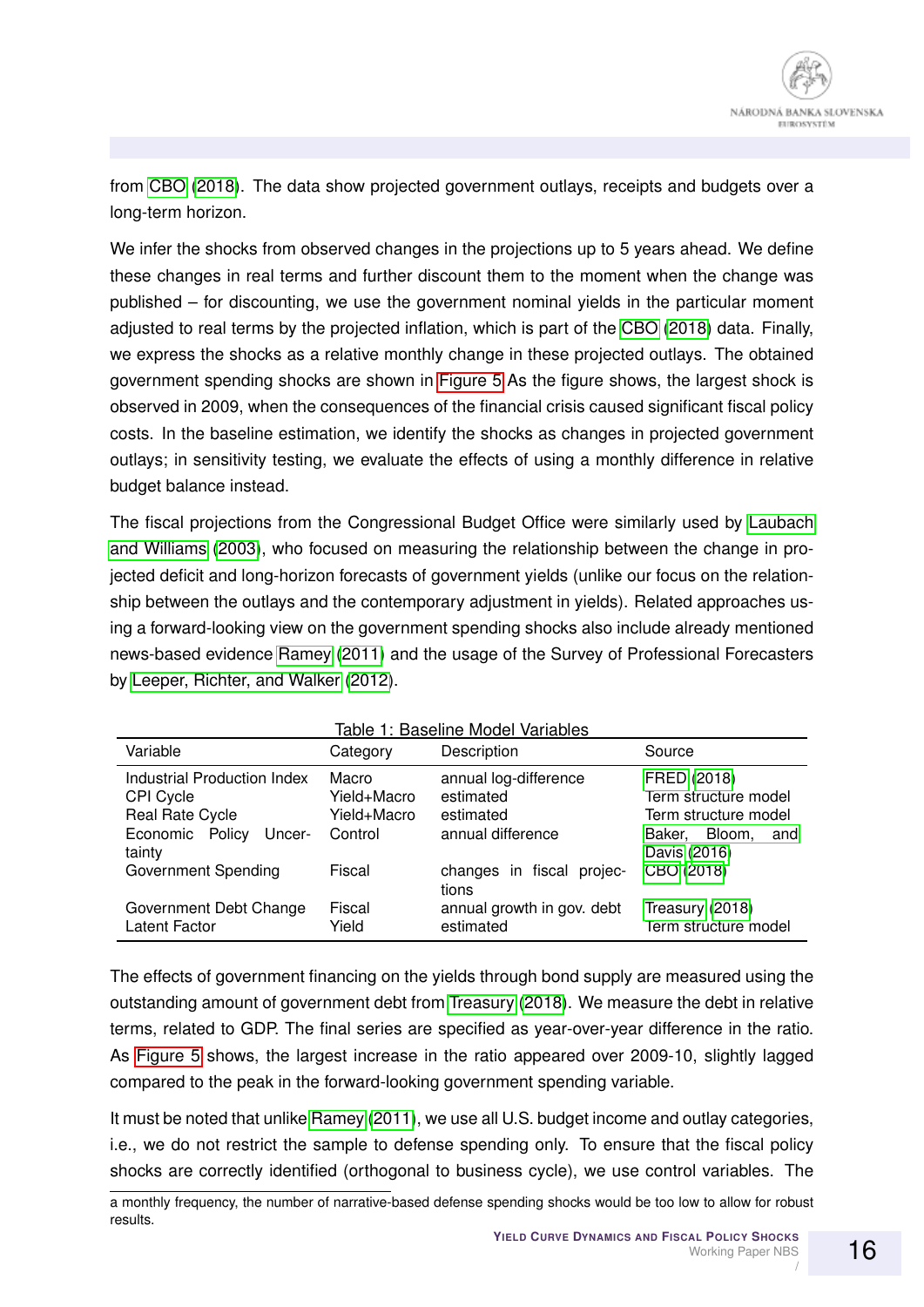

selection of control variables is based on the related macro-financial literature. [De Pooter,](#page-29-7) [Ravazzolo, and Van Dijk](#page-29-7) [\(2010\)](#page-29-7) summarizes the common approach to include a real-activity variable, a price-dynamics variable and a monetary policy variable. From these we first employ the industrial production index (IPI) as a proxy for the real activity. We prefer IPI to GDP because of its monthly frequency. At the same time, the correlation of IPI and GDP growth rates is high, which makes IPI a good proxy for the real activity. We use an annual log-difference in the IPI index and order it first in the VAR vector: using the Choleski identification, we assume that the transition of the other shocks to the real economy is lagged at least one month. The price dynamics and monetary policy are already represented in the model by the inflation cycle and real rate cycle factors from the term structure model. Given their sluggishness in response to financial and fiscal impulses, they are ordered after the IPI.

We also consider a variable representing the general uncertainty perceived by the financial markets. The variable is ordered beyond the macro variables, which allows us to interpret the innovations to this variable as either macro-unrelated (i.e., caused by non-economic events only) or as an over-reaction to the macroeconomic news. The motivation for the inclusion of shocks to uncertainty into the model can be found in recent events that triggered a flight to quality behavior, inducing a growth in demand for U.S. bonds. An example of such an event is the Brexit referendum in the UK in June 2016, which led the U.S. yields to hit record lows in July 2016, although the U.S. economic situation was generally improving in that period. As a proxy for the general uncertainty, we use the Global Economic Policy Uncertainty Index (GEPU) as calculated by [Baker, Bloom, and Davis](#page-28-0) [\(2016\)](#page-28-0). Using this proxy ensures that the innovations to variables representing the fiscal policy do not include any additional source of uncertainty with which they are correlated, since they are controlled by GEPU. The GEPU calculation is newsbased and is obtained by calculating the number of appearances of key words in the news (see [Baker, Bloom, and Davis, 2016\)](#page-28-0). To test the robustness of our results, we also consider the VIX index [\(CBOE, 2018\)](#page-29-11) as an alternative uncertainty proxy.

The two fiscal variables are ordered after the control variables. Finally, the yield latent factor is ordered at the end of the VAR vector. Since the latent factor comprises of all information affecting the term premia of yields, its inclusion at the end results in an interpretation of innovations to this factor as the residual shocks unexplained by any other variable in the model.

We test the stationarity of this sample using an Augmented Dickey-Fuller test. At the 5% significance level, we are able to reject the null hypothesis of the unit root for all variables except the government debt change, for which the null hypothesis is, however, rejected at the 1% level.

<span id="page-16-0"></span>The set of final variables entering the baseline VAR model is shown in [Figure 5.](#page-17-0)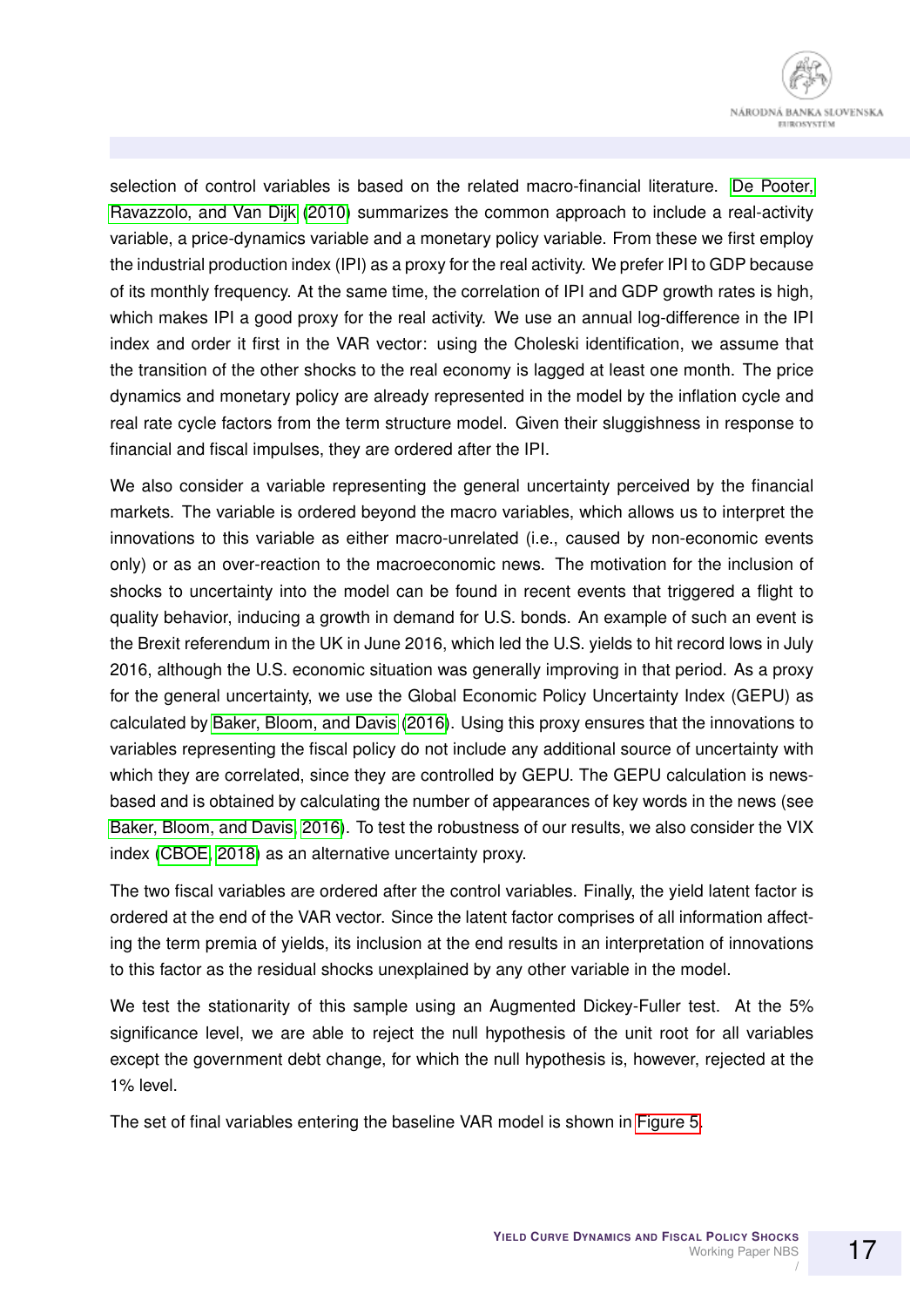<span id="page-17-0"></span>



Note: The units of the y-axes are not displayed since the variables are standardized to a zero mean and one-unit standard deviation. The year marks denote the beginning of each year. The government spending variable represents change in spending projections over horizon up to 5 years.

### **5. RESULTS**

Using seven variables, a VAR(5) model is estimated. We consider the five lags as the optimal specification based on a combination of model completeness and a parsimony that also reflects the results for the information criteria (see [Appendix II\)](#page-33-0).

Using the estimated VAR model, the responses of yield factors to shocks to fiscal and control variables are calculated first. Afterwards, using the estimated [Equation 1](#page-8-0) parameters, the responses of yield factors are then transformed to the responses of yields. Results for yields of selected maturities over the four year response horizon are shown in [Figure 6,](#page-18-0) results for the whole yield curve at selected response horizons are shown in [Figure 7.](#page-19-0) The figures display the estimated response together with 68% confidence bands obtained by bootstrapping.<sup>[13](#page-17-1)</sup>

The responses of yields to shocks in IPI and the uncertainty follow an economic intuition. A positive shock to real activity temporarily pushes the short end of the yield curve upwards while keeping the long yields mostly unchanged, the yield curve therefore rotates. The response is

<span id="page-17-1"></span> $13$ Using the asymptotic normality, the 68% level roughly represents single standard deviation confidence band, which is common in the literature to measure the effects of the fiscal policy – see, for example, [Ramey](#page-31-1) [\(2011\)](#page-31-1).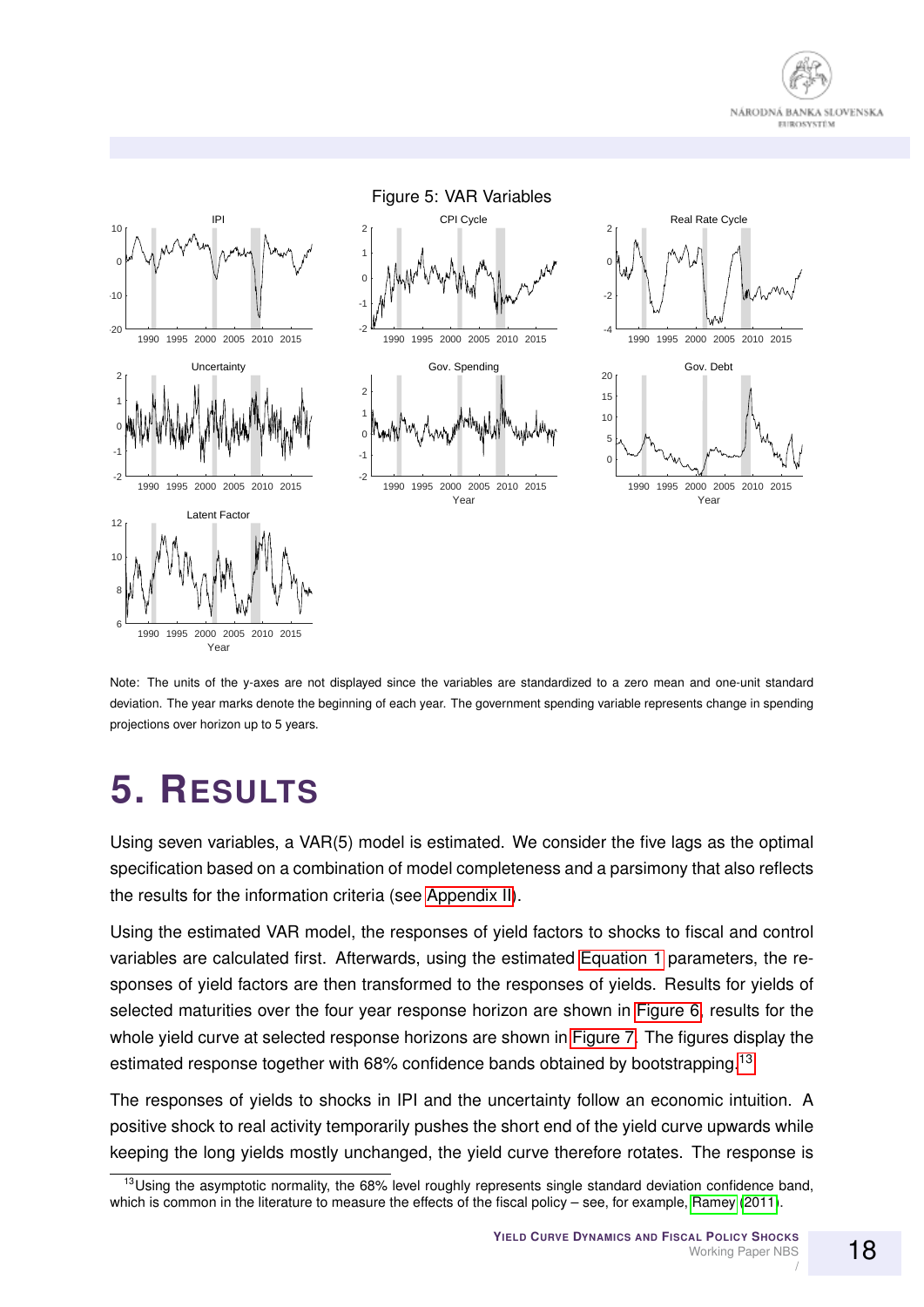<span id="page-18-0"></span>

Note: Each column represents an impulse in a single variable. The x-axis denotes response horizon in years up to four years. The impulses are normalized to one standard deviation of VAR innovations.

transmitted mostly through the real rate cycle factor, which reflects the monetary policy tightening after the positive real activity shock. After an upward uncertainty shock, the long end of the yield curve decreases most, reflecting both an expected future decrease in short yields and a temporary flight to quality. Gradually, the drop of long yields vanishes, whereas the decrease in short yields appears instead, following the transmission of the increased uncertainty through the real economy and monetary policy response.

The fiscal policy impact differs for the two types of shocks. The shock to the projected future government spending works similarly to the uncertainty shock and therefore show that the government spending shock causes a cautious response of economic agents. The cautious response is two-fold. First, with government bond serving as a safe haven instrument, the latent factor temporary decreases as a result of a flight to quality, pushing the long yields downwards. Second, after some time, the real rate cycle starts decreasing instead. This demonstrates the transition of the cautious response through the real economy, i.e. reflects the worsened expectations of the agents on the future economic developments. Both these channels promote the validity of the Barro-Ricardian equivalence and are in line with the findings of [Ramey](#page-31-1) [\(2011\)](#page-31-1), who documents similar results for the relation between consumption and government spending. The finding also offers insight into the interaction between the monetary and fiscal policy, where the expected fiscal expansion also results in expected monetary expansion (or at least a lower probability of tightening). In [section 6,](#page-20-0) we further support the explanation of this decrease as being caused by a cautious response.

The yield curve reacts oppositely to the increase in the relative government debt<sup>[14](#page-18-1)</sup>, which

<span id="page-18-1"></span> $14$  Please note that we do not report here in the interest of space the results for the surprise shock in government spending as the impulse responses are not significant and instead we focus on contemporaneous government debt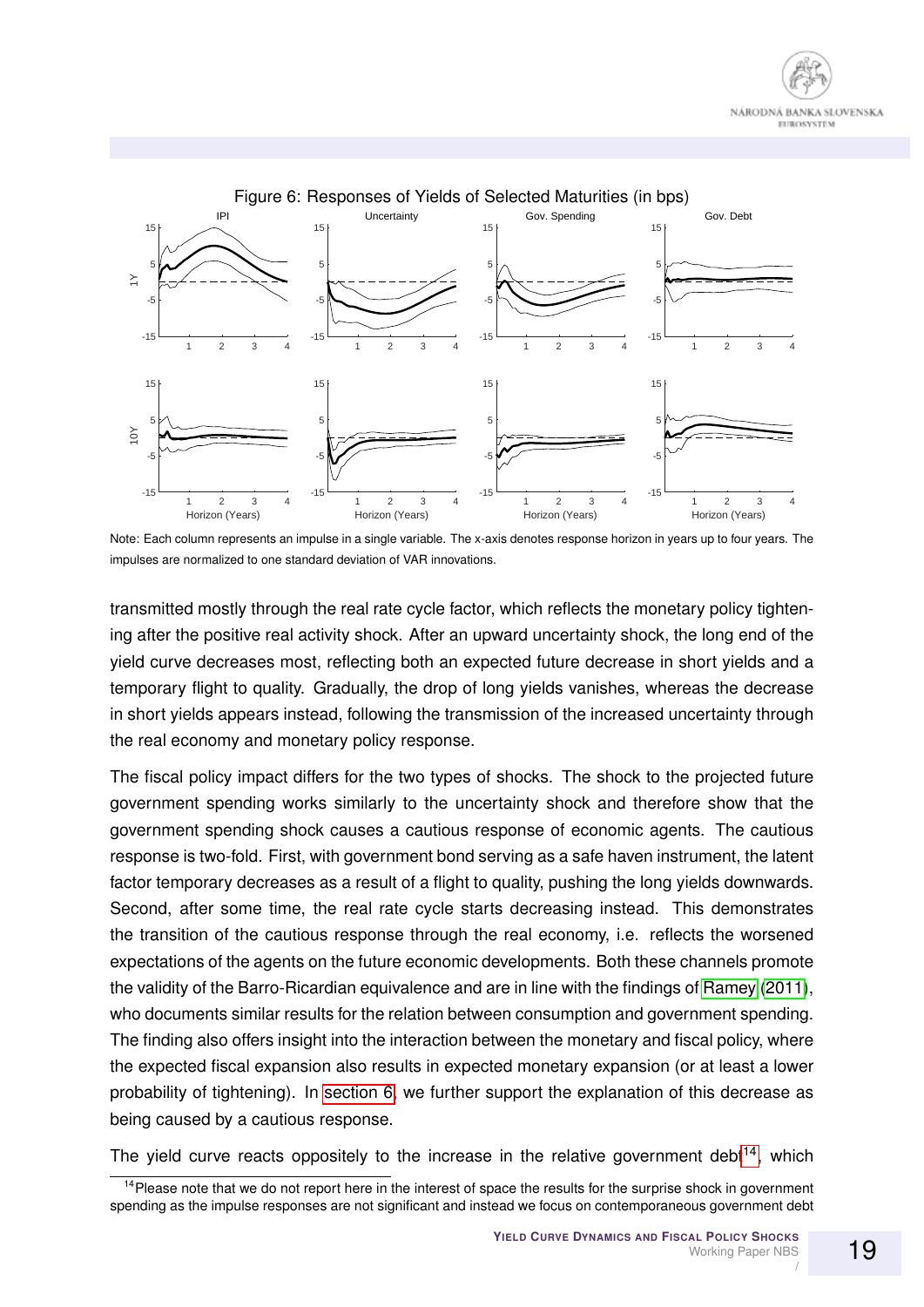

<span id="page-19-0"></span>

Note: Each column represents an impulse in a single variable; the rows show responses on various horizons. The thin lines show the 68% confidence band. The impulses are normalized to one standard deviation of VAR innovations.

pushes the longer yields up while keeping the shorter yields mostly unchanged. This shock is transmitted through both the real rate cycle and the latent factor and reflects the government entering the fixed income market to obtain funds to finance the additional deficit. Simultaneously, an economic channel may be part of the explanation: the financing of the government spending is related to actual governmental purchases or tax cuts. The realized fiscal policy expansion may increase the aggregate demand in a way that would have been unexpected before the fiscal policy realization. This expansion consequently positively affects the real activity, which results in an increase in yields. These explanations and interaction between the expected government spending and changes in government debt are further supported in [section 6.](#page-20-0)

Information about the importance of the particular channels can also be obtained using the forecast error variance decomposition (FEVD). FEVD for yields of selected maturities are shown in [Figure 8.](#page-20-1) The macroeconomic factors (shocks to IPI, inflation cycle and real rate cycle) explain almost 80% of forecast error variance in short yields, which are cycle-driven, but less than 50% of the long yields, for which the latent factor shocks dominate. Regarding the fiscal variables, the short yields are relatively more affected by the government spending projections, whereas the importance of the government debt shocks gradually grows over the response horizon in case of the longer yields.

To understand the historic (realized) importance of the shocks, we use the VAR residuals as estimates of the innovations. We multiply the FEVD matrices by the residuals and take the sum of the responses over the response horizons. That means that in each period, the yield

shock.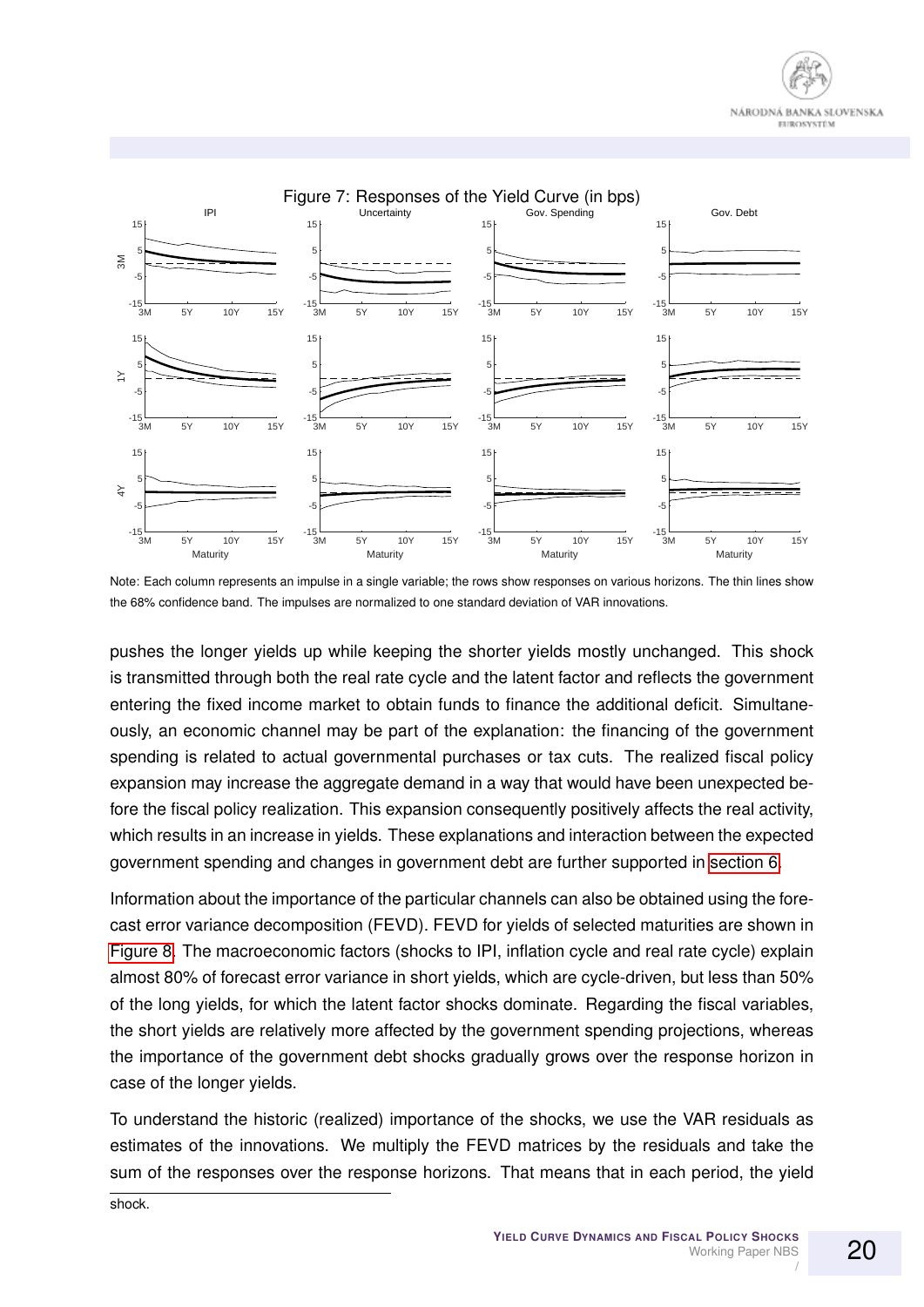

variation is explained by the innovations in the particular period *plus* responses to one-periodlagged innovations *plus* two-period-lagged innovations, etc. In this process, we are able to approximate the model-implied historical importance of the particular shocks. As the results show [\(Figure 8\)](#page-20-1), the macroeconomic variables (IPI, inflation cycle and real rate cycle) explain approximately 50% (resp. 40%) of the historic variation of the short (long) yields. For short yields, the uncertainty variable was most important among the other variables, whereas in case of longer yields, the latent factor and government debt shocks dominated the other sources of yield variation.



<span id="page-20-1"></span>Figure 8: Forecast Error and Historical Variance Decomposition of Selected Yields (in %)

Note: Each plot represents a share of the forecast error or historic variance of yield with particular maturity explained by the innovations to individual factors.

#### <span id="page-20-0"></span>**6. EXPLAINING THE EFFECTS**

As a next step, we further explore the way fiscal policy shocks propagate through the real economy. To do so, we first enrich the baseline model with personal consumption expenditures (PCE) obtained from [BEA](#page-28-13) [\(2018\)](#page-28-13) transformed to log-differences. After such adjustment, the basic IRF scheme does not change significantly. Whereas the positive shock to projected government spending decreases the PCE, the positive shock to PCE shifts the yield curve upwards, especially for the short yields (for long yields, the effect is partially offset by a drop in term premia). Taking these effects together, at least part of the negative impact of the positive shock to government spending projections on yields may be explained by the cautious response of economic agents, who decrease the consumption expenditures and therefore lead to a drop in the real rate cycle.

As a second additional step in our analysis, we replace the projected government spending variable in the baseline model by the fiscal policy uncertainty index of [Baker, Bloom, and Davis](#page-28-0) [\(2016\)](#page-28-0) (FPU). FPU is constructed similarly to the general uncertainty variable included in the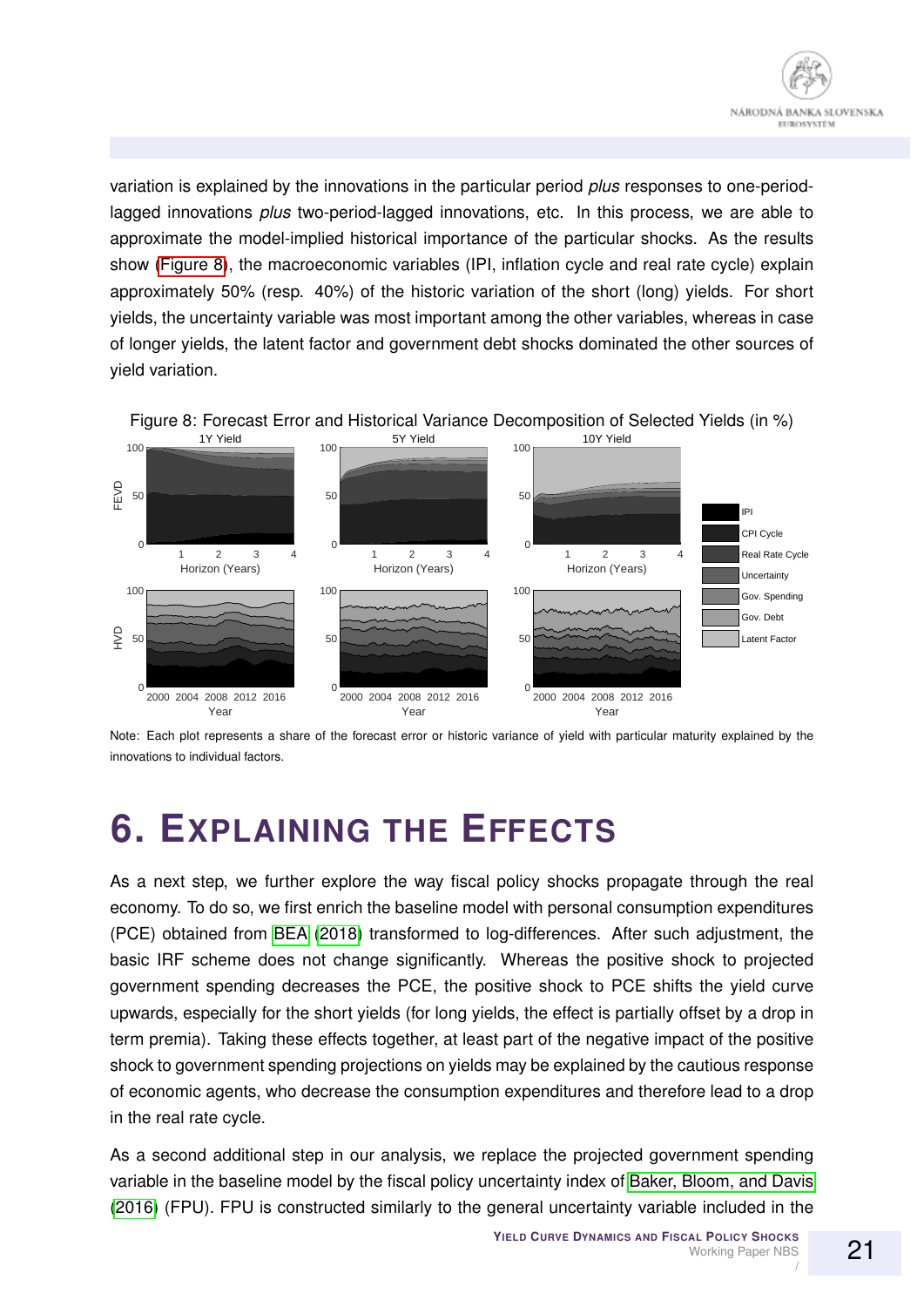



model, i.e., it is newspaper-based, based on the news that includes the term "uncertainty" jointly with terms related to the fiscal policy. The result is shown in [Figure 10](#page-21-0) (dotted line). The IRFs of the baseline and adjusted models are very similar. Most importantly, the projected government spending shock and the FPU shock have a similar impact on the cyclical yield factors, which supports our argument about the cautious response of agents after an increase in projected government spending.

<span id="page-21-0"></span>

The only difference in the response is the increase of the latent factor after the FPU shock in contrast to the negative response in case of the government spending projections. It may be

**YIELD CURVE DYNAMICS AND FISCAL POLICY SHOCKS** Working Paper NBS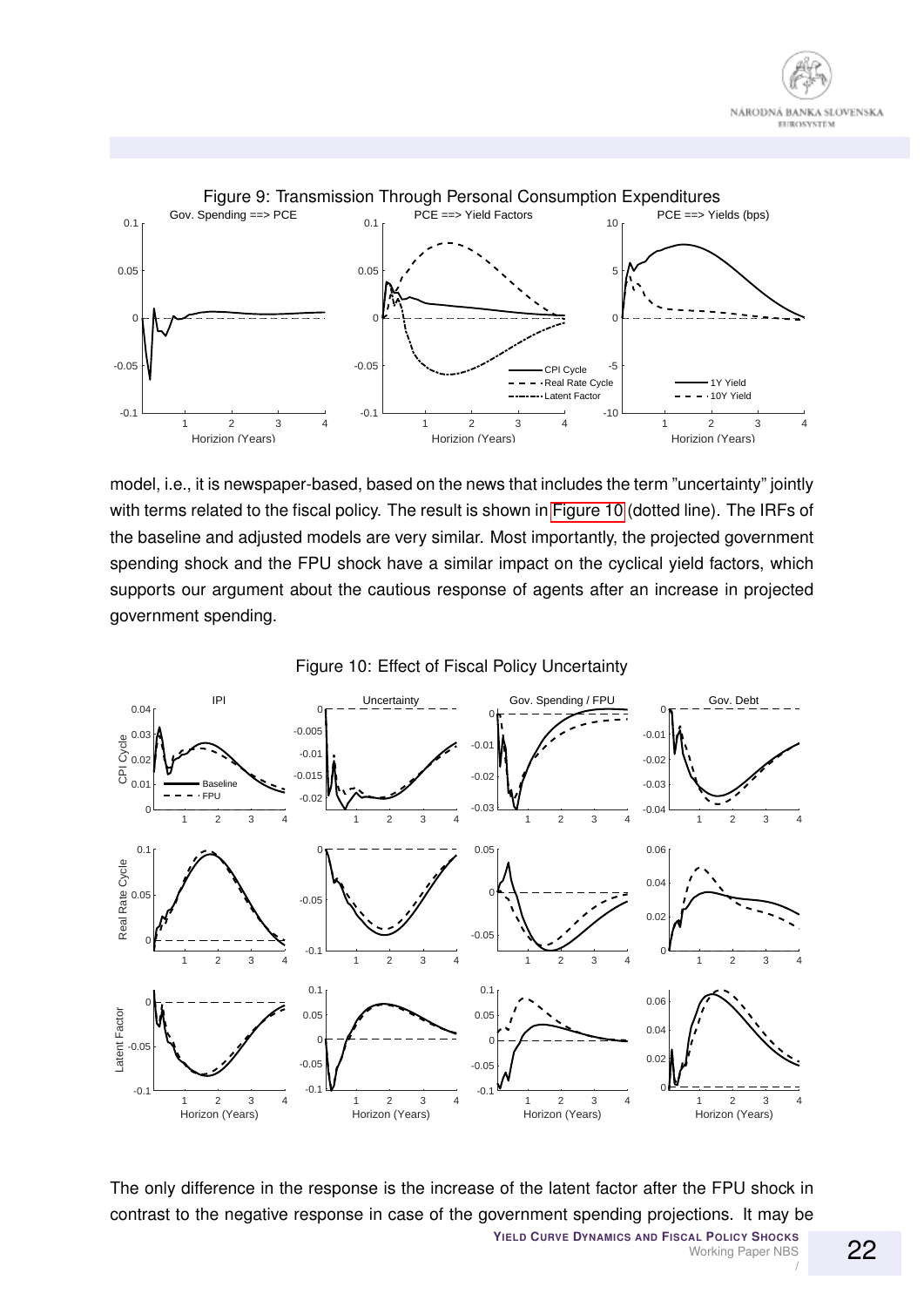argued that this difference reflects whether the U.S. Treasuries serve as a safe haven asset after the shock. As long as the future government spending is not related to increased uncertainty, the agents still seek U.S. Treasuries to hedge against possible negative developments in the economy. On the contrary, the U.S. Treasuries partially lose their position of safe haven in the environment of increased fiscal policy uncertainty and therefore their yields rise in the case of FPU shock.

Finally, the last additional step of the analysis offers the view on the interaction between the projected government spending and government debt shocks. So far, the results seemed as if these variables were unrelated. The reason lies in the span of the lags: the 5 month lag is insufficient to capture the longer-term transition between government spending projections and the impact of the spending realization on the economy and the government debt. Therefore, to show the longer-term interactions, we convert the data to quarterly and use four lags, i.e. the lags span over one year.<sup>[15](#page-22-0)</sup>The impulse responses remain roughly similar for the adjusted model [\(Figure 11\)](#page-22-1).



<span id="page-22-1"></span>

The quarterly data model, however, estimates a significant increase in the government debt several quarters after the projected government spending shock [\(Figure 12\)](#page-23-1). Given the positive

<span id="page-22-0"></span><sup>&</sup>lt;sup>15</sup>The inclusion of higher number of lags or shift to quarterly data is not useful for the baseline model, since the model would either loose its robustness and identification or the quarterly data would lead to a loss of information about the short-term interactions. For the purpose of this additional analysis, we consider the comparison with the baseline results as a sufficient check that the adjusted results are roughly valid despite the mentioned weakness.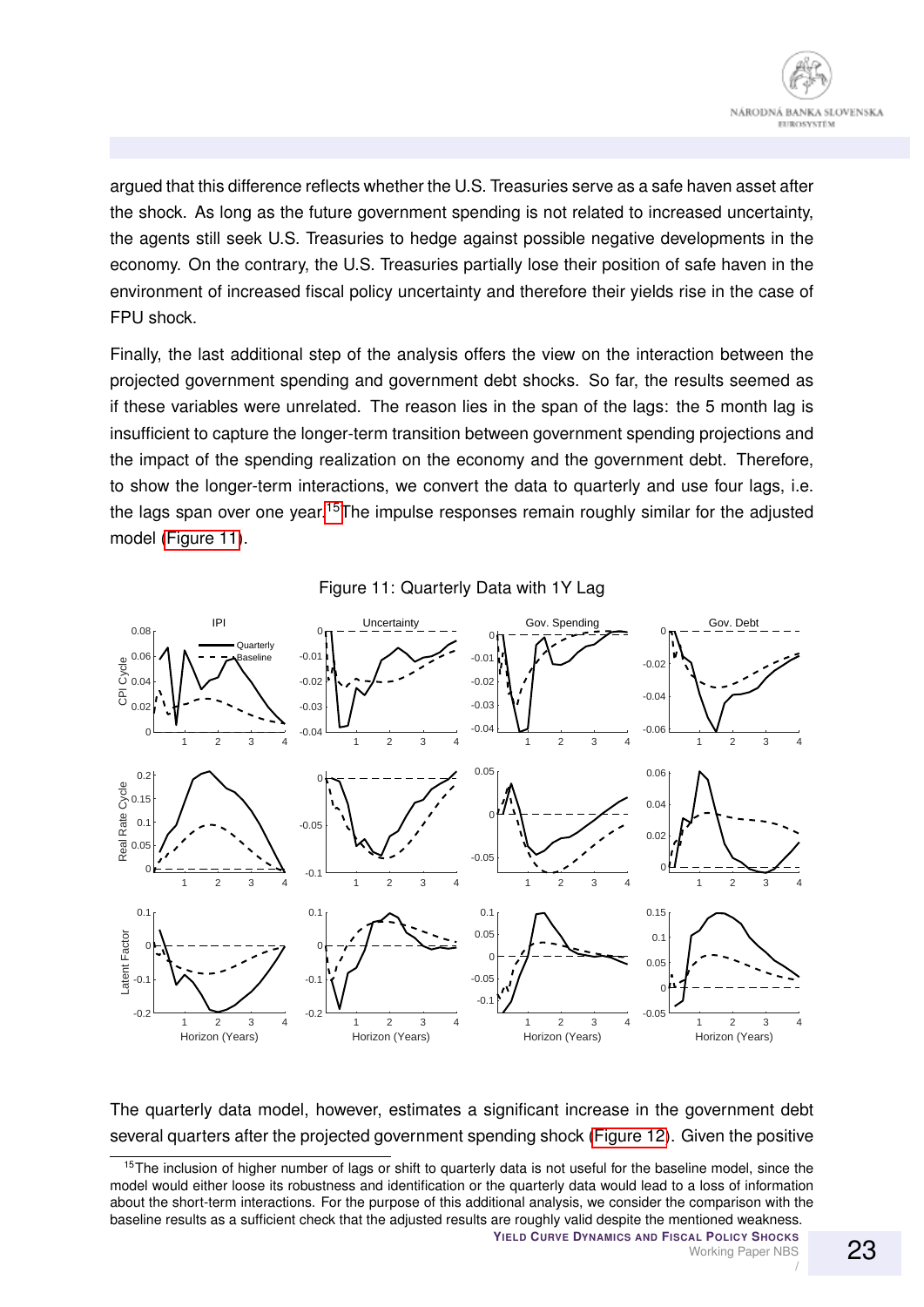

response of yields to the increase in government debt (reflecting both the effect of the shift in bond supply and the macroeconomic impact of the government spending after they are realized), the originally negative impact of the government spending on long-term yields turns positive after roughly 1.5 years [\(Figure 12,](#page-23-1) right plot). These results complete the full picture of the transition of the fiscal policy into the yield curve: after the initial drop caused by the cautious response of the agents, the yields increase when the government spending is realized, affects the economy and is financed.



<span id="page-23-1"></span>

### **7. ROBUSTNESS CHECKS**

We support the robustness of our results by performing multiple robustness checks (see [Ap](#page-36-0)[pendix III\)](#page-36-0). First, we replace the IPI variable by the consumer sentiment index from [University](#page-31-8) [of Michigan](#page-31-8) [\(2018\)](#page-31-8). Second, we replace the projected government spending variable with the projected government budget balance. Third, we replace the used uncertainty index with the VIX index from [CBOE](#page-29-11) [\(2018\)](#page-29-11). In all cases, the adjusted models provide roughly similar results. Only the replacement of the spending by the budget balance leads to a lesser adjustment in the longer yields, which supports the discussion of the changing role of U.S. government bonds as a safe haven depending on the nature of shocks.<sup>[16](#page-23-2)</sup>

Finally, we also evaluate the effect of changing the number of lags in the model or adjusting the sample period. As representatives, we use lags 3, 5 (the baseline) and 7. The results are shown in [Figure 16.](#page-38-0) We also calculate IRFs on samples excluding either the first or the last ten years (see [Figure 17\)](#page-39-0). The responses are roughly similar , although some of the responses are less significant or became significant at a different horizon.

<span id="page-23-2"></span><span id="page-23-0"></span><sup>&</sup>lt;sup>16</sup>The response of budget balance has correctly an opposite sign, since the positive budget imply relative lesser spending.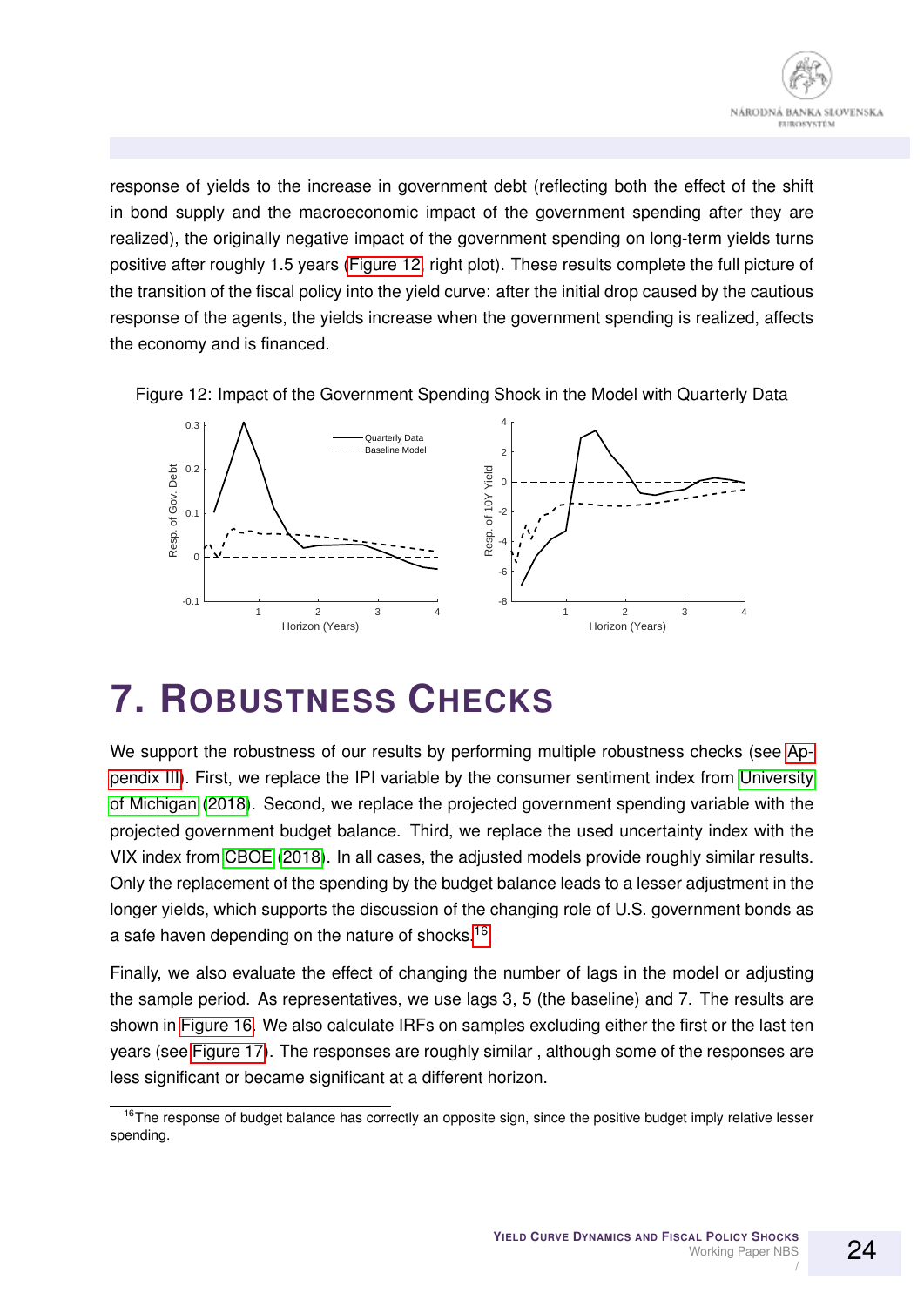

# **8. DEALING WITH THE LOWER BOUND EN-VIRONMENT**

An important recent part of the period is characterized by a binding lower bound on short yields. The lower bound is present because of the existence of a physical currency that bears zero yield [\(Krippner, 2013\)](#page-30-3). Any negative yield can thus be avoided by transferring the funds to the physical currency. The lower bound does not need to be equal to zero due to transaction costs but is expected to be reasonably close to it. When yields hit the lower bound, their dynamics change [\(Krippner, 2015\)](#page-30-10), since the distribution of the future yield movements becomes asymmetric: they can move only upwards, although the timing and speed of a future lift-off remain uncertain. This situation makes the results of the affine models, which are essentially Gaussian, invalid.

To check whether the lower bound affected our results, we replicate the analysis using a shadow-rate term structure model of [Krippner](#page-30-3) [\(2013\)](#page-30-3) further specified by [Christensen and](#page-29-5) [Rudebusch](#page-29-5) [\(2014\)](#page-29-5). This model introduced the so called shadow rate. Technically, the shadow rate represents a yield of a hypothetical shadow bond. As proposed by [Black](#page-28-14) [\(1995\)](#page-28-14), the price of this shadow bond equals an observed bond price *plus* the price of a call bond option with a strike price equivalent to the lower bound yield [\(Christensen and Rudebusch, 2014\)](#page-29-5).

The use of the shadow-rate model therefore allows us to model the yields without bias also close to the lower bound. However, the shadow-rate model is derived from the canonical [Duffie](#page-29-12) [and Kan](#page-29-12) [\(1996\)](#page-29-12) affine model with the yield factors specified as latent<sup>[17](#page-24-0)</sup>, i.e. the shadow model lacks the plausible properties of the model by [Bauer and Rudebusch](#page-28-1) [\(2017\)](#page-28-1) which we use as the baseline, whereas the values of term premia derived from this shadow-rate model may be subject to small sample bias (see the discussion in [Bauer and Rudebusch, 2017\)](#page-28-1). Therefore, the shadow-rate model is not suitable as the baseline model and serves as another robustness check while allowing us to discuss the consequence of the lower bound proximity explicitly.

The results of the shadow-rate model are shown in [Figure 13.](#page-26-0) When compared to the baseline results [\(Figure 7\)](#page-19-0), the responses are roughly similar in both sign and magnitude, with several differences. The shadow-rate responses do not die off quickly, since the shadow-rate yield factors include trends and therefore the system is close to non-stationary. Further, the response of the yield curve to a government debt shock is initially negative for the whole yield curve and after some lag only non-significantly positive for the longer yields. However, the cautious response to an increase in government spending projections is still present.

The option effect embedded in the shadow-rate model makes the relation of the yields and yield

<span id="page-24-0"></span> $17$ The model is specified, in line with [Christensen and Rudebusch](#page-29-5) [\(2014\)](#page-29-5), as an affine dynamic Nelson Siegel model building on the framework of [Christensen, Diebold, and Rudebusch](#page-29-13) [\(2011\)](#page-29-13). Therefore, it uses three latent factors that can be specified as a level, a slope and a curvature of the yield curve.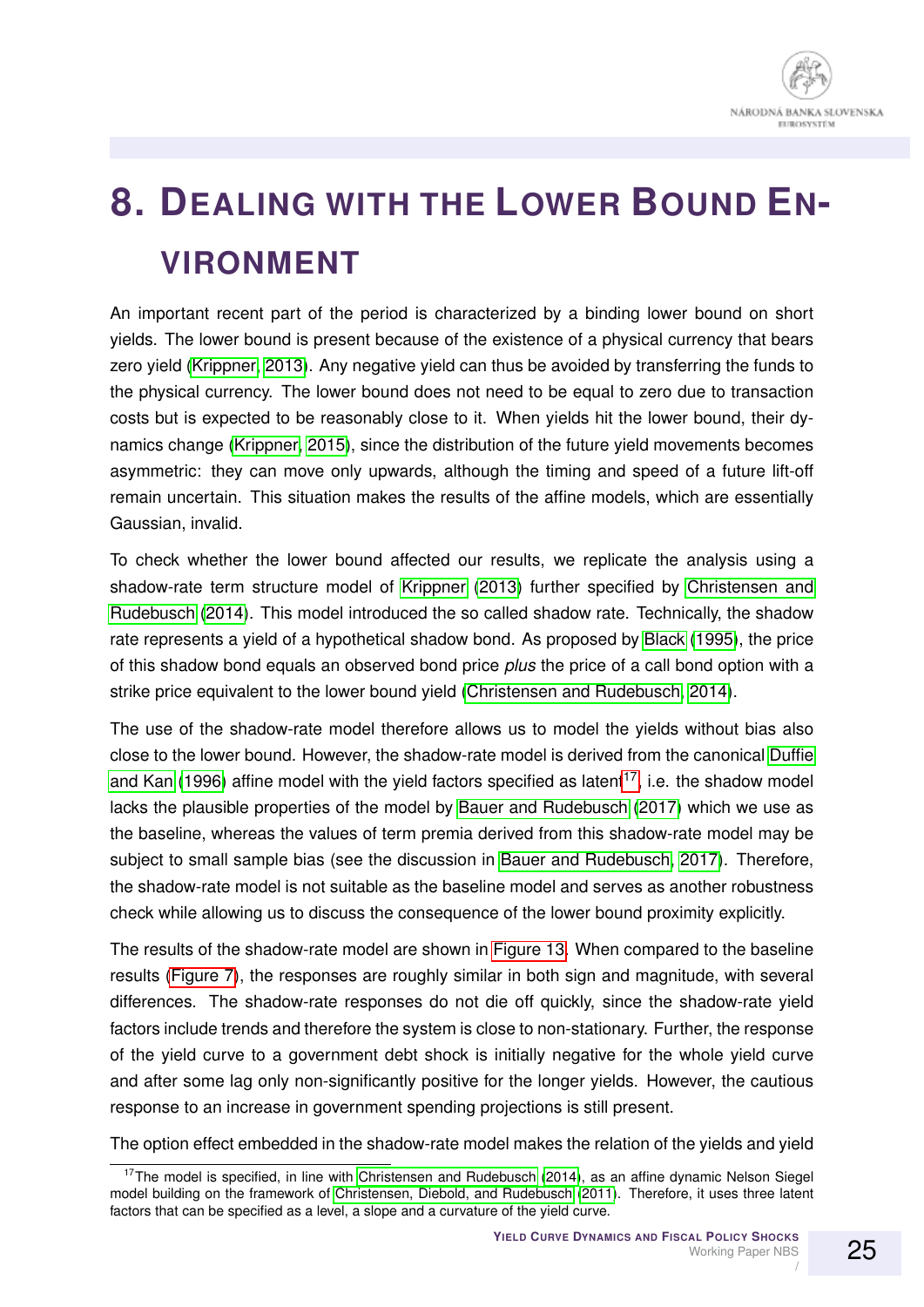

factors non-linear (unlike the baseline model, see [Equation 1\)](#page-8-0). As a consequence, the response of the yields depends not only on the *response* of the yield factors but also on their *level*. This finding means that the steady state, to which the impulse-responses are related, also matters. If the shadow rate is significantly below the lower bound, the sensitivity of the observed yields to the shocks can be significantly reduced because the factor response is "consumed" by the option effect hidden in the shadow model.<sup>[18](#page-25-1)</sup> Since the sample period includes also the period when the yields were close to the lower bound, it is necessary to evaluate the extent to which the interpretation of the responses of the yields may be imprecise.

Therefore, apart from the full-sample estimation, we compute the responses of yields for two additional sets of steady states that reflect either pre-crisis or post-crisis average levels of yields (and yield factors). The results are shown in [Figure 13.](#page-26-0) The two periods are divided by the Lehman Brothers collapse (September 2008). As the figure shows, the baseline estimation is not much influenced by the period of the lower bound proximity since the full-sample IRFs are close to the results when the lower bound period is excluded. However, when the steady state close to the lower bound is used, the option effect matters. Therefore, the responses are of a lesser magnitude in the low-yield environment. Technically, this result is caused by the option effect, which "consumes" a significant portion of the yield factor movements close to the lower bound. Economically, in a low-yield environment, unconventional monetary policy tools are adjusted first after shock, leaving monetary policy rates less affected. Therefore, this finding highlights that the response of yields to fiscal policy shocks could be suppressed over the recent period of the low yields, compared to the general results of our baseline analysis. With the yields leaving the lower bound environment, the sensitivity of the yield curve to the fiscal impulses can be expected to grow.

### <span id="page-25-0"></span>**9. CONCLUDING REMARKS**

The paper shows the impact of government expenditures on the yield curve in the US. The approach bridges multiple views from the literature. By following the fiscal foresight literature, we show the importance of the cautionary responses of the economic agents prior to fiscal policy realization which leads to a drop in yields. On the other hand, similarly to [Dai and](#page-29-1) [Philippon](#page-29-1) [\(2005\)](#page-29-1), [Ardagna, Caselli, and Lane](#page-28-3) [\(2007\)](#page-28-3) and [Laubach](#page-31-0) [\(2009\)](#page-31-0), we find that the fiscal expansion shock identified at the moment when the fiscal policy is realized moves the yields upwards.

When explaining the transmission, we show that the cautious response has two effects. First, following the [Ramey](#page-31-1) [\(2011\)](#page-31-1) argument, we show that caution leads to a drop in personal consumption expenditures, which slows down the business cycle and leads to a decrease in the real rate. Second, we argue in line with the theoretical model of [Horvath, Marsal, and Kaszab,](#page-30-13)

<span id="page-25-1"></span> $18$ The fact that the response differs close to the lower bound is not our finding – see, for example, [Krippner](#page-30-10) [\(2015\)](#page-30-10). The aim of the discussion is to present consequences for the fiscal policy impulse responses.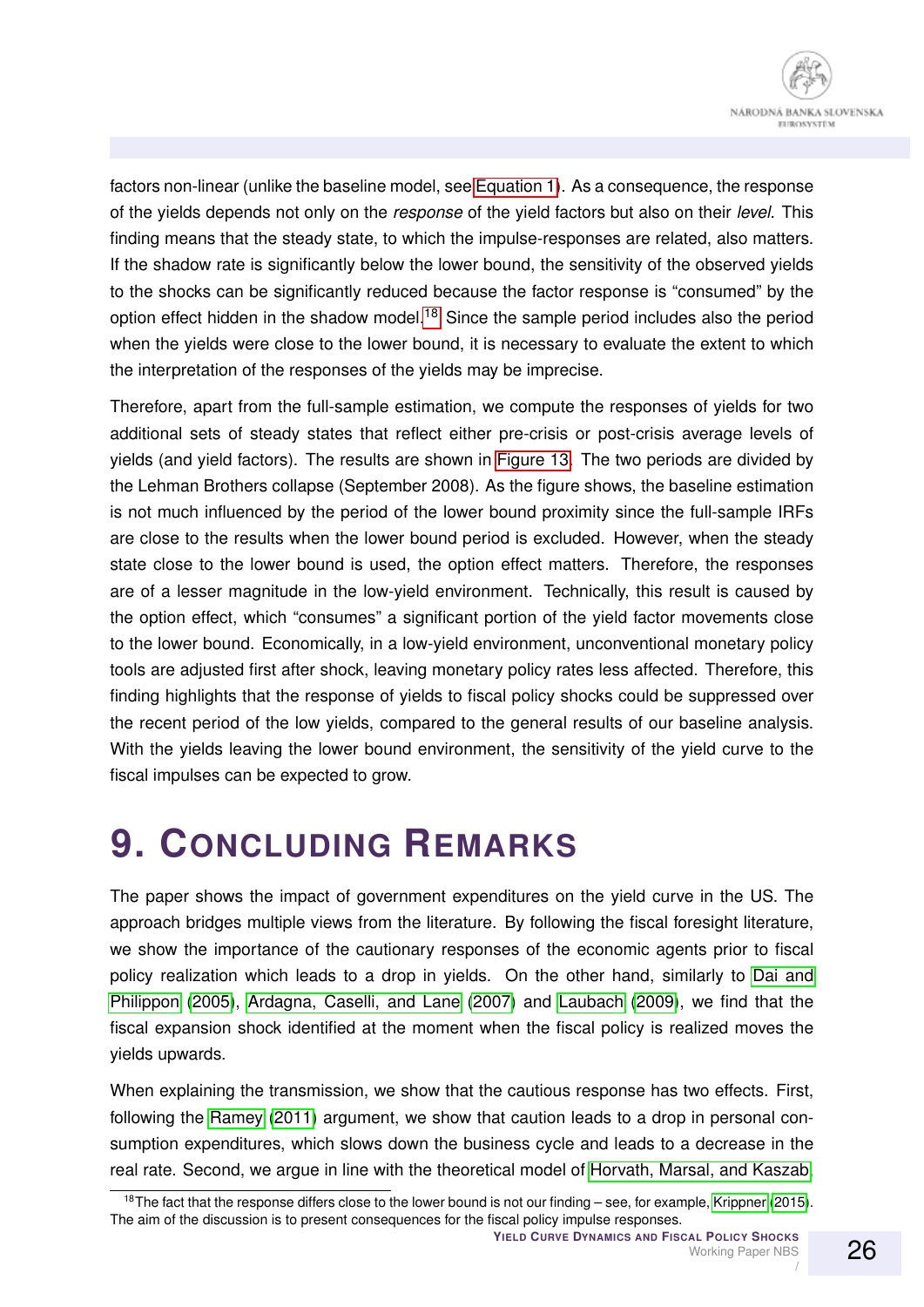<span id="page-26-0"></span>

Full Sample  $- -$  - Lower Bound ………… Excl. Lower Bound

Note: Each column represents an impulse in a single variable; the rows show responses on various horizons. The response of yields is measured in basis points. The impulses are normalized to one standard deviation of VAR innovations.

[2017](#page-30-13) that the agents use government bonds as a safe haven instrument. We also document that the growth in the fiscal policy uncertainty, represented by the news-based indices of [Baker,](#page-28-0) [Bloom, and Davis](#page-28-0) [\(2016\)](#page-28-0), follows the adjustment through the real channel, but not through the safe haven channel. This shows that the position of the U.S. bonds as a hedging instrument changes depending on the nature of the uncertainty.

By allowing for sufficient lag in the model, we also show the interaction and dynamic dimension of the precautionary response and the effect of the policy realization. More specifically, the initial drop in yields following expectation of the future policy changes is present roughly 1–1.5 year. Afterwards, the effect of the debt financing and the real effect of the policy implementation lead to a shift of the yields towards a temporary positive response. This finding has important implications for the interaction of government policy announcements, debt service and optimal timing of issuing new bonds to finance additional spending. Therefore, the finding presents an initial motivation for future research, which however requires granular data about the fiscal policy and therefore is left for the future.

Finally, we show that the impact of government spending on bond yields is of lower magnitude in the low-yield environment, which constrains conventional monetary policy (see [Buiter, 2009](#page-29-6)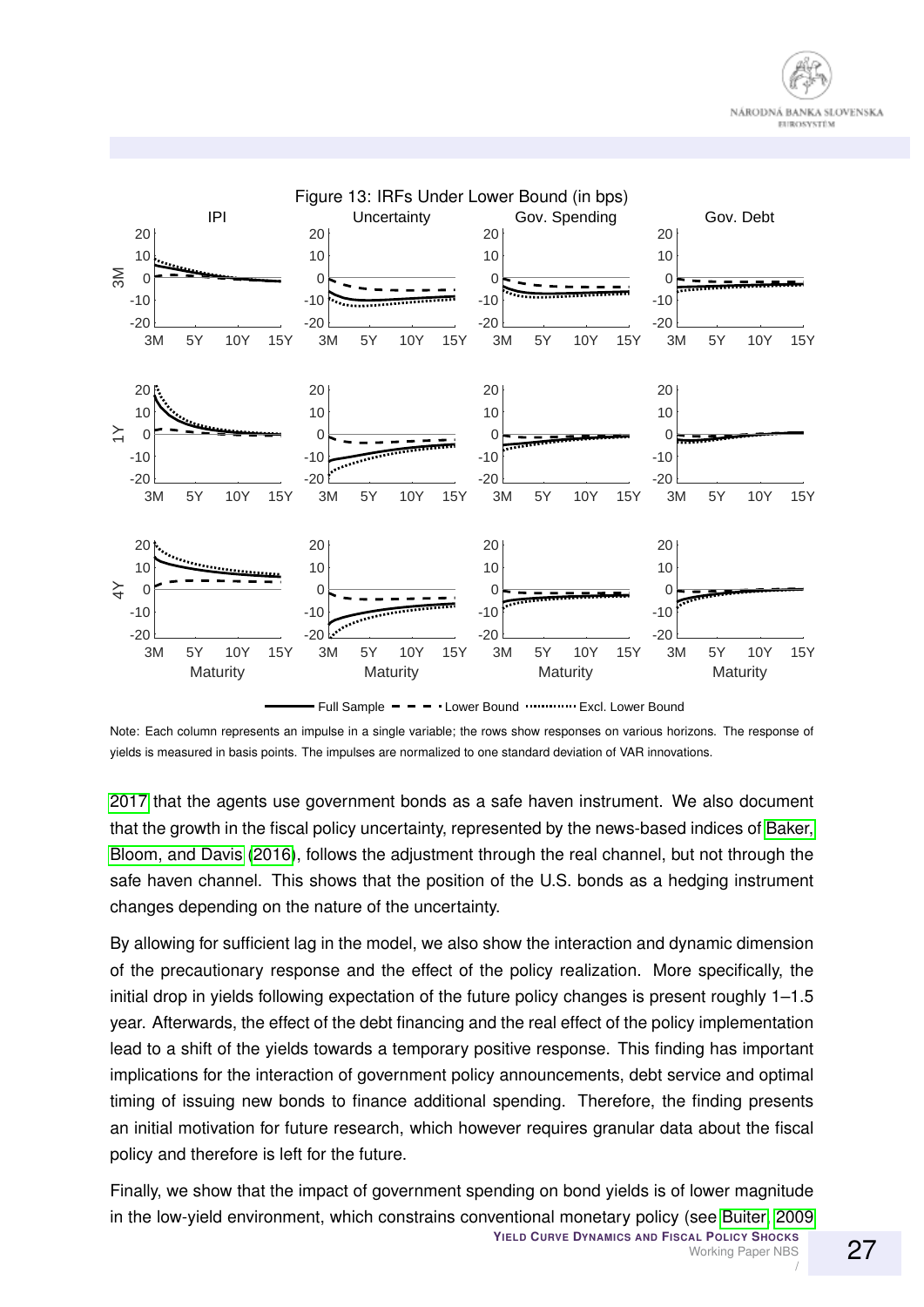

and [Swanson and Williams, 2014\)](#page-31-4). The lower bound proximity could be an important part of the explanation of the recent interaction between fiscal and monetary policy. However, the interaction between monetary and fiscal policy at the lower bound requires deeper evaluation, which we also leave for future research.

We support our results with robustness checks. The responses are similar for both government spending and fiscal budget balance shocks. The results are also robust to including differently specified control variables, to changes in the sample period and to the lag selection.

The identified decrease in yields before the fiscal policy realization, following the saving motives, has important consequences. For example, introducing expansionary fiscal policy steps may temporarily decrease the costs of the debt service, with the consequence of overoptimistic future debt service projections and, therefore, the further extension of the planned fiscal expansion.

Finally, the identified temporary decrease in the yields ahead of the realization of the fiscal stimulus goes against an increase in credit risk premia, which should be related to the shift in the sustainability of government debt. Further research on this topic is however needed. A possible next step would be to extend the analysis to a panel of countries, which would allow us to observe in greater detail the relationship between cautious motives at the moment the fiscal policy becomes expected, the bond supply and real effect after the policy realization and the overall impact of the government indebtedness on the yields.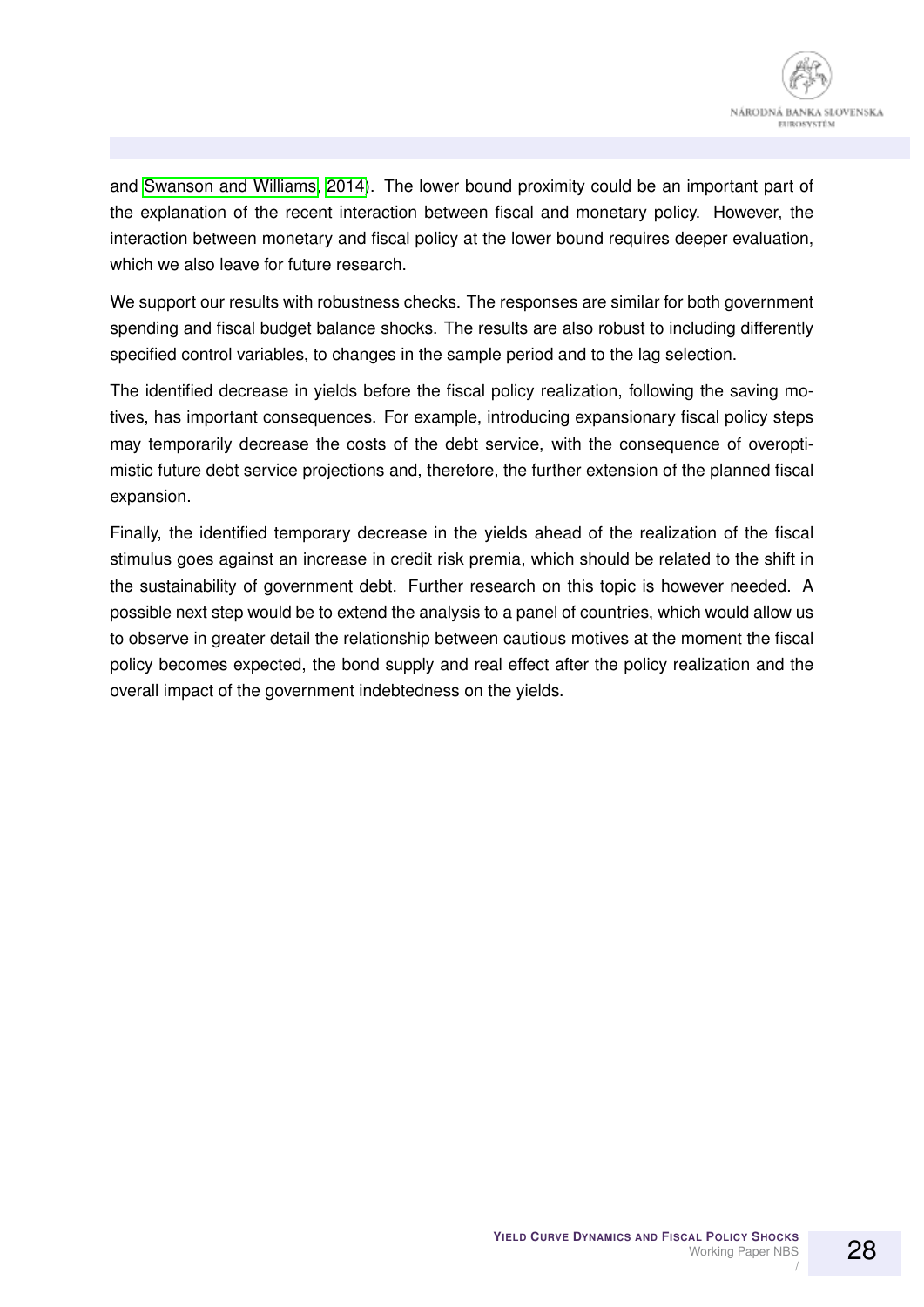### **REFERENCES**

- <span id="page-28-11"></span>ADRIAN, T., R. K. CRUMP, AND E. MOENCH (2013): "Pricing the term structure with linear regressions," *Journal of Financial Economics*, 110(1), 110–138.
- <span id="page-28-8"></span>ANG, A., AND M. PIAZZESI (2003): "A No-Arbitrage Vector Autoregression of Term Structure Dynamics with Macroeconomic and Latent Variables," *Journal of Monetary Economics*, 50(4), 745–787.
- <span id="page-28-3"></span>ARDAGNA, S., F. CASELLI, AND T. LANE (2007): "Fiscal Discipline and the Cost of Public Debt Service: Some Estimates for OECD Countries," *The BE Journal of Macroeconomics*, 7(1).
- <span id="page-28-9"></span>BACKUS, D. K., AND J. H. WRIGHT (2007): "Cracking the Conundrum," Working Paper 13419, National Bureau of Economic Research.
- <span id="page-28-0"></span>BAKER, S. R., N. BLOOM, AND S. J. DAVIS (2016): "Measuring Economic Policy Uncertainty. [available at: http://www.policyuncertainty.com/][Accessed on: August 18, 2017]," *The Quarterly Journal of Economics*, 131(4), 1593–1636.
- <span id="page-28-12"></span>BARRO, R. J. (1974): "Are Government Bonds Net Wealth?," *Journal of Political Economy*, 82(6), 1095–1117.
- <span id="page-28-5"></span>BARSKY, R. B., AND E. R. SIMS (2011): "News shocks and business cycles," *Journal of Monetary Economics*, 58(3), 273–289.
- <span id="page-28-7"></span>BAUER, M., G. RUDEBUSCH, AND J. C. WU (2012): "Correcting Estimation Bias in Dynamic Term Structure Models," *Journal of Business & Economic Statistics*, 30(3), 454–467.
- <span id="page-28-6"></span>BAUER, M. D. (2017): "A New Conundrum in the Bond Market?," *FRBSF Economic Letter*, (2017-34).
- <span id="page-28-1"></span>BAUER, M. D., AND G. D. RUDEBUSCH (2017): "Interest Rates Under Falling Stars," *CESifo Working Paper*, (6571).
- <span id="page-28-10"></span>BAUER, M. D., G. D. RUDEBUSCH, AND J. C. WU (2014): "Term Premia and Inflation Uncertainty: Empirical Evidence from an International Panel Dataset: Comment," *The American Economic Review*, 104(1), 323–337.
- <span id="page-28-2"></span>BAXTER, M., AND R. G. KING (1993): "Fiscal Policy in General Equilibrium," *American Economic Review*, 83(3), 315–34.
- <span id="page-28-13"></span>BEA (2018): "U.S. Bureau of Economic Analysis: Personal Consumption Expenditures," [online, available from https://www.bea.gov/index.htm].
- <span id="page-28-4"></span>BEAUDRY, P., AND F. PORTIER (2006): "Stock Prices, News, and Economic Fluctuations," *American Economic Review*, 96(4), 1293–1307.
- <span id="page-28-14"></span>BLACK, F. (1995): "Interest Rates as Options," *the Journal of Finance*, 50(5), 1371–1376. **YIELD CURVE DYNAMICS AND FISCAL POLICY SHOCKS**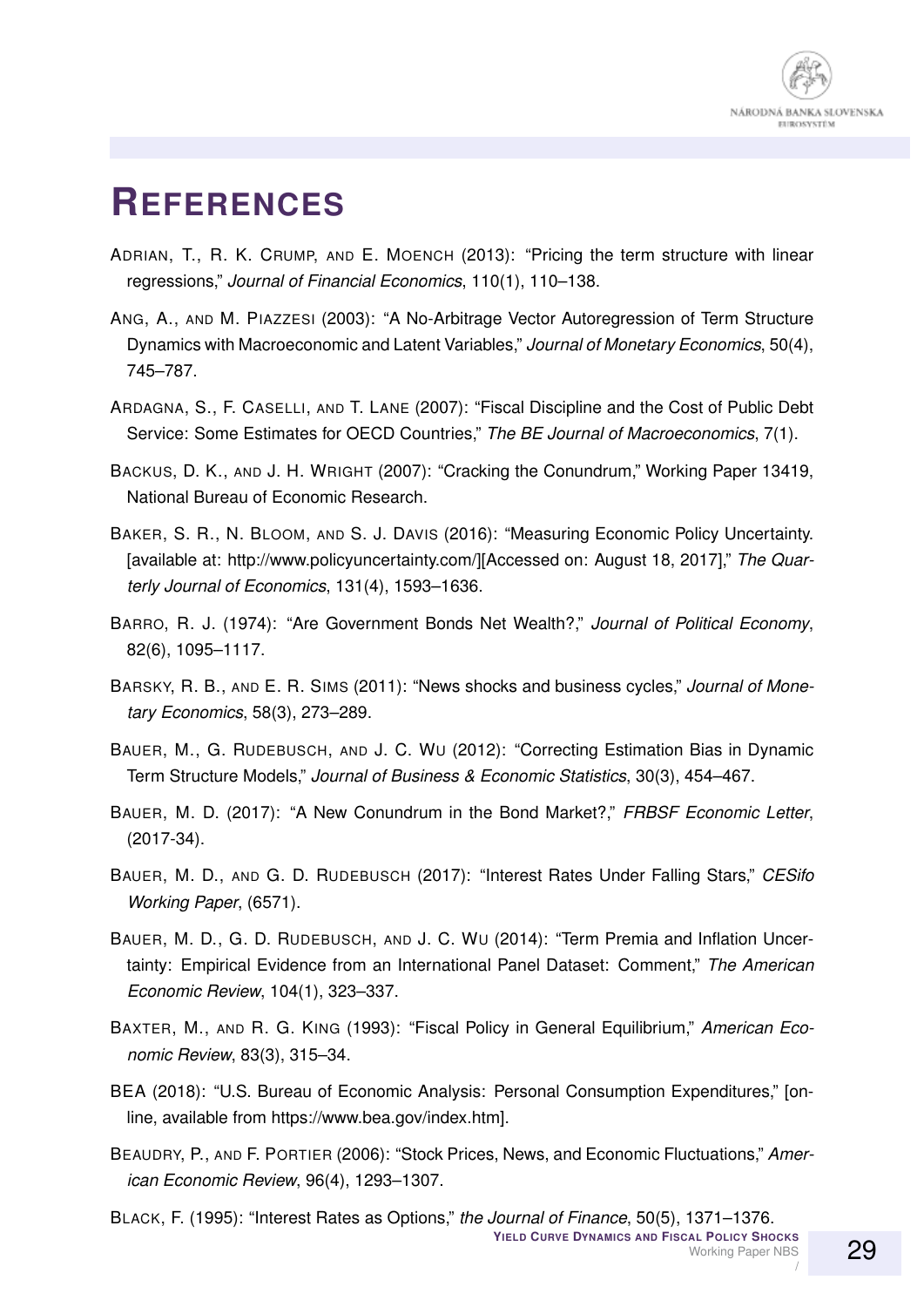- <span id="page-29-8"></span>BLANCHARD, O., AND R. PEROTTI (2002): "An Empirical Characterization of the Dynamic Effects of Changes in Government Spending and Taxes on Output," *the Quarterly Journal of economics*, 117(4), 1329–1368.
- <span id="page-29-3"></span>BRUNNERMEIER, M. K., T. M. EISENBACH, AND Y. SANNIKOV (2013): *Macroeconomics with Financial Frictions: A Survey*vol. 2 of *Econometric Society Monographs*, p. 394. Cambridge University Press.
- <span id="page-29-6"></span>BUITER, W. H. (2009): "Negative nominal interest rates: Three ways to overcome the zero lower bound," *The North American Journal of Economics and Finance*, 20(3), 213–238.
- <span id="page-29-10"></span>CBO (2018): "Outlook for the Budget and the Economy," Congressional Budget Office. [online], [October 30, 2017]. [available at: https://www.cbo.gov/topics/budget/outlook-budgetand-economy].
- <span id="page-29-11"></span>CBOE (2018): "VIX Index," Chicago Board Options Exchange. [online], [October 29, 2018]. [available at: http://www.cboe.com/products/vix-index-volatility/vix-options-and-futures/vixindex].
- <span id="page-29-13"></span>CHRISTENSEN, J. H., F. X. DIEBOLD, AND G. D. RUDEBUSCH (2011): "The Affine Arbitrage-Free Class of Nelson–Siegel Term Structure Models," *Journal of Econometrics*, 164(1), 4–20.
- <span id="page-29-5"></span>CHRISTENSEN, J. H., AND G. D. RUDEBUSCH (2014): "Estimating Shadow-Rate Term Structure Models with Near-Zero Yields," *Journal of Financial Econometrics*.
- <span id="page-29-9"></span>(2016): "Modeling Yields at the Zero Lower Bound: Are Shadow Rates the Solution?," *Advances in Econometrics*, 35, 75–125.
- <span id="page-29-2"></span>CHRISTIANO, L., M. EICHENBAUM, AND S. REBELO (2011): "When Is the Government Spending Multiplier Large?," *Journal of Political Economy*, 119(1), 78–121.
- <span id="page-29-1"></span>DAI, Q., AND T. PHILIPPON (2005): "Fiscal Policy and the Term Structure of Interest Rates." Discussion paper, National Bureau of Economic Research.
- <span id="page-29-7"></span>DE POOTER, M., F. RAVAZZOLO, AND D. J. VAN DIJK (2010): "Term Structure Forecasting Using Macro Factors and Forecast Combination," *FRB International Finance Discussion Paper 993*.
- <span id="page-29-4"></span>DUFFEE, G. R. (2018): "Expected Inflation and Other Determinants of Treasury Yields," *Forthcoming, Journal of Finance*.
- <span id="page-29-12"></span>DUFFIE, D., AND R. KAN (1996): "A Yield-Factor Model of Interest Rates," *Mathematical finance*, 6(4), 379–406.
- <span id="page-29-0"></span>EVANS, C. L., AND D. A. MARSHALL (2007): "Economic determinants of the nominal treasury yield curve," *Journal of Monetary Economics*, 54(7), 1986–2003.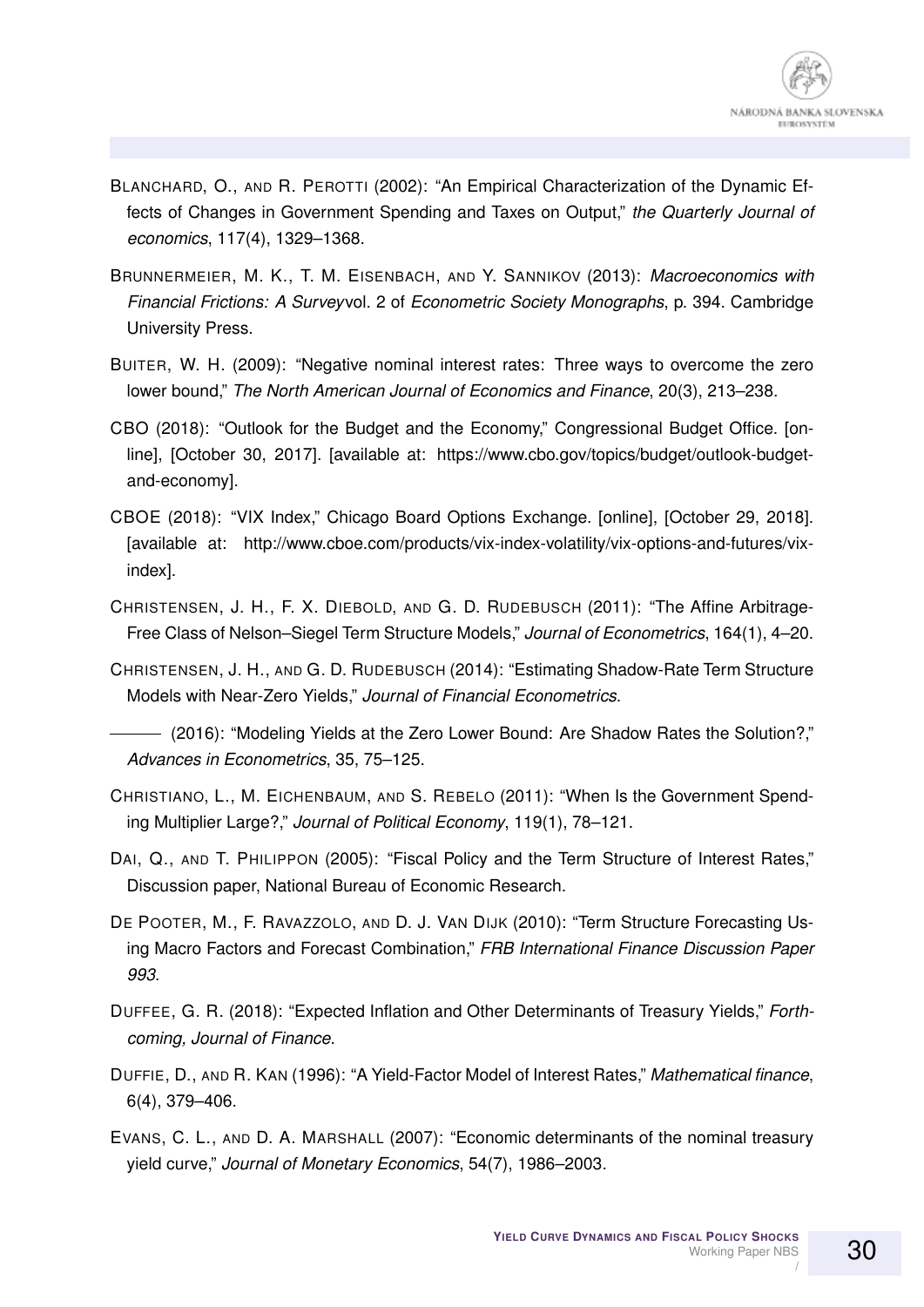<span id="page-30-5"></span>FED (2018a): "Interest Rates - Historical Data," Federal Reserve Board. [online], [October 2, 2018]. [available at: http://www.federalreserve.gov/releases/h15/data.htm].

<span id="page-30-11"></span>(2018b): "Treasury Term Premia," Federal Reserve Bank of New York [online], [October 5, 2018]. [available at: https://www.newyorkfed.org/research/].

- <span id="page-30-1"></span>FISHER, W. H., AND S. J. TURNOVSKY (1992): "Fiscal Policy and the Term Structure of Interest Rates: An Intertemporal Optimizing Analysis," *Journal of Money, Credit and Banking*, 24(1), 1–26.
- <span id="page-30-4"></span>FRB (2017): "Testimony of Chairman Alan Greenspan. Federal Reserve Board's semiannual Monetary Policy Report to the Congress. February 16, 2005," The Federal Reserve Board. [online], [August 23, 2017]. [available at: https://www.federalreserve.gov/boarddocs/hh/2005/february/testimony.htm].
- <span id="page-30-6"></span>FRB (2018): "Short-Term and Long-Term Inflation Forecasts: Survey of Professional Forecasters," Federal Reserve Bank of Philadelphia [online], [October 1, 2018]. [available at: https://www.philadelphiafed.org/research-and-data/real-time-center/survey-ofprofessional-forecasters/historical-data/inflation-forecasts],.
- <span id="page-30-12"></span>FRED (2018): "Federal Reserve Economic Data - FRED - St. Louis FED," Federal Reserve Bank of St. Louis. [online], [October 1, 2018]. [available at: https://fred.stlouisfed.org/].
- <span id="page-30-0"></span>GALE, W. G., AND P. R. ORSZAG (2003): "Economic Effects of Sustained Budget Deficits," *National Tax Journal*, 56(3), 463–485.
- <span id="page-30-9"></span>GURKAYNAK, REFET S., B. S., AND J. H. WRIGHT (2007): "The U.S. Treasury Yield Curve: 1961 to the Present," *Journal of Monetary Econoics*, 54(8), 2291–2304.
- <span id="page-30-13"></span>HORVATH, R., A. MARSAL, AND L. KASZAB (2017): "Government Spending and the Term Structure of Interest Rates in a DSGE Model," Working and Discussion Papers WP 3/2017, Research Department, National Bank of Slovakia.
- <span id="page-30-7"></span>JOSLIN, S., K. J. SINGLETON, AND H. ZHU (2011): "A New Perspective on Gaussian Dynamic Term Structure Models," *Review of Financial Studies*, 24(3), 926–970.
- <span id="page-30-8"></span>KILIAN, L., AND H. LÜTKEPOHL (2017): *Structural Vector Autoregressive Analysis*, Themes in Modern Econometrics. Cambridge University Press.
- <span id="page-30-3"></span>KRIPPNER, L. (2013): "A Tractable Framework for Zero-Lower-Bound Gaussian Term Structure Models," *CAMA Working Paper*.
- <span id="page-30-10"></span>(2015): *Zero Lower Bound Term Structure Modeling: A Practitioners Guide*. Springer.
- <span id="page-30-2"></span>KRISHNAMURTHY, A., AND A. VISSING-JORGENSEN (2007): "The Demand for Treasury Debt," Discussion paper, National Bureau of Economic Research.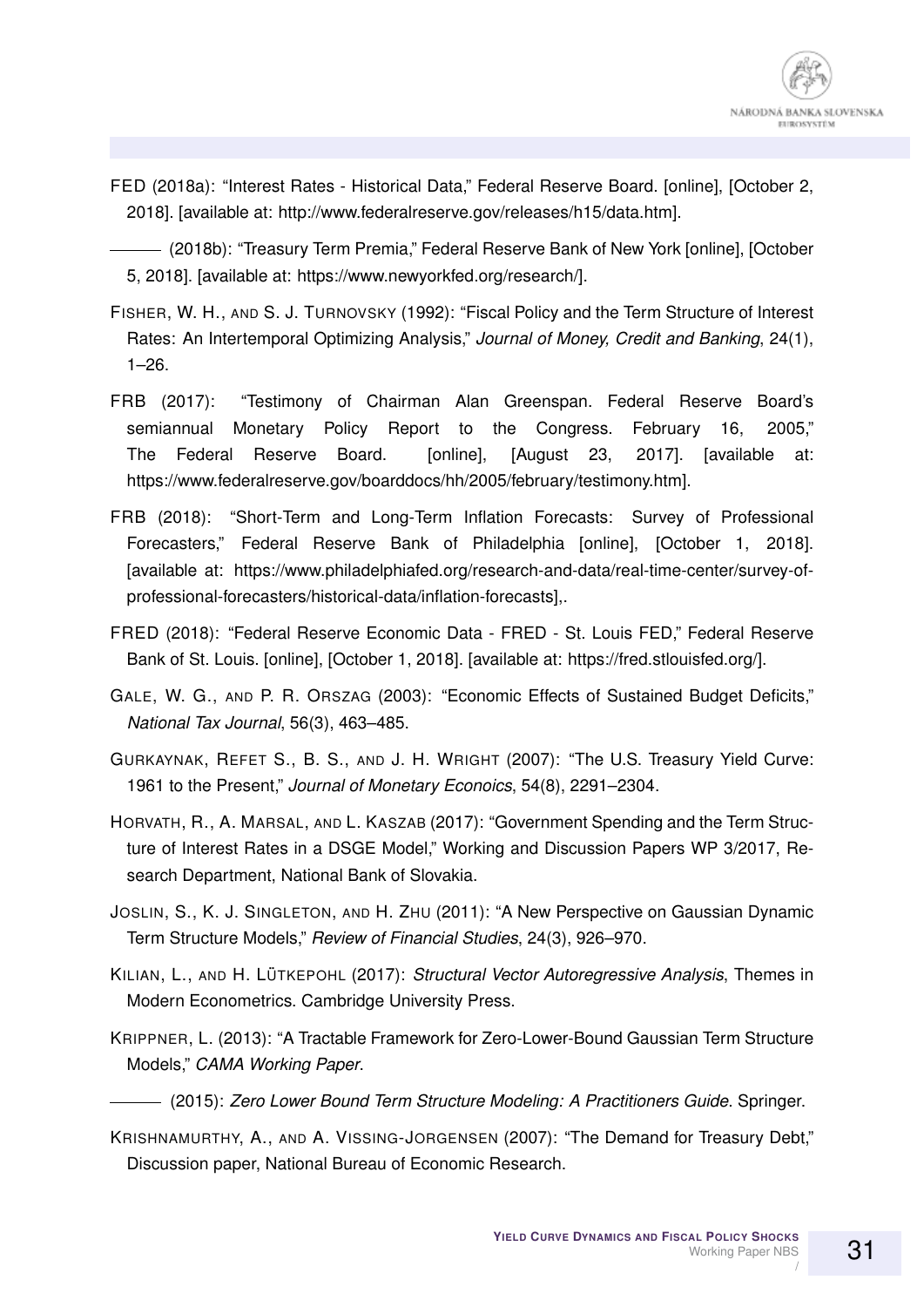- <span id="page-31-2"></span>KURMANN, A., AND C. OTROK (2013): "News Shocks and the Slope of the Term Structure of Interest Rates," *American Economic Review*, 103(6), 2612–32.
- <span id="page-31-0"></span>LAUBACH, T. (2009): "New Evidence on the Interest Rate Effects of Budget Deficits and Debt," *Journal of the European Economic Association*, 7(4), 858–885.
- <span id="page-31-5"></span>LAUBACH, T., AND J. C. WILLIAMS (2003): "Measuring the Natural Rate of Interest," *Review of Economics and Statistics*, 85(4), 1063–1070.
- <span id="page-31-3"></span>LEEPER, E. M., A. W. RICHTER, AND T. B. WALKER (2012): "Quantitative Effects of Fiscal Foresight," *American Economic Journal: Economic Policy*, 4(2), 115–144.
- <span id="page-31-6"></span>LÜTKEPOHL, H., A. STASZEWSKA-BYSTROVA, AND P. WINKER (2015): "Comparison of Methods for Constructing Joint Confidence Bands for Impulse Response Functions," *International Journal of Forecasting*, 31(3), 782–798.
- <span id="page-31-1"></span>RAMEY, V. A. (2011): "Identifying Government Spending Shocks: It's All in the Timing," *The Quarterly Journal of Economics*, 126(1), 1–50.
- <span id="page-31-4"></span>SWANSON, E. T., AND J. C. WILLIAMS (2014): "Measuring the effect of the zero lower bound on medium-and longer-term interest rates," *American Economic Review*, 104(10), 3154–85.
- <span id="page-31-7"></span>TREASURY (2018): "The Debt to the Penny," U.S. Department of the Treasury, Burreau of the Fiscsal Service. [online], [Decemer 12, 2018]. [available at: https://treasurydirect.gov/govt/reports/pd\_debttothepenny.htm].
- <span id="page-31-8"></span>UNIVERSITY OF MICHIGAN (2018): "Surveys of Consumers: Index of Consumer Sentiment," [online, available from http://www.sca.isr.umich.edu/].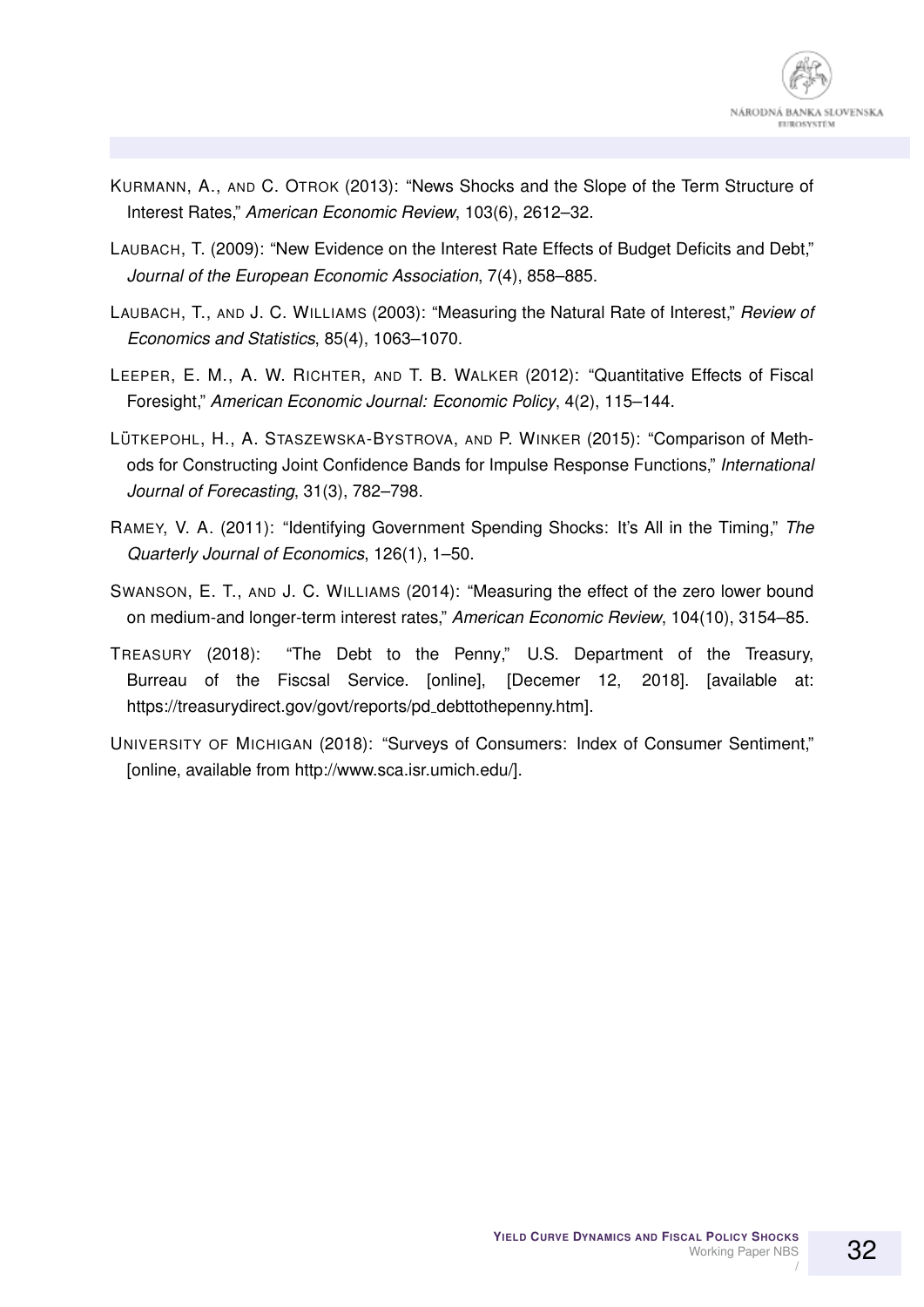

### **APPENDICES**

#### **APPENDIX I: TERM STRUCTURE MODEL REPRESENTATION AND PA-RAMETERS**

The term structure model follows the illustrative model of [Bauer and Rudebusch](#page-28-1) [\(2017\)](#page-28-1). Following the basic affine term structure framework of [Duffie and Kan](#page-29-12) [\(1996\)](#page-29-12), its core lies in several yield factors that govern evolution of yields. The five factors used in the model are the equilibrium inflation  $\pi^*$ , the inflation cycle  $\pi^c$ , the equilibrium real rate  $r^*$ , the real rate cycle  $r^c$  and the latent variable determining the price of risk f. Under the data-generating  $P$  measure, the equilibrium factors are assumed to follow random walk, whereas the cyclical factors and the price of risk factor are assumed to follow stationary AR(1) process. The joint dynamics under the  $P$ -measure can be therefore written as a VAR(1) process:

$$
\mathbf{X}_{\mathbf{t}} = \mathbf{\Phi} \mathbf{X}_{\mathbf{t} - \mathbf{1}} + \mathbf{\Sigma} \epsilon_{\mathbf{t}} \tag{3}
$$

where  ${\bf X_t}=[\pi^*_t,\pi^c_t,r^*_t,r^c_t,f_t]^\prime$  is the vector of the yield factors,  ${\bf \Phi}=diag([1,\phi_\pi,1,\phi_r,\phi_f]^\prime)$  is the VAR(1) transition matrix with non-unit diagonal elements assumed to be less than one in the absolute value,  $\epsilon_{\bf t}=[\epsilon_{t,\pi^*},\epsilon_{t,\pi^c},\epsilon_{t,r^*},\epsilon_{t,r^c},\epsilon_{t,f}]'\sim N\left({\bf 0},{\bf I_5}\right)$  are *iid* random disturbances and  ${\bf \Sigma}$ is a diagonal matrix of standard deviations of the random disturbances.

Following the usual approach as in [Ang and Piazzesi](#page-28-8) [\(2003\)](#page-28-8), the price of a  $\tau$ -maturity nominal bond  $P_t(\tau)$  in time t (or any other asset yielding no dividend) is under the risk-neutral Q measure equal to the expected value of one-period-ahead value  $p_{t+1}$  ( $\tau - 1$ ) discounted by the risk-free real interest rate and the future inflation (all under the expectations):

$$
P_t(\tau) = E_t^{\mathcal{Q}} \left[ \exp\left( -r_t - \pi_{t+1} \right) P_{t+1}(\tau - 1) \right] \tag{4}
$$

To obtain the bond prices in relation to the  $P$ -measure dynamics, the Radon-Nikodym derivative  $\psi_{t+1}$  is used to convert the Q-measure into the P-measure, since for any random variable  $V_{t+1}$ the following holds [\(Ang and Piazzesi, 2003\)](#page-28-8):

<span id="page-32-0"></span>
$$
E_t^{\mathcal{Q}}[V_{t+1}] = \frac{E_t^{\mathcal{P}}[\psi_{t+1}V_{t+1}]}{\psi_t}
$$

The existence of  $\psi_{t+1}$  represents the assumption of no-arbitrage, as it translates the price of risk into the linkage between the two measures. Assuming it follows the log-normal process,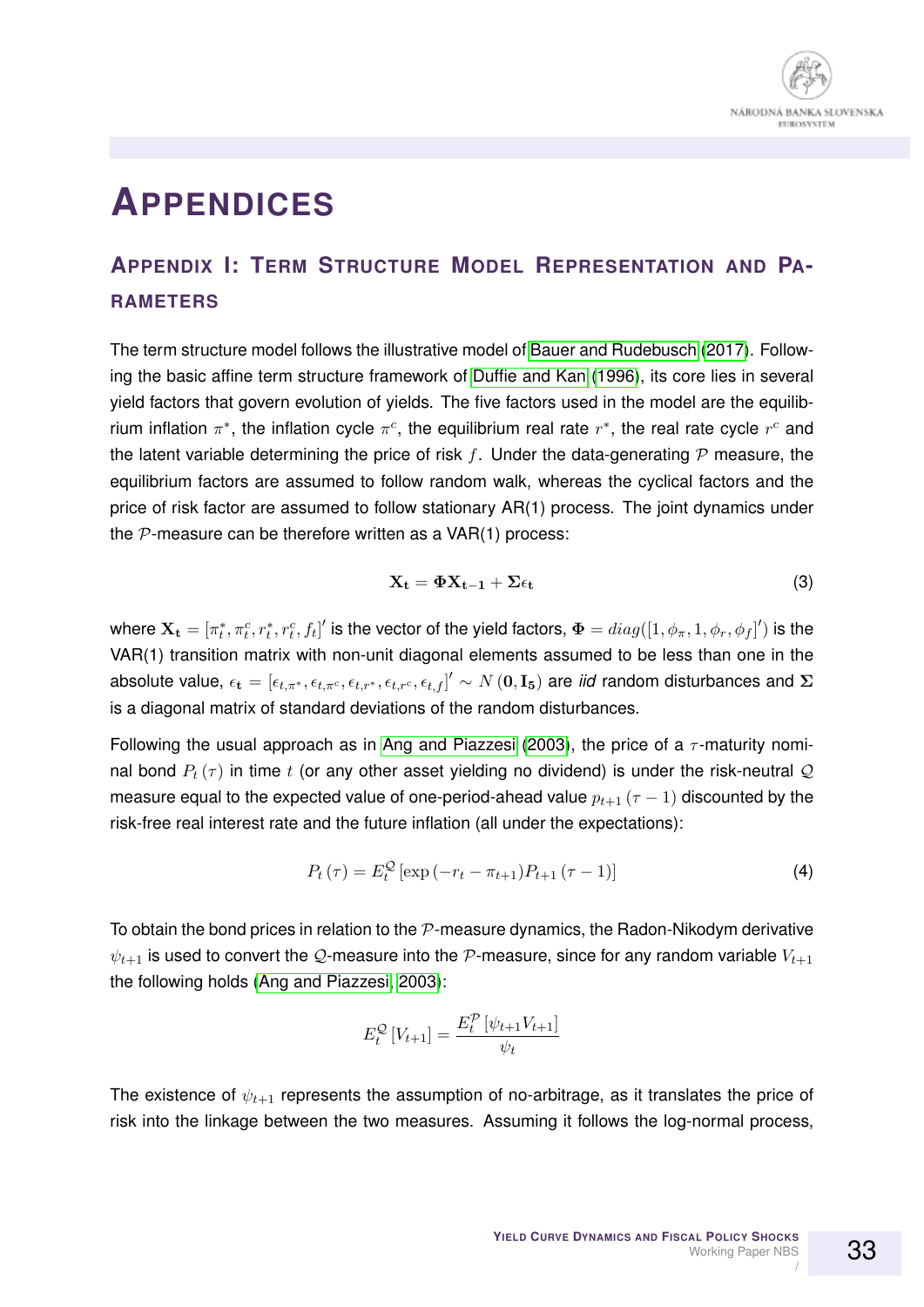<span id="page-33-1"></span>

the [Equation 4](#page-32-0) then transforms to:

$$
P_t(\tau) = E_t^{\mathcal{P}} \left[ \exp(-r_t - \pi_{t+1}) \frac{\psi_{t+1}}{\psi_t} P_{t+1}(\tau - 1) \right]
$$
  
=  $E_t^{\mathcal{P}} \left[ \exp(-r_t - \pi_{t+1} - \lambda_t' \lambda_t / 2 - \lambda_t' \epsilon_{t+1}) P_{t+1}(\tau - 1) \right]$ 

and therefore:

$$
P_t(\tau) = E_t^{\mathcal{P}} \left[ m_{t+1} P_{t+1}(\tau - 1) \right]
$$
 (5)

where  $\lambda_t$  is a stochastic vector of market prices of risk associated to the risks represented by the random disturbances  $\epsilon_{t+1}$ . Put differently, the Radon-Nikodym derivative process gathers the information about the stochastic risk premia, which were originally included in the risk-neutral measure  $Q$ , but after the transformation, they are explicitly expressed in terms of the  $\lambda_t$  process in the pricing equation under the  $P$ -measure. The whole discount factor including the market price of risk is called as the stochastic discount factor, or pricing kernel,  $m_{t+1}$ .

The pricing kernel can be further expanded to build the affine model. The market price of risk  $\lambda_t$  is assumed to be an affine transformation of the yield factors. Following the restrictions imposed by [Bauer and Rudebusch](#page-28-1) [\(2017\)](#page-28-1), this transformation makes the latent factor  $f_t$  the only source of variation in  $\lambda_t$ , however the shocks to  $f_t$  (i.e.  $\epsilon_{f,t}$ ) are not priced:

<span id="page-33-0"></span>
$$
\lambda_{\mathbf{t}} = \lambda_{\mathbf{0}} + \lambda_{\mathbf{1}} [\pi^*, \pi^c, r^*, r^c, f]_{t}^{\prime}
$$
\n
$$
= \begin{bmatrix}\n\lambda_{0,\pi^*} \\
\lambda_{0,\pi^c} \\
\lambda_{0,r^*} \\
\lambda_{0,r^*} \\
0\n\end{bmatrix} + \begin{bmatrix}\n0 & 0 & 0 & 0 & \lambda_{1,\pi^*} \\
0 & 0 & 0 & 0 & \lambda_{1,\pi^c} \\
0 & 0 & 0 & 0 & \lambda_{1,r^*} \\
0 & 0 & 0 & 0 & \lambda_{1,r^*} \\
0 & 0 & 0 & 0 & 0 & \lambda_{1,r^c} \\
0 & 0 & 0 & 0 & 0 & 0\n\end{bmatrix} \begin{bmatrix}\n\pi^* \\
\pi^c \\
r^* \\
r^c \\
f\n\end{bmatrix}_{t}
$$
\n(7)

where  $\lambda_{0,\bullet}$  and  $\lambda_{1,\bullet}$  are scalar parameters.

Furthermore, the rest of the pricing kernel can be also directly expressed in terms of the yield factors by putting  $r_t = r_t^* + r_t^c$  and  $\pi_{t+1} = \pi_t^* + \pi_t^c + e_{t+1}$  according to [Bauer and Rudebusch](#page-28-1) [\(2017\)](#page-28-1), where  $e_{t+1} \sim N(0, \sigma_e^2)$  is the inflation noise component. By plugging in, the pricing kernel adjusts to:

$$
m_{t+1} = \exp(-r_t^* - r_t^c - \pi_t^* - \pi_t^c - e_{t+1} - \lambda_t^{\prime}\lambda_t/2 - \lambda_t^{\prime}\epsilon_{t+1})
$$

The pricing kernel is therefore exponentially affine in the yield factors, whose innovations are assumed to be normally distributed. Returning to the pricing equation, plugging in the unit value at maturity and using the properties of log-normal distribution and the fact that the risk in  $e_{t+1}$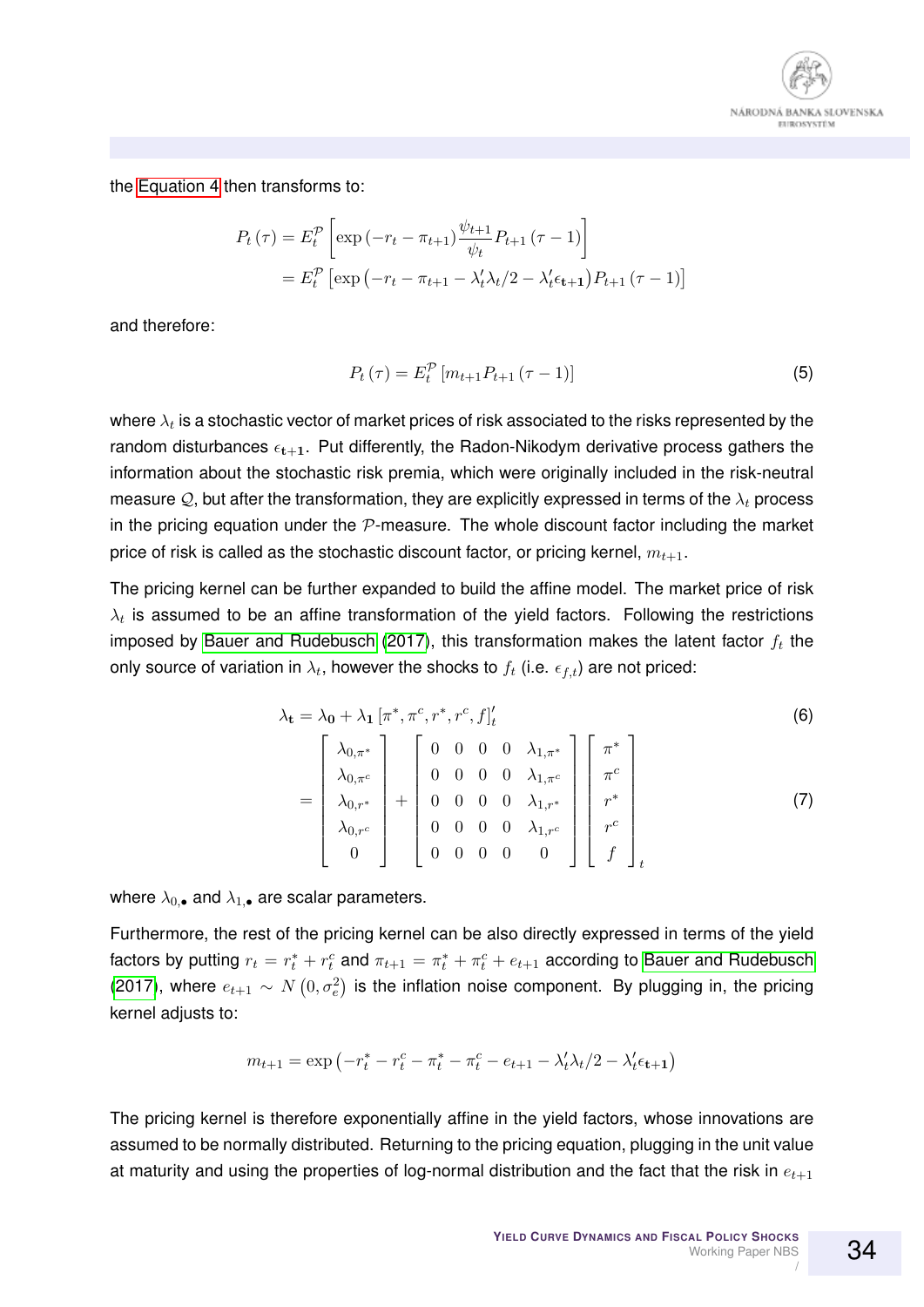is not priced [\(Bauer and Rudebusch, 2017\)](#page-28-1), the value of a one-period bond equals to:

$$
P_t(1) = E_t^{\mathcal{P}} [m_{t+1} P_{t+1}(0)]
$$
  
\n
$$
= E_t^{\mathcal{P}} [\exp(-r_t^* - r_t^c - \pi_t^* - \pi_t^c - e_{t+1} - \lambda_t^{\prime} \lambda_t / 2 - \lambda_t^{\prime} \epsilon_{t+1})]
$$
  
\n
$$
= \exp(-[r_t^* + r_t^c + \pi_t^* + \pi_t^c + \lambda_t^{\prime} \lambda_t / 2]) E_t^{\mathcal{P}} [\exp(-e_{t+1} - \lambda_t^{\prime} \epsilon_{t+1})]
$$
  
\n
$$
= \exp(-[r_t^* + r_t^c + \pi_t^* + \pi_t^c + \lambda_t^{\prime} \lambda_t / 2] + E_t^{\mathcal{P}} [-e_{t+1} - \lambda_t^{\prime} \epsilon_{t+1}] + Var_t^{\mathcal{P}} [-e_{t+1} - \lambda_t^{\prime} \epsilon_{t+1}]/2)
$$
  
\n
$$
= \exp(-[r_t^* + r_t^c + \pi_t^* + \pi_t^c + \lambda_t^{\prime} \lambda_t / 2] + Var_t^{\mathcal{P}} [e_{t+1} + \lambda_t^{\prime} \epsilon_{t+1}]/2)
$$
  
\n
$$
= \exp(-r_t^* - r_t^c - \pi_t^* - \pi_t^c - \lambda_t^{\prime} \lambda_t / 2 + Var_t^{\mathcal{P}} [e_{t+1}]/2 + \lambda_t^{\prime} \lambda_t Var_t^{\mathcal{P}} [\epsilon_{t+1}]/2)
$$
  
\n
$$
= \exp(-r_t^* - r_t^c - \pi_t^* - \pi_t^c + \sigma_e^2 / 2)
$$

The one-period bond is priced using the short-term yield  $y_t(1)$ :

$$
P_t(1) = \exp(-y_t(1)) = \exp(-r_t^* - r_t^c - \pi_t^* - \pi_t^c + \sigma_e^2/2)
$$

$$
y_t(1) = r_t^* + r_t^c + \pi_t^* + \pi_t^c - \sigma_e^2/2 = A_1 + B_1X_t
$$

The short-term yield is therefore a sum of the equilibrium and cyclical factors adjusted by the convexity effect of the inflation noise risk. The short-term yield is an affine transformation of the yield factors  $\mathbf{X}_{\mathbf{t}}$  with the constant  $A_1=-\sigma_e^2/2$  and the loadings  $B_1=[1,1,1,1].$ 

After plugging  $P_t(1)$  into the pricing equation [\(Equation 5\)](#page-33-1), the value of  $P_t(2)$  may be equivalently obtained, and following this iterative procedure may be used to obtain the whole term structure of bond prices and therefore yields. For  $\tau > 1$ , the yield loadings  $B_{\tau}$  are different to a vector of ones, since the market price does not disappear anymore. However, can be obtained in a form of recursion, as shown by [Ang and Piazzesi](#page-28-8) [\(2003\)](#page-28-8):

$$
A_{\tau+1} = \frac{\tau}{\tau+1} A_{\tau} + \frac{\tau}{\tau+1} B_{\tau} (-\Sigma \lambda_0) - \frac{\tau^2}{2(\tau+1)} B_{\tau}' \Sigma \Sigma' B_{\tau} + \frac{1}{\tau+1} A_1
$$
  

$$
B_{\tau+1}' = \frac{\tau}{\tau+1} B_{\tau}' (\Phi - \Sigma \lambda_1) + \frac{1}{\tau+1} B_1'
$$

[Bauer and Rudebusch](#page-28-1) [\(2017\)](#page-28-1) show that their restrictions on the matrices  $\Phi$ ,  $\Sigma$ ,  $\lambda_0$  and  $\lambda_1$  yield convenient simplification of these recursive formulas:

$$
y_{t}\left(\tau\right)=A_{\tau}+B_{\tau}^{f}X_{t}=r_{t}^{*}+\frac{1-\phi_{r}^{\tau}}{\tau\left(1-\phi_{r}\right)}r_{t}^{c}+\pi_{t}^{*}+\frac{1-\phi_{\pi}^{\tau}}{\tau\left(1-\phi_{\pi}\right)}\pi_{t}^{c}+A_{\tau}+B_{\tau}^{f}f_{t}
$$

where  $B_{\tau}^f$  is the last element of  $B_{\tau}.$ 

Such yield equation has plausible properties: yields of all maturities include the full amount of the equilibrium factors  $r_t^*$  and  $\pi_t^*.$  The loadings on the cyclical factors  $r_t^c$  and  $\pi_t^c$  are decreasing with increasing maturity, as the mean expectations about the future yields give lesser weight on the present cyclical deviation. Finally, the convexity effect  $A<sub>\tau</sub>$  and the time-varying risk premia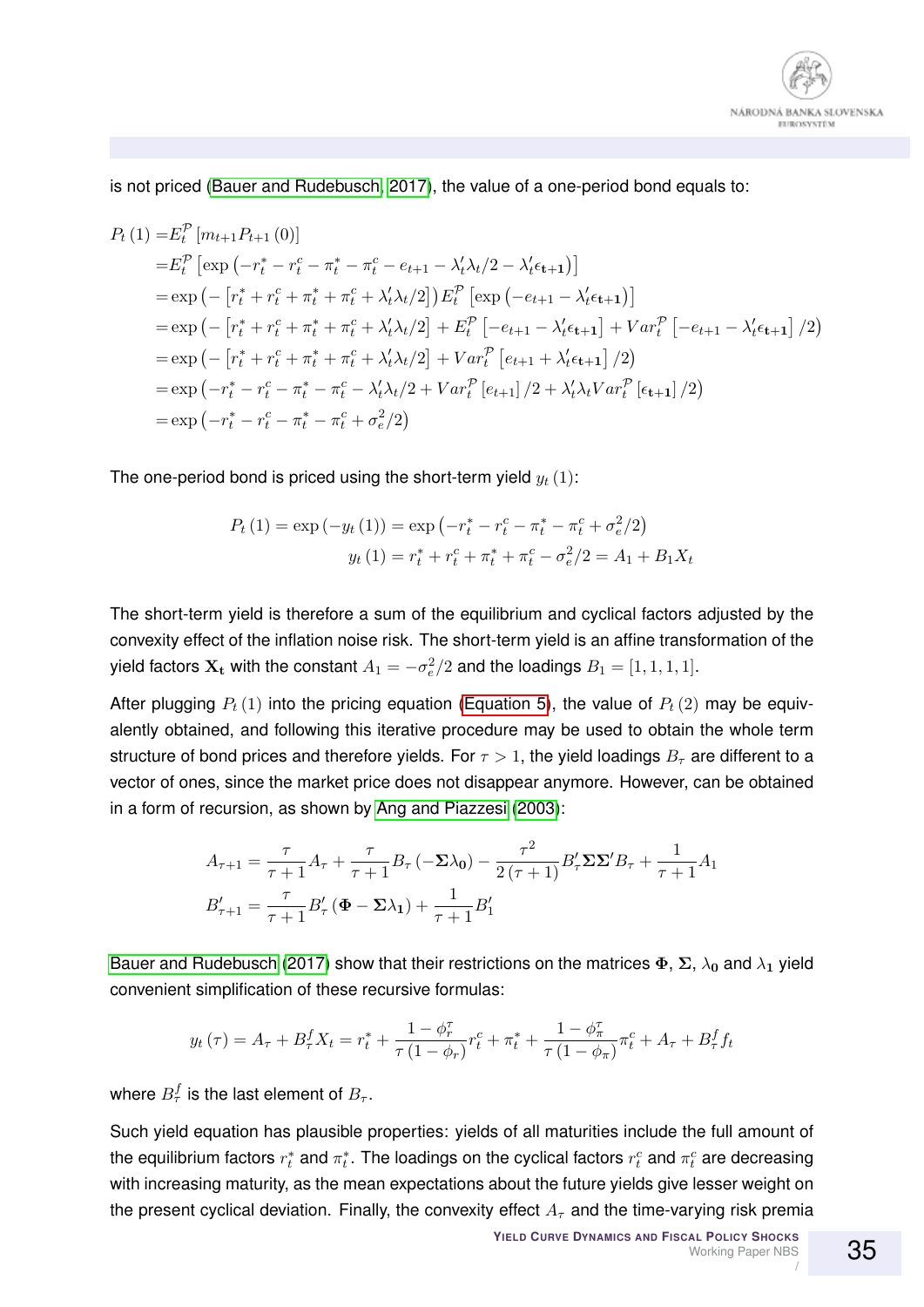

 $B_\tau^f f_t$  are more important for longer maturities and are therefore responsible for the deviation of the longer-yields from the pure expectations about future evolution of short yields.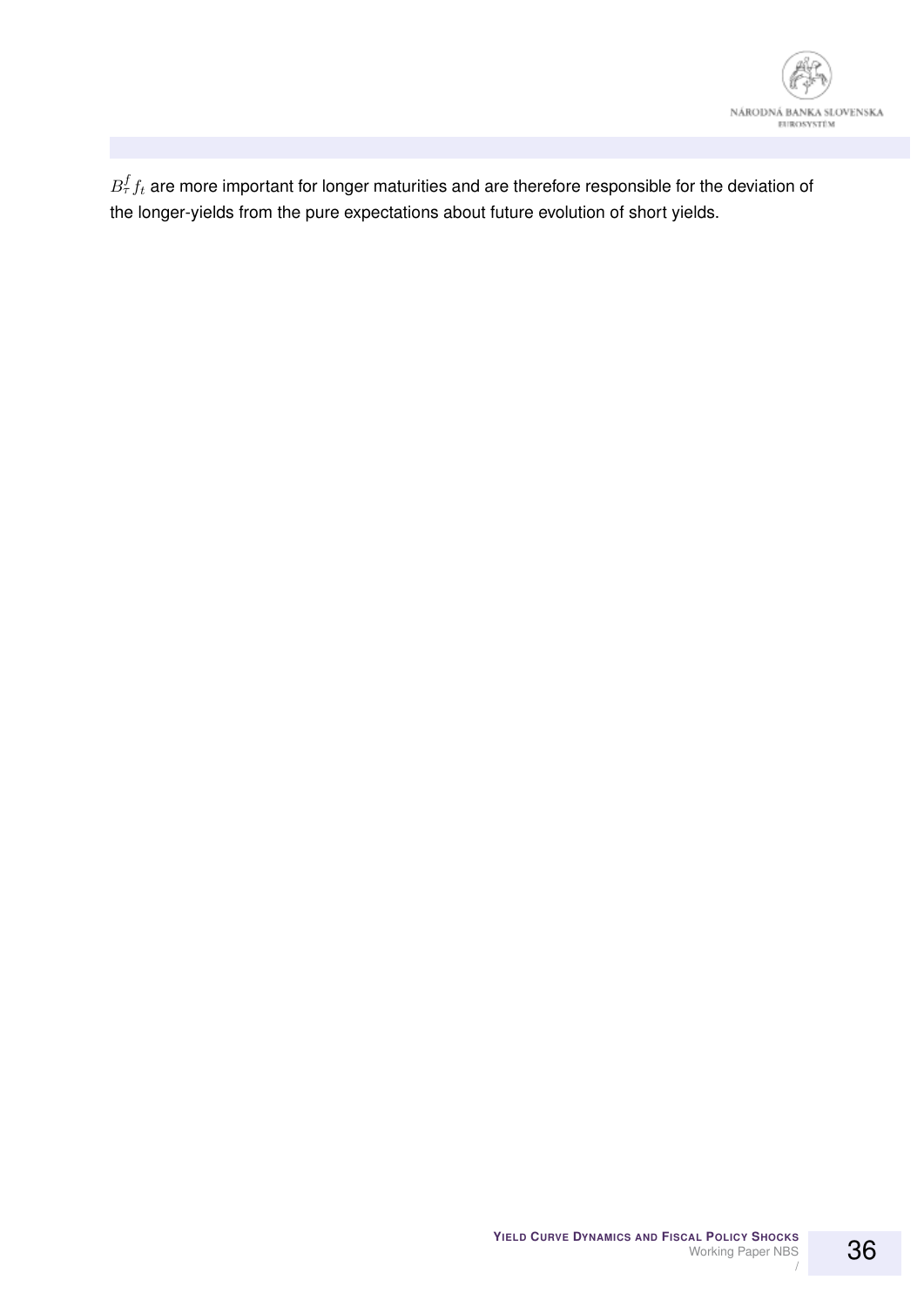

#### **APPENDIX II: VAR MODEL LAG ANALYSIS**

<span id="page-36-0"></span>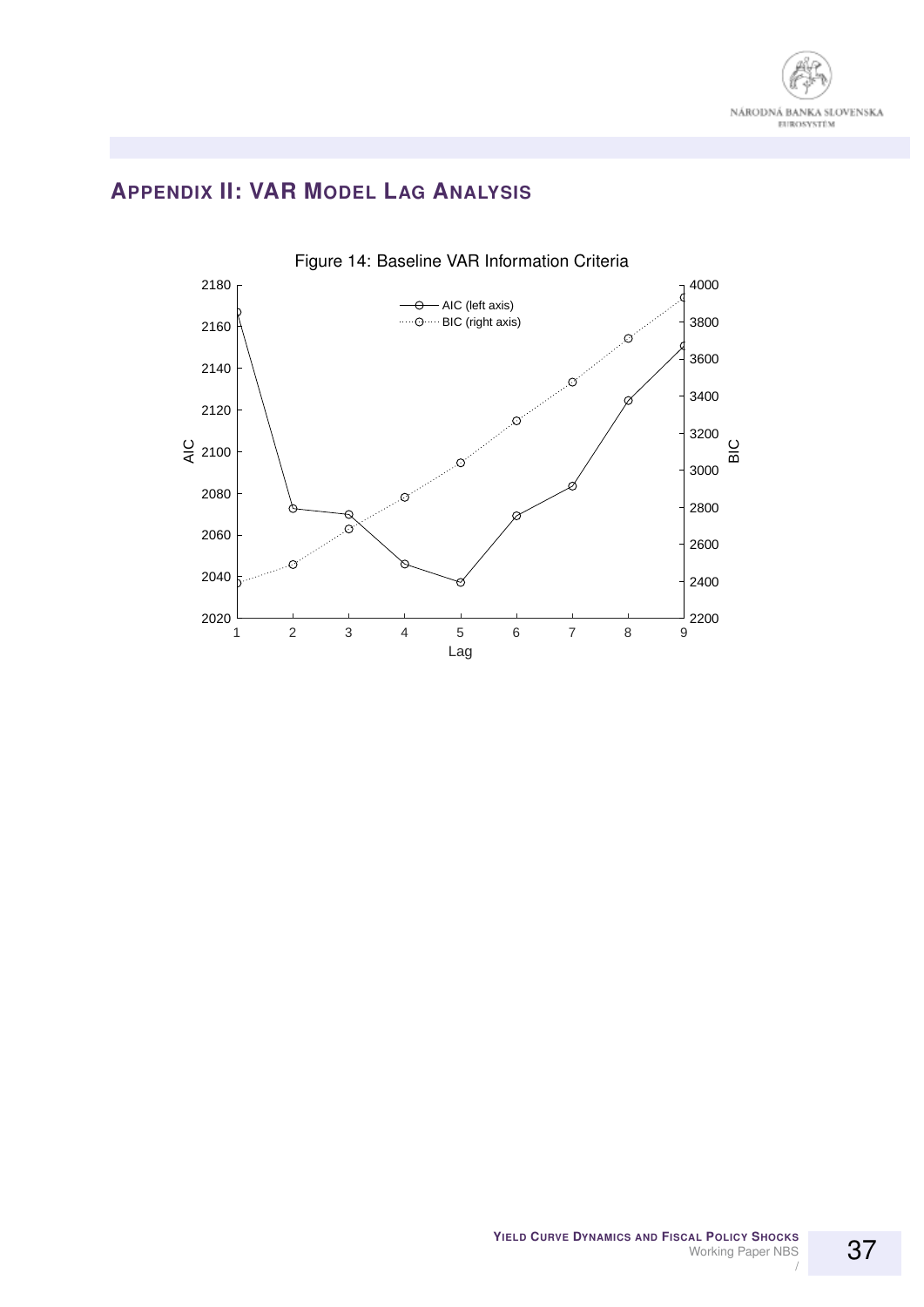

#### **APPENDIX III: SENSITIVITY CHECKS**



Note: Each column represents an impulse in a single variable; the rows show responses on various horizons. The impulses are normalized to one standard deviation of VAR innovations.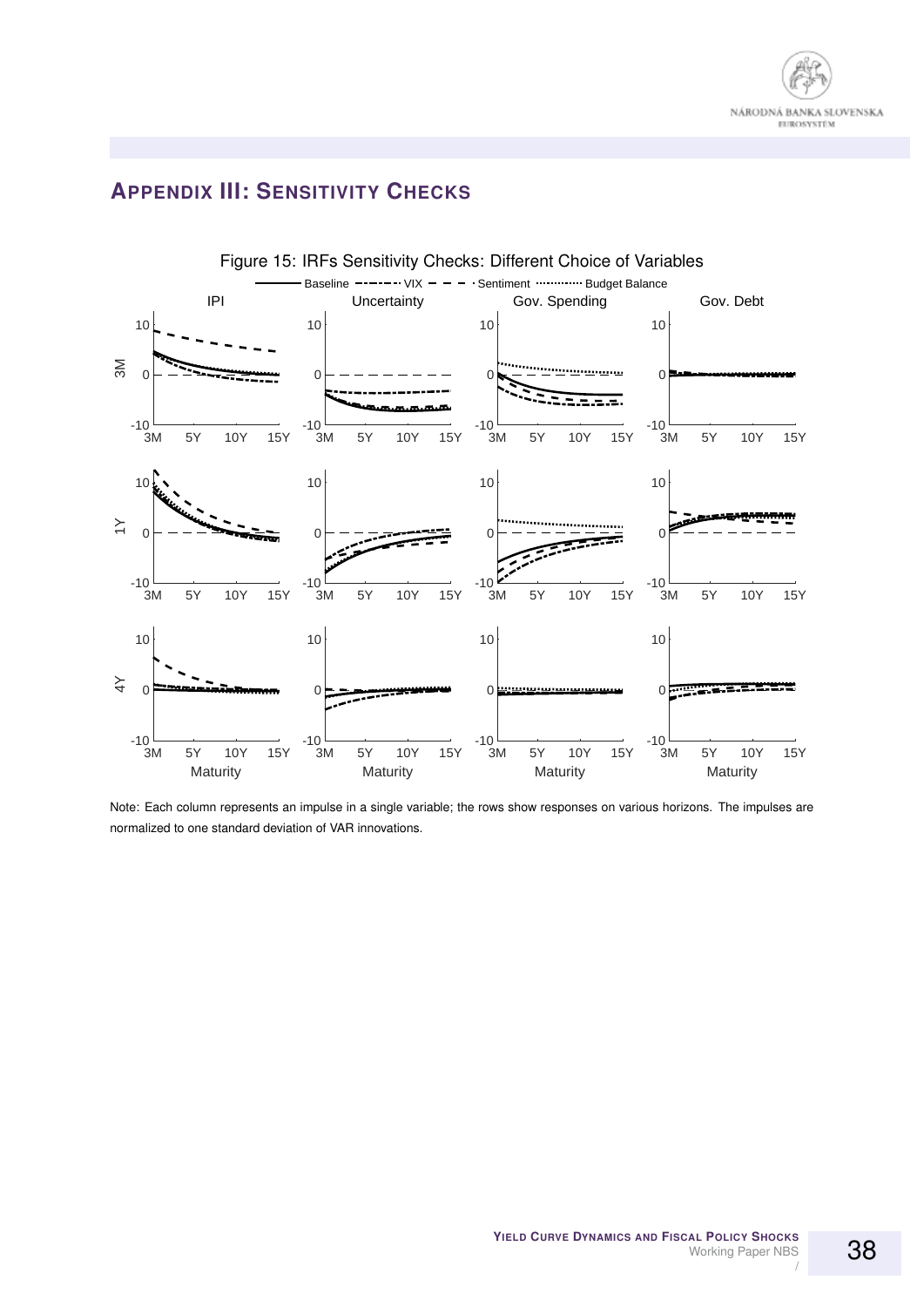

<span id="page-38-0"></span>

Note: Each column represents an impulse in a single variable; the rows show responses on various horizons. The impulses are

normalized to one standard deviation of VAR innovations.

39